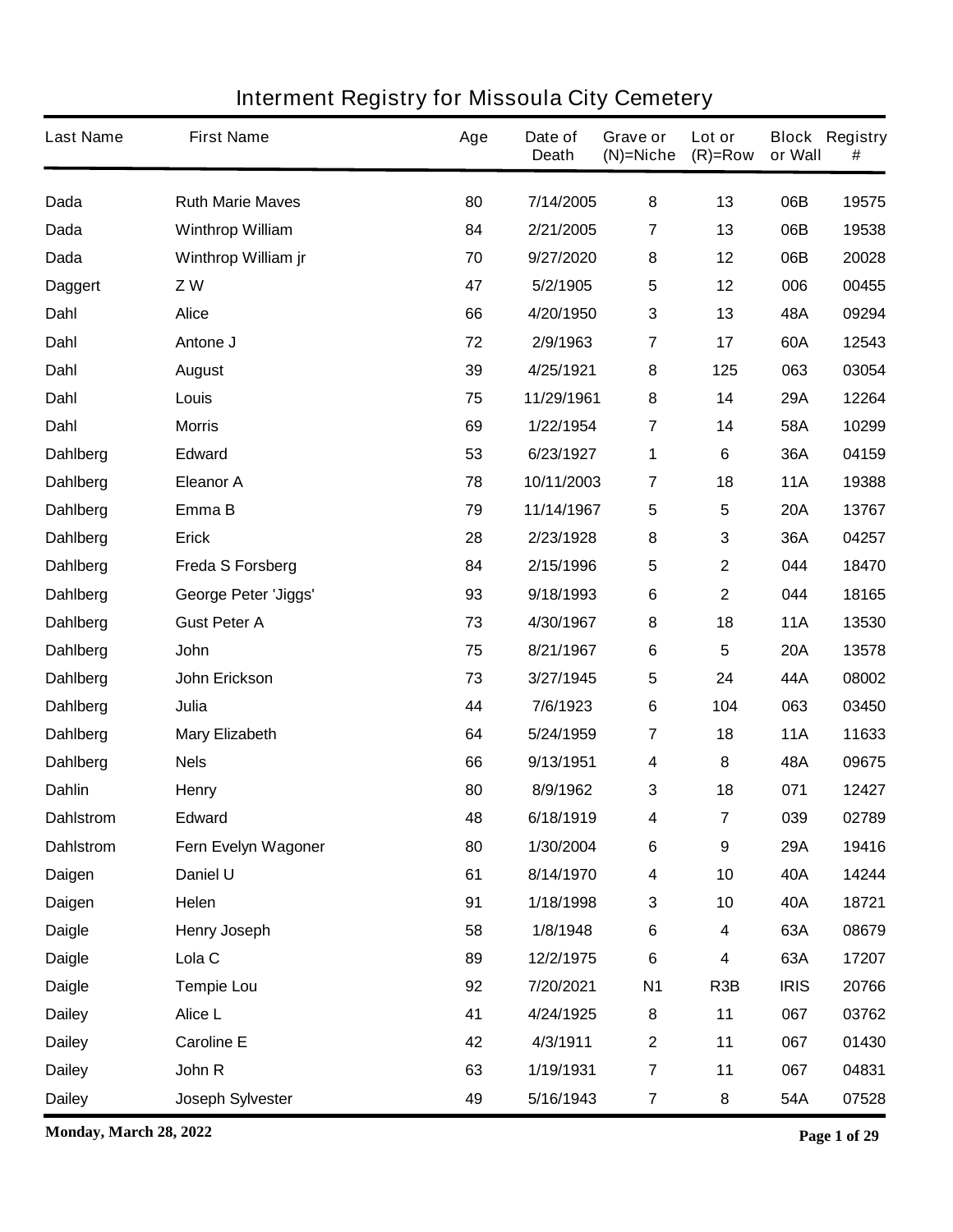| <b>Last Name</b>  | <b>First Name</b>             | Age | Date of<br><b>Death</b> | Grave or<br>$(N)$ =Niche | Lot or<br>$(R)$ =Row | or Wall      | <b>Block Registry</b><br># |
|-------------------|-------------------------------|-----|-------------------------|--------------------------|----------------------|--------------|----------------------------|
| <b>Dailey</b>     | <b>Zenetta Muriel Bozarth</b> | 93  | 1/13/2006               | $\mathbf 2$              | 5                    | 032          | 19628                      |
| <b>Dalberg</b>    | Anna C                        | 88  | 5/2/1960                | 1                        | 3                    | <b>18A</b>   | 11895                      |
| <b>Dalberg</b>    | <b>Gust N</b>                 | 76  | 8/12/1953               | 5                        | 9                    | 58A          | 10174                      |
| <b>Dalberg</b>    | <b>Gustav C</b>               | 74  | 3/4/1944                | $\mathbf 2$              | 3                    | <b>18A</b>   | 07718                      |
| <b>Dalberg</b>    | <b>Maud</b>                   | unk | 3/6/1985                | 4                        | 9                    | 58A          | 16932                      |
| <b>Dalbert</b>    | <b>Febriene</b>               | 85  | 1/6/1932                | 6                        | 14                   | <b>16A</b>   | 05004                      |
| Dalen             | <b>Marylou</b>                | 59  | 6/24/2018               | $\mathbf 2$              | 19                   | 07B          | 19919                      |
| <b>Dalgleish</b>  | <b>Isabelle</b>               | 53  | 10/31/1937              | 6                        | 24                   | <b>18A</b>   | 06299                      |
| <b>Dallas</b>     | <b>George Nick</b>            | 54  | 2/7/1947                | $\mathbf 2$              | 13                   | 63A          | 08477                      |
| <b>Dallman</b>    | <b>Herman F</b>               | 62  | 12/17/1908              | 1                        | 13                   | 063          | 01043                      |
| Dalton            | <b>Charles J</b>              | 75  | 12/15/1971              | 3                        | 22                   | 58A          | 14544                      |
| <b>Dalton</b>     | <b>Ellsworth L</b>            | 62  | 11/14/1984              | 4                        | 14                   | 02B          | 16893                      |
| <b>Dalton</b>     | <b>Geraldine Burns</b>        | 58  | 7/13/1986               | 3                        | 14                   | 02B          | 17158                      |
| <b>Dalton</b>     | <b>John Elmer</b>             | 68  | 3/12/1953               | 4                        | 22                   | 58A          | 10080                      |
| <b>Dalton</b>     | <b>Pearl</b>                  | 84  | 1/8/1979                | 5                        | 26                   | 02B          | 15933                      |
| <b>Daly</b>       | <b>Dominick</b>               | 54  | 9/6/1918                | $\overline{7}$           | 114                  | 063          | 02574                      |
| <b>Daly</b>       | James                         | 72  | 6/5/1997                | $\mathbf 2$              | 23                   | 21B          | 18655                      |
| <b>Daly</b>       | James H                       | 83  | 7/9/1943                | 8.5                      | 4                    | 038          | 07564                      |
| <b>Damaskos</b>   | <b>George Andrew</b>          | 81  | 5/10/1982               | 8                        | 3                    | 40A          | 16489                      |
| <b>Damaskos</b>   | <b>Treva Ruth Bridegroom</b>  | 58  | 6/8/1969                | $\overline{\mathbf{7}}$  | 3                    | 40A          | 14015                      |
| <b>Dambrowsky</b> | <b>Augustus</b>               | 78  | 7/8/1932                | 3                        | 19                   | 45A          | 05114                      |
| <b>Dammen</b>     | Ida                           | 44  | 3/7/1958                | 3                        | 16                   | <b>10A</b>   | 11347                      |
| <b>Dammen</b>     | <b>Melvin</b>                 | 85  | 8/31/1997               | 4                        | 16                   | <b>10A</b>   | 18673                      |
| Damon             | <b>Margaret M</b>             | 97  | 6/27/1976               | 5                        | 5                    | <b>26A</b>   | 15524                      |
| Damon             | <b>William H</b>              | 70  | 1/30/1928               | $\bf 6$                  | 5                    | <b>26A</b>   | 04242                      |
| Damon             | William H Jr                  | 16  | 4/11/1933               | 4                        | 5                    | <b>26A</b>   | 05247                      |
| <b>Dandrea</b>    | <b>Dominic</b>                | 82  | 4/8/1979                | 8                        | 25                   | 03B          | 15973                      |
| <b>Dandrea</b>    | <b>Florence</b>               | 74  | 2/28/1979               | 8                        | 25                   | 03B          | 15957                      |
| <b>Dandrea</b>    | Philip Mario Jr 'Rocky'       | 46  | 10/10/1997              | <b>N4</b>                | R4                   | <b>DEV-E</b> | 18690                      |
| <b>Dandrea</b>    | <b>Philip Mario Sr</b>        | 75  | 8/12/2005               | <b>N40</b>               | R <sub>2</sub>       | <b>TRA-E</b> | 19587                      |
| <b>Dandrea</b>    | <b>Phyllis Ann</b>            | 80  | 1/3/2013                | N3                       | R4                   | <b>DEV-E</b> | 20330                      |
| <b>Dandro</b>     | <b>Alice</b>                  | 45  | 8/4/1932                | $\bf 6$                  | 15                   | 47A          | 05131                      |
| <b>Dandro</b>     | <b>George Henry</b>           | 57  | 8/27/1944               | 3                        | 1                    | 46A          | 07848                      |

**Monday, March 28, 2022 Page 2 of 29**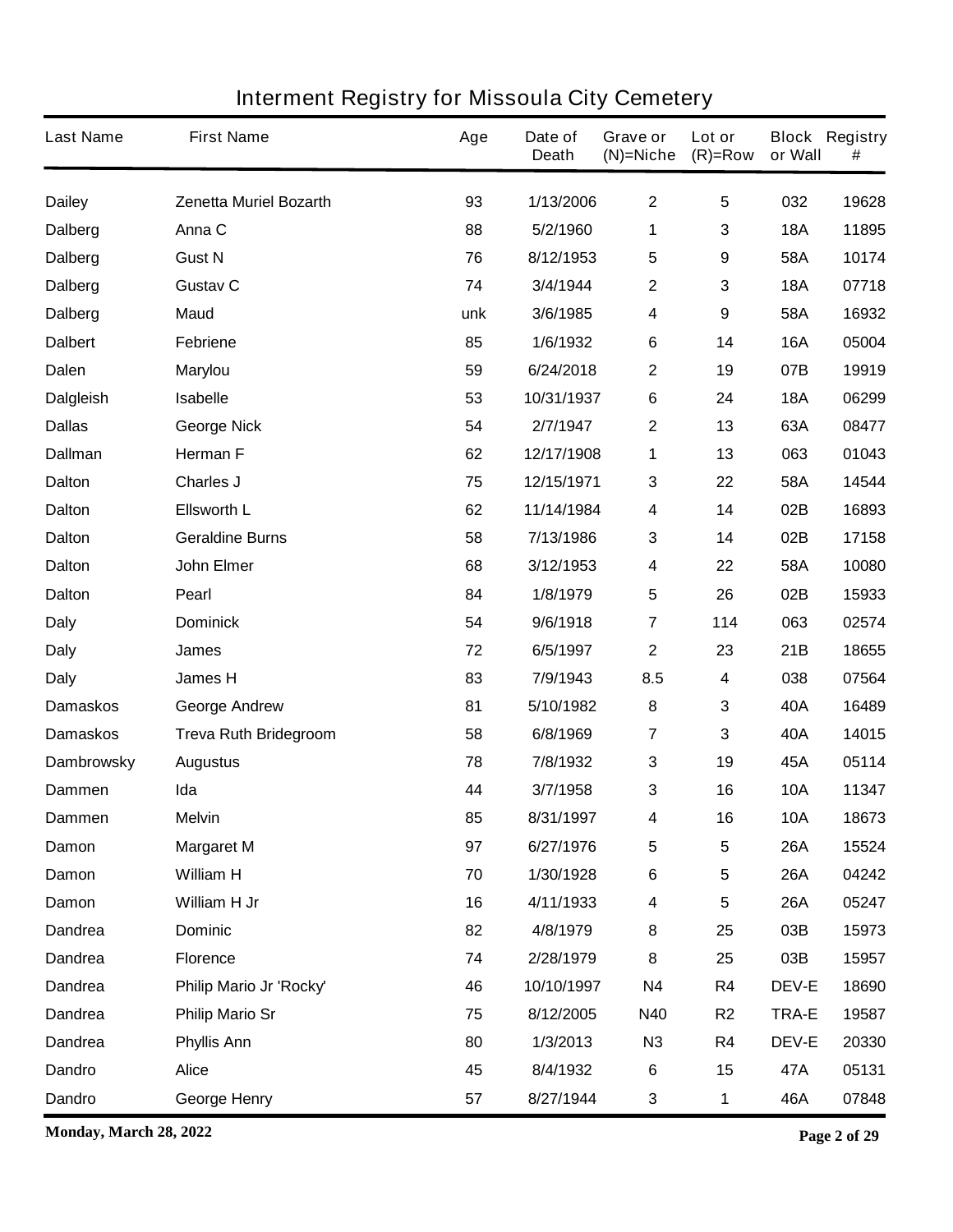| <b>Last Name</b> | <b>First Name</b>          | Age       | Date of<br><b>Death</b> | Grave or<br>$(N)$ =Niche | Lot or<br>$(R)=Row$     | or Wall       | <b>Block Registry</b><br># |
|------------------|----------------------------|-----------|-------------------------|--------------------------|-------------------------|---------------|----------------------------|
| <b>Danforth</b>  | <b>Amanda Mitchell</b>     | 28        | 5/22/1902               | 8                        | 4                       | 015           | 00127                      |
| <b>Danforth</b>  | <b>Betty May</b>           | 16        | 4/18/1937               | 3                        | 1                       | 067           | 06048                      |
| <b>Danforth</b>  | David D                    | unk       |                         | 5                        | 4                       | 015           | Ledger                     |
| <b>Danforth</b>  | Edith                      | 3 mos     | 9/27/1909               | $\bf 6$                  | 1                       | 067           | 01197                      |
| <b>Danforth</b>  | <b>Harrison</b>            | 61        | 3/25/1930               | $\boldsymbol{2}$         | 1                       | 067           | 04688                      |
| <b>Danforth</b>  | <b>Nellie</b>              | 75        | 11/21/1943              | 1                        | 1                       | 067           | 07632                      |
| <b>Danforth</b>  | Walter                     | unk       |                         | $\overline{7}$           | 4                       | 015           | Ledger                     |
| <b>Daniel</b>    | Louise                     | 64        | 7/20/1943               | $\overline{\mathbf{r}}$  | $\mathbf 2$             | 8.5           | 07569                      |
| <b>Daniel</b>    | <b>Martin</b>              | 74        | 8/15/1947               | 8                        | $\mathbf 2$             | 8.5           | 08586                      |
| <b>Daniel</b>    | <b>Matthew Green</b>       | 67        | 10/27/1946              | $\bf 6$                  | 4                       | 46A           | 08403                      |
| <b>Daniel</b>    | No name                    | <b>SB</b> | 1/3/1927                | 7                        | 47                      | 55A           | 04069                      |
| <b>Daniel</b>    | <b>Susan Katherine</b>     | 1 day     | 10/27/1948              | 6                        | 31                      | 56A           | 08897                      |
| <b>Daniels</b>   | <b>Carl Monroe</b>         | 40        | 5/29/1955               | $\bf 6$                  | 14                      | 59A           | 10649                      |
| <b>Daniels</b>   | <b>Jerrold Barker</b>      | 40        | 4/29/1982               | 3                        | 18                      | <b>13A</b>    | 16485                      |
| <b>Daniels</b>   | Julia                      | 70        | 5/19/1964               | 1                        | 19                      | 60A           | 12963                      |
| <b>Daniels</b>   | <b>Mellona</b>             | <b>SB</b> | 11/25/1946              | 3                        | 22                      | 56A           | 08420                      |
| <b>Daniels</b>   | <b>Minnie Maude Degeer</b> | 57        | 5/10/1939               | $\mathbf 3$              | 15                      | 23A           | 06648                      |
| <b>Daniels</b>   | Ronald L Jr                | 42        | 4/27/1974               | 1                        | 27                      | 08A           | 15075                      |
| <b>Danielson</b> | Charley                    | 52        | 3/10/1925               | $\boldsymbol{2}$         | 11                      | 36A           | 03732                      |
| <b>Danielson</b> | <b>John</b>                | 86        | 1/7/1964                | 3                        | 5                       | <b>11A</b>    | 12848                      |
| <b>Danielson</b> | <b>Julius</b>              | 62        | 6/12/1941               | 3                        | 18                      | 010           | 07103                      |
| <b>Danielson</b> | Lillian                    | 21        | 7/25/1905               | 3                        | 3                       | 003           | 00473                      |
| <b>Danielson</b> | <b>Mabel M</b>             | 59        | 9/29/1975               | 4                        | 26                      | <b>15B</b>    | 15369                      |
| <b>Danielson</b> | Oliver B 'Dan'             | 53        | 7/11/1974               | 5                        | 26                      | 15B           | 15162                      |
| <b>Dankers</b>   | Anne B                     | 67        | 4/3/1967                | 1                        | 8                       | 49A           | 13516                      |
| <b>Dankers</b>   | <b>Elmer H</b>             | 83        | 1/29/1983               | $\boldsymbol{2}$         | 8                       | 49A           | 16604                      |
| <b>Dankers</b>   | Warren "Jay"               | 67        | 6/29/2020               | <b>N1</b>                | R <sub>2</sub> A        | <b>DAHLIA</b> | 19936                      |
| <b>Danosko</b>   | <b>Frank</b>               | 20        | 7/28/1917               | 4                        | 116                     | 063           | 02403                      |
| <b>Darbee</b>    | <b>Frank L</b>             | 80        | 7/20/1940               | $\bf 6$                  | $\overline{\mathbf{2}}$ | 023           | 06889                      |
| <b>Darbee</b>    | Ida L                      | 69        | 11/29/1928              | $\sqrt{5}$               | $\mathbf 2$             | 023           | 04420                      |
| Dare             | <b>Mabel Mack Bishop</b>   | 88        | 3/13/1989               | 3                        | 29                      | 10.5          | 17520                      |
| <b>Dare</b>      | <b>Rex W</b>               | 70        | 8/29/1965               | 4                        | 10                      | 23A           | 13140                      |
| <b>Darling</b>   | <b>Margaret Sophie</b>     | 43        | 8/4/1918                | 3                        | 4                       | 062           | 02564                      |

**Monday, March 28, 2022 Page 3 of 29**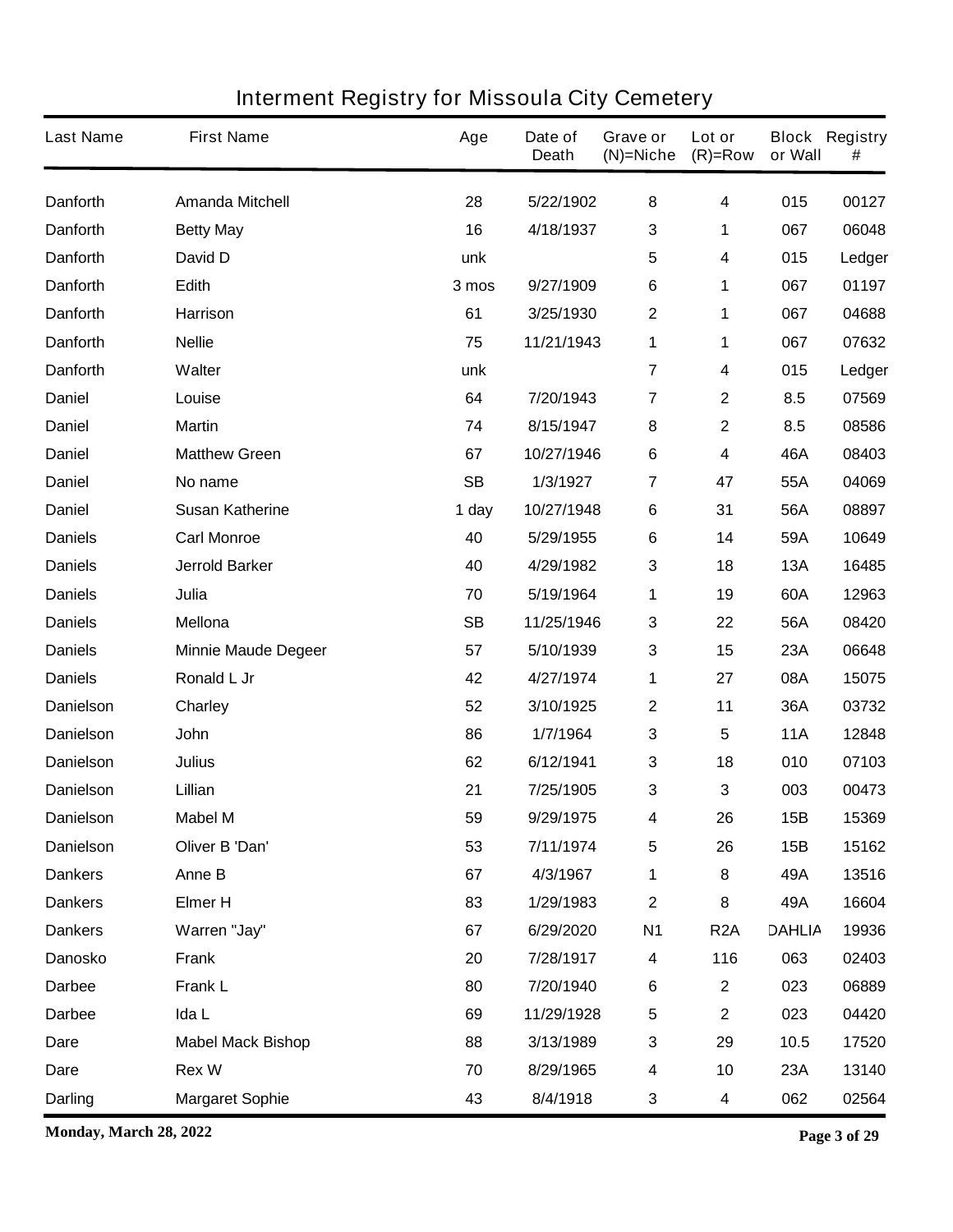| <b>Last Name</b>   | <b>First Name</b>              | Age             | Date of<br><b>Death</b> | Grave or<br>$(N)$ =Niche | Lot or<br>$(R)=Row$     | or Wall    | <b>Block Registry</b><br># |
|--------------------|--------------------------------|-----------------|-------------------------|--------------------------|-------------------------|------------|----------------------------|
| <b>Darlington</b>  | <b>Clark A</b>                 | 55              | 11/4/1952               | $\bf 6$                  | 14                      | 07A        | 09977                      |
| Darlington         | Fred                           | 84              | 11/15/1957              | 8                        | 14                      | 07A        | 11261                      |
| <b>Darlington</b>  | <b>Jack Evan</b>               | 28              | 12/14/1928              | $\mathbf{3}$             | 14                      | 07A        | 04439                      |
| <b>Darlington</b>  | <b>Lawrence M</b>              | 22              | 6/18/1931               | $\sqrt{5}$               | 14                      | 07A        | 04913                      |
| <b>Darlington</b>  | <b>Mary</b>                    | 80              | 5/6/1955                | $\overline{7}$           | 14                      | 07A        | 10631                      |
| Darlington         | Rachel                         | <b>SB</b>       | 3/19/1907               | 1                        | 9                       | 007        | 00693                      |
| <b>Darlington</b>  | <b>Wilbur S</b>                | 22              | 12/25/1924              | $\overline{\mathbf{4}}$  | 14                      | 07A        | 03699                      |
| <b>Darner</b>      | <b>James M</b>                 | 70              | 10/27/1930              | 3                        | 11                      | 070        | 04803                      |
| <b>Darnold</b>     | <b>Mary</b>                    | 52              | 3/1/1907                | 6                        | 14                      | 027        | 00687                      |
| Darrah             | <b>Richard D</b>               | 35              | 2/24/1979               | 8                        | 16                      | 15B        | 15955                      |
| <b>Darrow</b>      | <b>Addison O</b>               | 71              | 2/23/1950               | $\overline{7}$           | $\overline{\mathbf{7}}$ | 071        | 09236                      |
| <b>Darrow</b>      | <b>Floyd A</b>                 | 67              | 12/10/1960              | $\sqrt{5}$               | 10                      | 57A        | 12046                      |
| <b>Darrow</b>      | Grover                         | 63              | 8/20/1935               | $\mathbf 2$              | 19                      | <b>17A</b> | 05739                      |
| <b>Darrow</b>      | Lyle R                         | 51              | 1/5/1944                | $\overline{7}$           | 9                       | <b>24A</b> | 07679                      |
| <b>Darrow</b>      | Lyman A                        | unk             |                         | HD7                      | 9                       | 24A        | 09175                      |
| <b>Darrow</b>      | <b>Mary</b>                    | 85              | 3/3/1957                | 1                        | 19                      | <b>17A</b> | 11069                      |
| <b>Darrow</b>      | <b>Nellie E</b>                | 68              | 10/15/1961              | $\mathbf{2}$             | $\boldsymbol{9}$        | 24A        | 12216                      |
| <b>Darrow</b>      | Nora Blanch                    | 74              | 1/3/1954                | $\boldsymbol{2}$         | 7                       | 071        | 10288                      |
| <b>Darrow</b>      | <b>Vivienne</b>                | $6\phantom{1}6$ | 2/6/1913                | 8                        | 7                       | 071        | 01696                      |
| Dart               | Harry H                        | 38              | 11/10/1935              | $\overline{7}$           | 23                      | <b>17A</b> | 05795                      |
| <b>Datsopoulos</b> | Alexander J                    | 81              | 8/27/1976               | 1                        | 4                       | 03A        | 15557                      |
| <b>Datsopoulos</b> | Angeliki 'Kiki' Papaioannou    | 99              | 9/13/2010               | $\mathbf 2$              | 20                      | 02A        | 20070                      |
| <b>Datsopoulos</b> | <b>Constantine Alexis Dino</b> | 13              | 2/17/1980               | 1                        | 20                      | 02A        | 16128                      |
| <b>Datsopoulos</b> | Gust J                         | 81              | 12/9/1979               | $\overline{7}$           | 20                      | 02A        | 16093                      |
| <b>Datsopoulos</b> | <b>Milton</b>                  | 81              | 3/12/2022               | $\sqrt{5}$               | 19                      | 02A        | 21078                      |
| <b>Datsopoulos</b> | Peter                          | 63              | 9/25/1955               | $\mathbf{3}$             | 4                       | 03A        | 10720                      |
| <b>Daubenspeck</b> | Andrew                         | 24              | 11/15/1908              | 8                        | 14                      | 063        | 01039                      |
| <b>Daugherty</b>   | <b>Maude</b>                   | 65              | 2/26/1946               | $\sqrt{5}$               | 3                       | 46A        | 08238                      |
| <b>Daugherty</b>   | <b>William Perry</b>           | 96              | 10/12/1980              | $\bf 6$                  | 3                       | 46A        | 16240                      |
| <b>Daugherty</b>   | <b>Woodrow Wilson</b>          | 21              | 8/6/1939                | 1                        | 17                      | 015        | 06701                      |
| <b>Daulton</b>     | Elizabeth                      | 80              | 9/2/1940                | $\overline{7}$           | 14                      | 23A        | 06919                      |
| <b>Davenport</b>   | <b>Delbert Theodore</b>        | 89              | 2/26/1993               | $\bf 6$                  | 13                      | 06A        | 18087                      |
| <b>Davenport</b>   | <b>Etta Francis</b>            | 90              | 3/1/1964                | 4                        | 1                       | 10.5       | 12801                      |

**Monday, March 28, 2022 Page 4 of 29**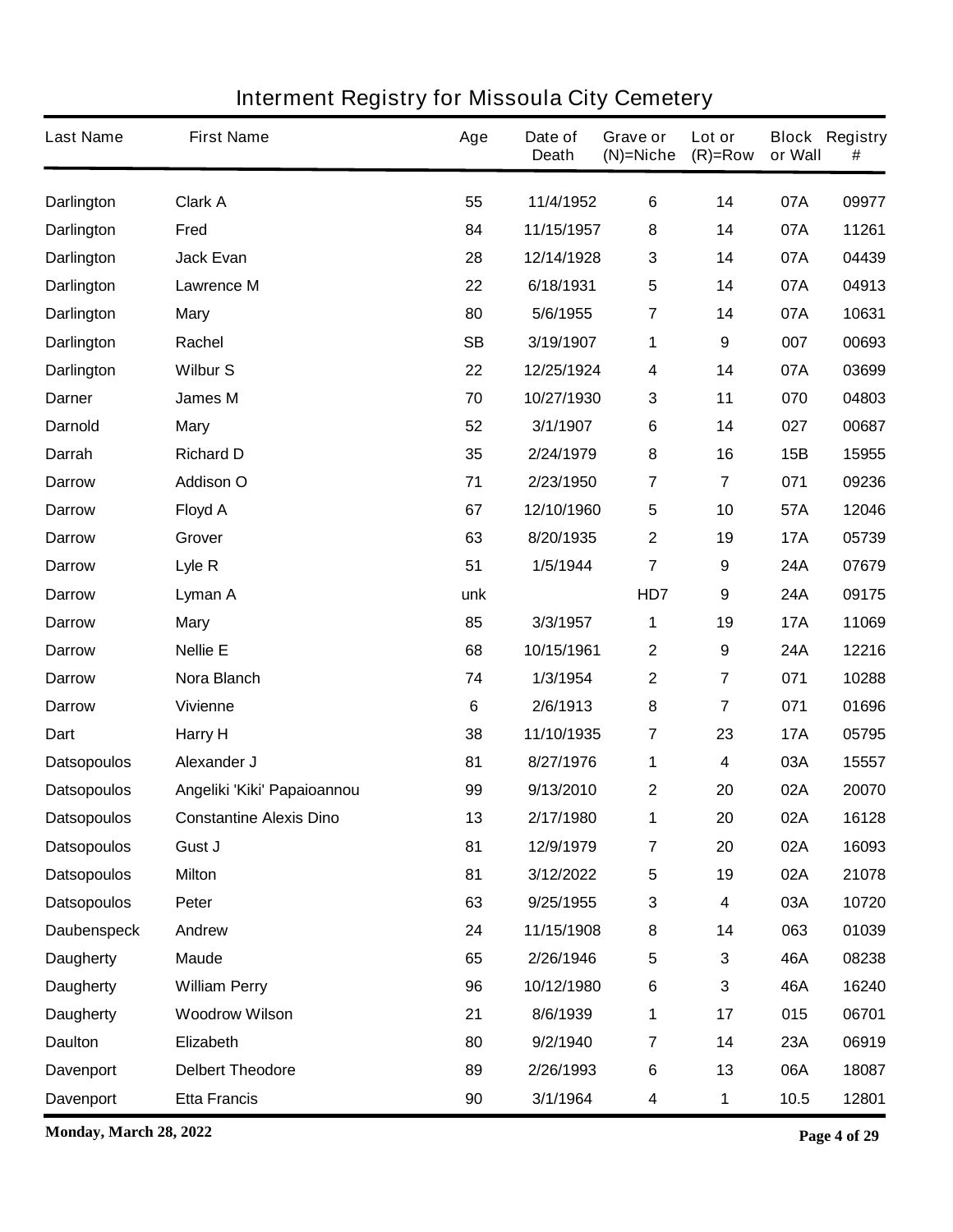| <b>Last Name</b> | <b>First Name</b>        | Age             | Date of<br><b>Death</b> | Grave or<br>$(N)$ =Niche | Lot or<br>$(R)=Row$     | or Wall    | <b>Block Registry</b><br># |
|------------------|--------------------------|-----------------|-------------------------|--------------------------|-------------------------|------------|----------------------------|
| Davenport        | <b>Frank S</b>           | 57              | 12/14/1963              | $\overline{\mathbf{4}}$  | 9                       | 60A        | 12744                      |
| <b>Davenport</b> | George E                 | 64              | 7/19/1940               | 3                        | 1                       | 10.5       | 06888                      |
| <b>Davenport</b> | <b>Hamlin H</b>          | 87              | 5/20/1948               | 4                        | 13                      | 06A        | 08776                      |
| <b>Davenport</b> | <b>Ida J Winthers</b>    | 90              | 5/29/2011               | 6                        | 13                      | 06A        | 20152                      |
| <b>Davenport</b> | Lincoln                  | 81              | 2/9/1942                | $\sqrt{5}$               | 13                      | 06A        | 07250                      |
| <b>Davenport</b> | No Name                  | 55              | 10/2/1921               | 3                        | 13                      | 06A        | 03138                      |
| <b>Davenport</b> | <b>Russell</b>           | $6\phantom{1}6$ | 8/10/1963               | 3                        | 22                      | 41A        | 12653                      |
| <b>Davenport</b> | <b>William H</b>         | 52              | 12/18/1904              | 8                        | 6                       | 004        | 00422                      |
| <b>Davey</b>     | <b>Frank A</b>           | 81              | 9/22/1947               | $\overline{7}$           | $\overline{\mathbf{7}}$ | 038        | 08610                      |
| <b>Davidson</b>  | Alexander                | 41              | 6/11/1931               | $\boldsymbol{2}$         | 9                       | 05A        | 04909                      |
| <b>Davidson</b>  | Glynn Walter - AKA       | 48              | 3/12/1943               | 4                        | 8                       | 54A        | 07474                      |
| <b>Davidson</b>  | <b>Jessie</b>            | 71              | 1/15/1935               | 4                        | 11                      | 05A        | 05597                      |
| <b>Davidson</b>  | John                     | 66              | 8/22/1925               | 3                        | 11                      | 05A        | 03810                      |
| <b>Davidson</b>  | Pearl M                  | 25              | 8/30/1932               | 3                        | 5                       | 037        | 05146                      |
| <b>Davidson</b>  | <b>William</b>           | 66              | 8/13/1914               | 8                        | 10                      | 042        | 01918                      |
| <b>Davies</b>    | <b>Donald F</b>          | 58              | 5/3/1951                | 8                        | 18                      | <b>19A</b> | 09567                      |
| <b>Davies</b>    | <b>Dorothy Robertson</b> | 83              | 5/21/1981               | $\overline{7}$           | 18                      | <b>19A</b> | 16347                      |
| <b>Davies</b>    | <b>Edith Maud</b>        | 74              | 6/16/1947               | $\overline{7}$           | $\mathbf 2$             | 63A        | 08550                      |
| <b>Davies</b>    | <b>Hilda Schwaderer</b>  | 81              | 6/26/2007               | $\overline{7}$           | 18                      | <b>19A</b> | 19770                      |
| <b>Davies</b>    | <b>Katherine Taplett</b> | 74              | 2/22/1964               | 1                        | 20                      | 010        | 12787                      |
| <b>Davies</b>    | <b>Stanley Byrd</b>      | 59              | 1/10/1981               | 8                        | 18                      | <b>19A</b> | 16289                      |
| <b>Davis</b>     | <b>Agnes Aleato</b>      | 84              | 12/21/1984              | <b>7BT8</b>              | 7                       | <b>28A</b> | 16908                      |
| <b>Davis</b>     | <b>Alfred Thomas</b>     | 87              | 7/11/1930               | 7                        | 20                      | 45A        | 04752                      |
| <b>Davis</b>     | Alwood                   | $\overline{7}$  | 5/4/1912                | $\overline{\mathbf{4}}$  | 42                      | 063        | 01583                      |
| <b>Davis</b>     | <b>Arthur E</b>          | 68              | 4/26/1942               | 8                        | 8                       | 010        | 07292                      |
| <b>Davis</b>     | <b>Arthur Graham</b>     | 30              | 3/16/1929               | $\overline{7}$           | 23                      | 07A        | 04487                      |
| <b>Davis</b>     | Caroline                 | 67              | 7/24/1963               | $\overline{7}$           | 20                      | 8.5        | 12651                      |
| <b>Davis</b>     | Carrie P                 | 62              | 12/16/1941              | $\bf 6$                  | $\boldsymbol{9}$        | 54A        | 07213                      |
| <b>Davis</b>     | <b>Carroll Arteman</b>   | 56              | 5/25/1931               | $\overline{7}$           | 16                      | 05A        | 04897                      |
| <b>Davis</b>     | <b>Charles</b>           | 72              | 5/16/1932               | 1                        | 15                      | 47A        | 05083                      |
| <b>Davis</b>     | <b>Charles</b>           | 55              | 10/21/1939              | 8                        | 10                      | 010        | 06740                      |
| <b>Davis</b>     | <b>Charles Thomas</b>    | 64              | 6/1/1942                | 8                        | $\overline{\mathbf{r}}$ | <b>28A</b> | 07311                      |
| <b>Davis</b>     | <b>Charlotte P</b>       | unk             | 11/19/1952              | ${\bf 8}$                | 10                      | 8.5        | 09994                      |

**Monday, March 28, 2022 Page 5 of 29**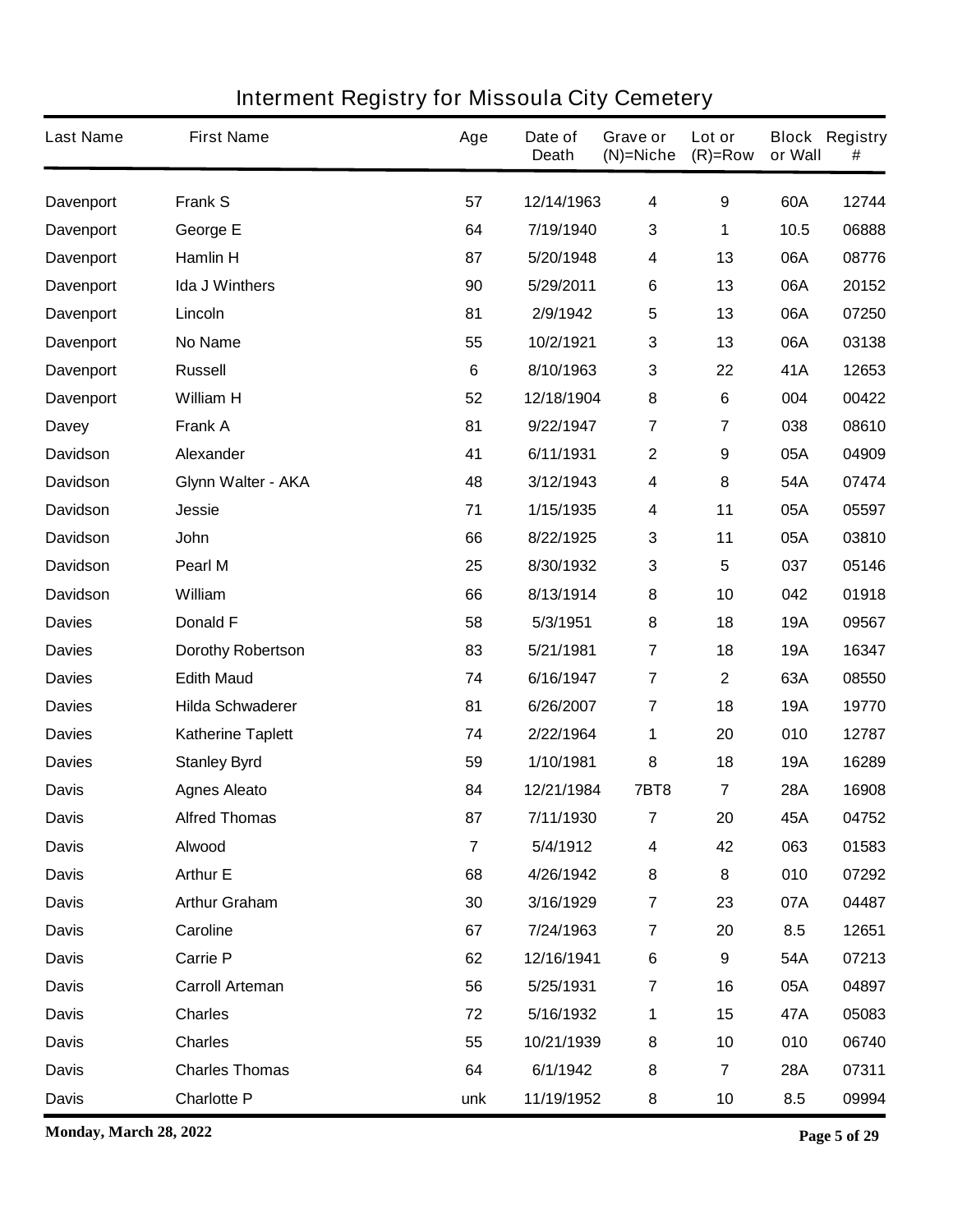| <b>Last Name</b> | <b>First Name</b>         | Age   | Date of<br><b>Death</b> | Grave or<br>$(N)$ =Niche | Lot or<br>$(R)=Row$ | or Wall    | <b>Block Registry</b><br># |
|------------------|---------------------------|-------|-------------------------|--------------------------|---------------------|------------|----------------------------|
| <b>Davis</b>     | Clara                     | 54    | 9/22/1915               | $5\phantom{.0}$          | 3                   | 066        | 02107                      |
| <b>Davis</b>     | <b>Clara Maude</b>        | 94    | 11/19/1970              | 6                        | $\mathbf 2$         | 014        | 14326                      |
| <b>Davis</b>     | <b>Clark</b>              | 70    | 7/28/1937               | 1                        | 13                  | 069        | 06229                      |
| <b>Davis</b>     | <b>Della</b>              | 79    | 1/6/1952                | 1                        | 3                   | 10.5       | 09740                      |
| <b>Davis</b>     | <b>Della Marie</b>        | 4     | 7/5/1930                | 8                        | 20                  | 45A        | 04749                      |
| <b>Davis</b>     | Donald L                  | 38    | 2/13/1966               | 1                        | 21                  | 8.5        | 13228                      |
| <b>Davis</b>     | <b>Dorothy Delores</b>    | 1     | 7/17/1936               | $\pmb{8}$                | 8                   | 55A        | 05963                      |
| <b>Davis</b>     | <b>Dorothy M Sticht</b>   | 49    | 4/29/1976               | $\mathbf 3$              | 4                   | <b>10A</b> | 15494                      |
| <b>Davis</b>     | <b>Edward</b>             | 64    | 6/29/1938               | ${\bf 8}$                | 6                   | 001        | 06457                      |
| <b>Davis</b>     | <b>Edward Samuel</b>      | 67    | 7/26/1971               | $\mathbf{3}$             | 29                  | 067        | 14469                      |
| <b>Davis</b>     | <b>Elsie M</b>            | 72    | 8/16/1993               | $\sqrt{5}$               | 15                  | 06B        | 18146                      |
| <b>Davis</b>     | <b>Emily Jane</b>         | 64    | 3/16/1949               | $\overline{7}$           | 7                   | <b>28A</b> | 08980                      |
| <b>Davis</b>     | <b>Emma Lucille</b>       | 60    | 6/23/1970               | $\sqrt{5}$               | 18                  | 50A        | 14223                      |
| <b>Davis</b>     | <b>Erma Louise</b>        | 53    | 2/22/1937               | 5                        | 20                  | 03A        | 06010                      |
| <b>Davis</b>     | Ethilda C                 | 91    | 12/23/1971              | $\sqrt{5}$               | 12                  | 23A        | 14549                      |
| <b>Davis</b>     | <b>Fleming</b>            | 39    | 12/18/1915              | $\mathbf 3$              | 6                   | 001        | 02148                      |
| <b>Davis</b>     | <b>Floyd S</b>            | 62    | 11/26/1953              | $\overline{7}$           | 25                  | 45A        | 10249                      |
| <b>Davis</b>     | <b>Forest Andrew</b>      | 80    | 1/11/1971               | 1                        | 3                   | 30A        | 14365                      |
| <b>Davis</b>     | <b>Francis Omer</b>       | 74    | 6/16/1943               | 7                        | 4                   | 010        | 07550                      |
| <b>Davis</b>     | Frank O                   | 91    | 1/16/1958               | $\bf 6$                  | 22                  | 52A        | 11304                      |
| <b>Davis</b>     | George                    | 46    | 6/5/1906                | 7                        | 8                   | 065        | 00584                      |
| <b>Davis</b>     | George                    | 63    | 8/28/1932               | 5                        | 18                  | 45A        | 05147                      |
| <b>Davis</b>     | George T                  | 69    | 4/25/1978               | 6                        | 15                  | 06B        | 15828                      |
| <b>Davis</b>     | <b>George Thomas</b>      | 6 mos | 2/15/1938               | $\boldsymbol{2}$         | $\bf 6$             | 55A        | 06382                      |
| <b>Davis</b>     | Gerald J                  | 35    | 12/13/1975              | $\sqrt{5}$               | 13                  | 51A        | 15393                      |
| <b>Davis</b>     | <b>Gilbert Louis</b>      | 74    | 11/23/1941              | 1                        | $\boldsymbol{9}$    | 8.5        | 07199                      |
| <b>Davis</b>     | <b>Harriet A Dinsmore</b> | 83    | 12/25/1945              | $\sqrt{5}$               | 5                   | 050        | 08186                      |
| <b>Davis</b>     | <b>Harris Floyd</b>       | 6     | 1/30/1920               | $\mathbf{3}$             | 111                 | 063        | 02871                      |
| <b>Davis</b>     | <b>Harry G</b>            | 80    | 10/7/1960               | $\bf 6$                  | 14                  | <b>20A</b> | 11992                      |
| <b>Davis</b>     | Harry L                   | 56    | 12/31/1935              | $\mathbf 3$              | 20                  | 05A        | 05832                      |
| <b>Davis</b>     | Harry S                   | 69    | 4/20/1945               | $\mathbf 3$              | 48                  | 063        | 08023                      |
| <b>Davis</b>     | <b>Hester A</b>           | 72    | 3/13/1949               | $\sqrt{5}$               | 10                  | <b>26A</b> | 08979                      |
| <b>Davis</b>     | <b>Homer Augustus</b>     | 84    | 6/27/1943               | 8                        | 137                 | 063        | 07559                      |

**Monday, March 28, 2022 Page 6 of 29**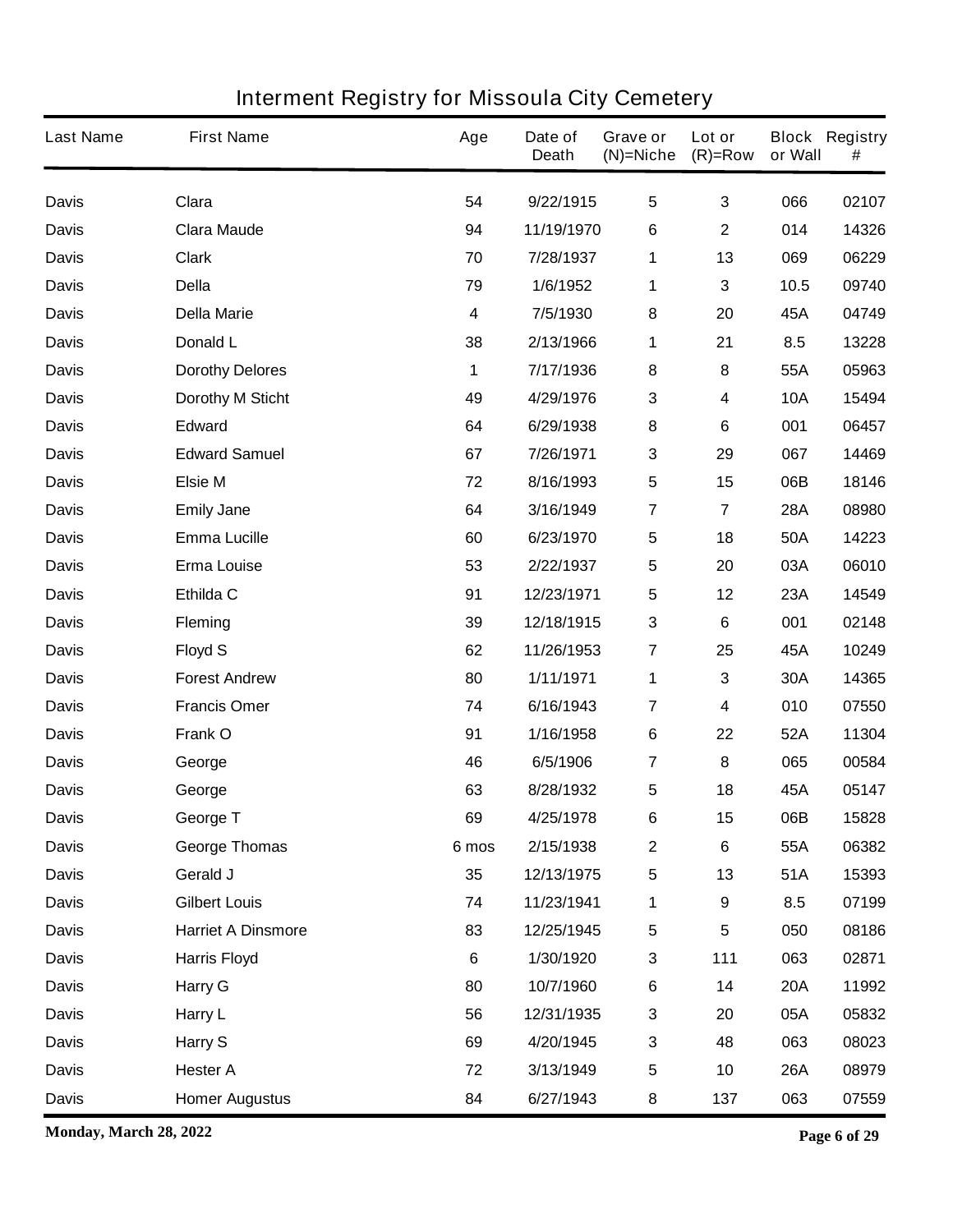| <b>Last Name</b> | <b>First Name</b>       | Age       | Date of<br><b>Death</b> | Grave or<br>$(N)$ =Niche | Lot or<br>$(R)=Row$ | or Wall      | <b>Block Registry</b><br># |
|------------------|-------------------------|-----------|-------------------------|--------------------------|---------------------|--------------|----------------------------|
| <b>Davis</b>     | Isham J                 | 65        | 10/14/1932              | $\overline{7}$           | 4                   | 038          | 05164                      |
| <b>Davis</b>     | James D                 | 53        | 3/10/1932               | $\sqrt{5}$               | 5                   | 45A          | 05046                      |
| <b>Davis</b>     | <b>Jeanette Louise</b>  | 1 day     | 10/19/1956              | 8                        | 45                  | 56A          | 10995                      |
| <b>Davis</b>     | <b>John Charles</b>     | <b>SB</b> | 5/25/1957               | 4                        | 45                  | 56A          | 11146                      |
| <b>Davis</b>     | John E                  | 53        | 9/26/1927               | $\bf 6$                  | 10                  | 26A          | 04194                      |
| <b>Davis</b>     | John 'Jack' Rutherford  | 70        | 10/18/1975              | 2                        | 11                  | 31A          | 15358                      |
| <b>Davis</b>     | John William            | 47        | 2/2/1918                | 1                        | 10                  | 039          | 02482                      |
| <b>Davis</b>     | Johnathan               | 81        | 11/30/1933              | $\bf 6$                  | 3                   | 066          | 05382                      |
| <b>Davis</b>     | <b>Kelley John</b>      | 27        | 10/25/2004              | N <sub>13</sub>          | R4                  | VIO-E        | 19680                      |
| <b>Davis</b>     | L M                     | 85        | 5/26/1925               | $5\phantom{.0}$          | 6                   | 001          | 03774                      |
| <b>Davis</b>     | <b>Lawrence B</b>       | 91        | 7/31/1988               | N <sub>15</sub>          | R <sub>1</sub>      | <b>DEV-E</b> | 17462                      |
| <b>Davis</b>     | Linda                   | 24 days   | 2/5/1948                | $\overline{7}$           | 40                  | 56A          | 08700                      |
| <b>Davis</b>     | <b>Lorando M</b>        | 79        | 12/27/1910              | $\mathbf{3}$             | 30                  | 063          | 01387                      |
| <b>Davis</b>     | <b>Margaret</b>         | 22        | 8/20/1905               | 8                        | $\mathbf{2}$        | 014          | 00485                      |
| <b>Davis</b>     | Margaret J              | 50        | 4/26/1899               | $\bf 6$                  | 6                   | 001          | Ledger                     |
| <b>Davis</b>     | <b>Marie B Hovey</b>    | 94        | 11/2/2002               | 3                        | 29                  | 067          | 19369                      |
| <b>Davis</b>     | <b>Marjorie</b>         | <b>SB</b> | 2/7/1916                | $5\phantom{.0}$          | 84                  | 063          | 02176                      |
| <b>Davis</b>     | <b>Mary Ann</b>         | Unk       |                         | $\mathbf 3$              | 10                  | 001          | Ledger                     |
| <b>Davis</b>     | <b>Mary Aspling</b>     | 72        | 8/2/1948                | $5\phantom{.0}$          | 8                   | 010          | 08832                      |
| <b>Davis</b>     | <b>Mary Elaine</b>      | 6         | 6/23/1926               | $\overline{\mathbf{4}}$  | 8                   | 069          | 03962                      |
| <b>Davis</b>     | <b>Mary Ellen Inman</b> | 81        | 11/9/1973               | $\overline{7}$           | 4                   | 043          | 14976                      |
| <b>Davis</b>     | <b>Marya</b>            | unk       | 10/18/1882              | 4                        | 6                   | 001          | Ledger                     |
| <b>Davis</b>     | <b>Mildred</b>          | 93        | 11/7/2020               | 1                        | 11                  | 23A          | 20079                      |
| <b>Davis</b>     | Morris 'Curley'         | 77        | 4/5/1968                | 8                        | 13                  | 19B          | 13757                      |
| <b>Davis</b>     | <b>Myra Elnis</b>       | 77        | 6/3/1976                | $\overline{7}$           | 17                  | 21A          | 15512                      |
| <b>Davis</b>     | <b>Nancy Lennes</b>     | unk       | 7/25/1970               | $\sqrt{5}$               | 19                  | <b>11A</b>   | 14260                      |
| <b>Davis</b>     | <b>Nellie R</b>         | 90        | 3/2/1980                | $\overline{\mathbf{5}}$  | 14                  | <b>20A</b>   | 16135                      |
| <b>Davis</b>     | No name                 | <b>SB</b> | 4/25/1911               | $\overline{7}$           | 35                  | 063          | 01440                      |
| <b>Davis</b>     | Nora Hellman            | 75        | 10/26/1978              | $\mathbf{3}$             | 14                  | 49A          | 15901                      |
| <b>Davis</b>     | <b>Owen Douglas</b>     | 30        | 8/31/1924               | $\boldsymbol{4}$         | 27                  | <b>16A</b>   | 03659                      |
| <b>Davis</b>     | Pearl N                 | 78        | 5/6/1979                | 1                        | 26                  | 15B          | 15989                      |
| <b>Davis</b>     | <b>Robert Hamilton</b>  | 49        | 6/18/1959               | ${\bf 5}$                | 19                  | <b>11A</b>   | 11653                      |
| <b>Davis</b>     | <b>Roy Homer</b>        | 60        | 6/9/1970                | $\bf 6$                  | 24                  | 22B          | 14374                      |

**Monday, March 28, 2022 Page 7 of 29**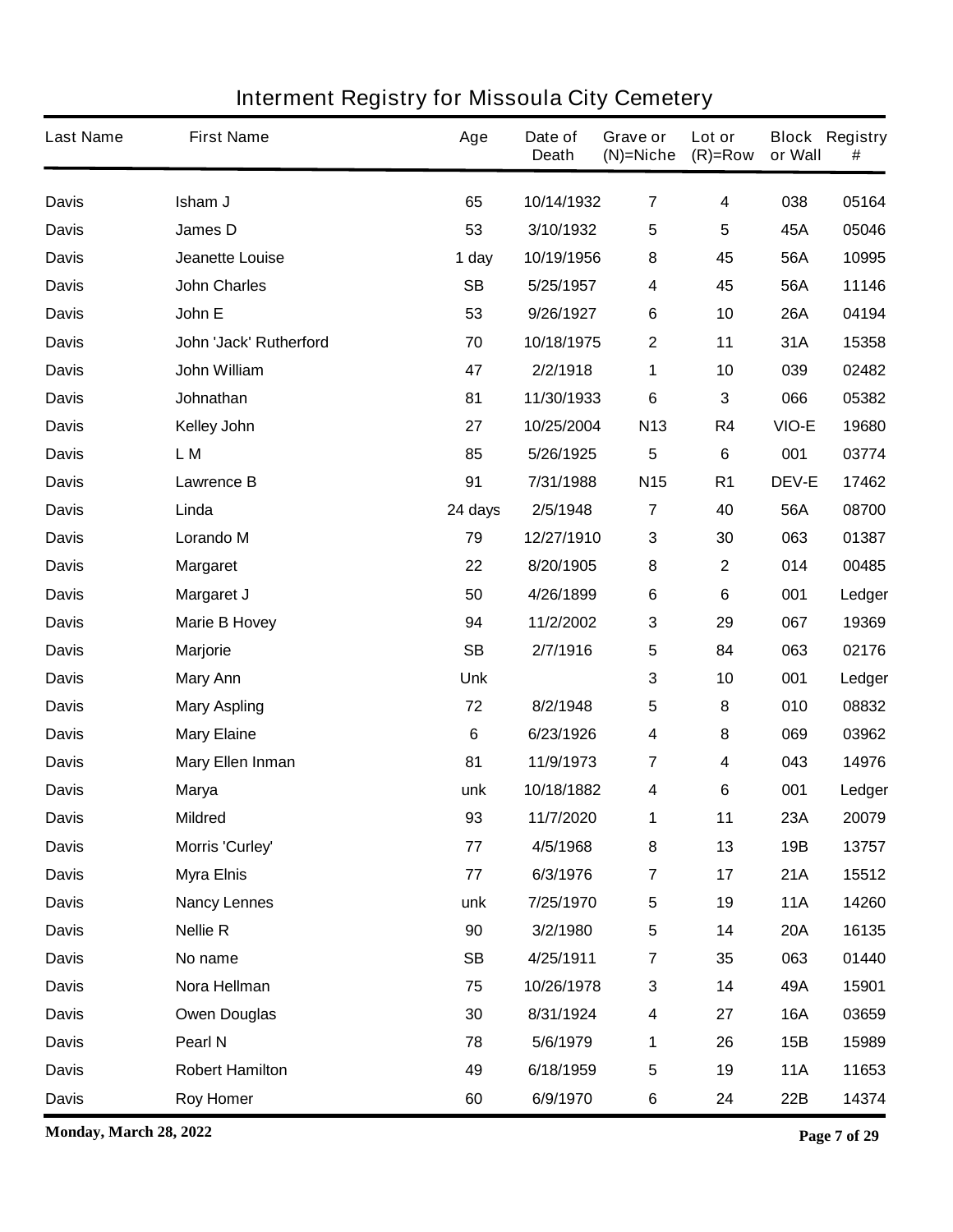| <b>Last Name</b> | <b>First Name</b>      | Age        | Date of<br><b>Death</b> | Grave or<br>$(N)$ =Niche | Lot or<br>$(R)=Row$ | or Wall      | <b>Block Registry</b><br># |
|------------------|------------------------|------------|-------------------------|--------------------------|---------------------|--------------|----------------------------|
| <b>Davis</b>     | Samuel J Jr            | 68         | 3/23/1976               | $\bf 6$                  | 18                  | 50A          | 15460                      |
| <b>Davis</b>     | Samuel J Sr            | 91         | 7/7/1952                | $\mathbf 2$              | 3                   | 10.5         | 09885                      |
| <b>Davis</b>     | <b>Terry Jean</b>      | 1 mos      | 9/24/1931               | 8                        | 13                  | 55A          | 04958                      |
| <b>Davis</b>     | Thomas C               | 71         | 4/8/1970                | 4                        | 18                  | 40A          | 14256                      |
| <b>Davis</b>     | Tulsa C                | 76         | 7/9/1981                | $\mathbf{3}$             | 18                  | 40A          | 16363                      |
| <b>Davis</b>     | Virginia               | 38         | 4/3/1923                | 4                        | 10                  | 001          | 03405                      |
| <b>Davis</b>     | <b>Warren Blair</b>    | 61         | 9/1/1939                | $\bf 6$                  | 12                  | 23A          | 06717                      |
| <b>Davis</b>     | <b>William Donald</b>  | 3 days     | 8/14/1953               | $\overline{\mathbf{5}}$  | 42                  | 56A          | 10175                      |
| <b>Davis</b>     | <b>William Lloyd</b>   | 56         | 11/4/1965               | 4                        | 20                  | 05A          | 13202                      |
| <b>Davis</b>     | <b>William R</b>       | unk        | 7/6/1947                | $\overline{7}$           | $\overline{7}$      | 048          | 08768                      |
| <b>Davis</b>     | <b>William W</b>       | 51         | 1/23/1932               | $\boldsymbol{2}$         | $\overline{7}$      | 05A          | 05016                      |
| <b>Davison</b>   | Earl                   | 79         | 9/11/1973               | $\mathbf{2}$             | 29                  | <b>14B</b>   | 14939                      |
| <b>Davison</b>   | <b>Edmund W 'Chip'</b> | 33         | 9/22/1991               | $\mathbf 3$              | 27                  | 21B          | 17880                      |
| <b>Davison</b>   | Edna                   | 98         | 2/20/1992               | 1                        | 29                  | <b>14B</b>   | 17922                      |
| <b>Davison</b>   | <b>Robert Wallace</b>  | 76         | 4/12/2003               | 1                        | 29                  | <b>14B</b>   | 19355                      |
| <b>Davy</b>      | <b>Daniel</b>          | 35         | 11/20/1984              | N <sub>16</sub>          | R <sub>1</sub>      | <b>SER-S</b> | 17506                      |
| Daw              | <b>Melvin R</b>        | 9 mos      | 2/19/1931               | 4                        | 15                  | 55A          | 04852                      |
| <b>Dawson</b>    | <b>Charles Farrell</b> | 56         | 4/23/1982               | 7                        | 20                  | 21B          | 16483                      |
| <b>Dawson</b>    | <b>Edward P</b>        | 39         | 11/20/1934              | $\bf 6$                  | 3                   | 062          | 05571                      |
| <b>Dawson</b>    | Lena                   | 52         | 8/25/1923               | 8.5                      | 130                 | 063          | 03474                      |
| Dawson           | <b>Margaret</b>        | 71         | 3/21/1943               | 5                        | 3                   | 062          | 07479                      |
| <b>Dawson</b>    | <b>Samuel W</b>        | 64         | 10/19/1918              | 6.5                      | 3                   | 062          | 02590                      |
| Day              | <b>Alfred</b>          | 84         | 6/16/1949               | $\mathbf 2$              | 15                  | 53A          | 09045                      |
| Day              | Alma                   | 78         | 11/27/1960              | $\overline{\mathbf{5}}$  | 10                  | 046          | 12025                      |
| <b>Day</b>       | Annie                  | <b>Unk</b> |                         | $\overline{7}$           | 14                  | 63A          | Map                        |
| Day              | <b>Bessie L</b>        | 81         | 1/20/1966               | 8                        | 11                  | <b>30A</b>   | 13224                      |
| <b>Day</b>       | <b>Charles E</b>       | 66         | 12/25/1944              | $\bf 6$                  | 10                  | 046          | 07931                      |
| Day              | Earle E                | 77         | 8/23/1984               | 5                        | 30                  | 10B          | 16860                      |
| <b>Day</b>       | Elwin A                | 83         | 11/16/1965              | 1                        | 14                  | 30A          | 13193                      |
| <b>Day</b>       | Harold W Sr            | 74         | 8/18/1974               | 3                        | 24                  | 46A          | 15149                      |
| <b>Day</b>       | <b>Hattie T</b>        | 78         | 1/13/1937               | 4                        | 23                  | <b>17A</b>   | 06178                      |
| Day              | Henry E                | 69         | 9/12/1925               | $\overline{7}$           | 10                  | 046          | 03822                      |
| Day              | <b>Howard George</b>   | 55         | 1/15/1977               | 3                        | 23                  | 15B          | 15622                      |

**Monday, March 28, 2022 Page 8 of 29**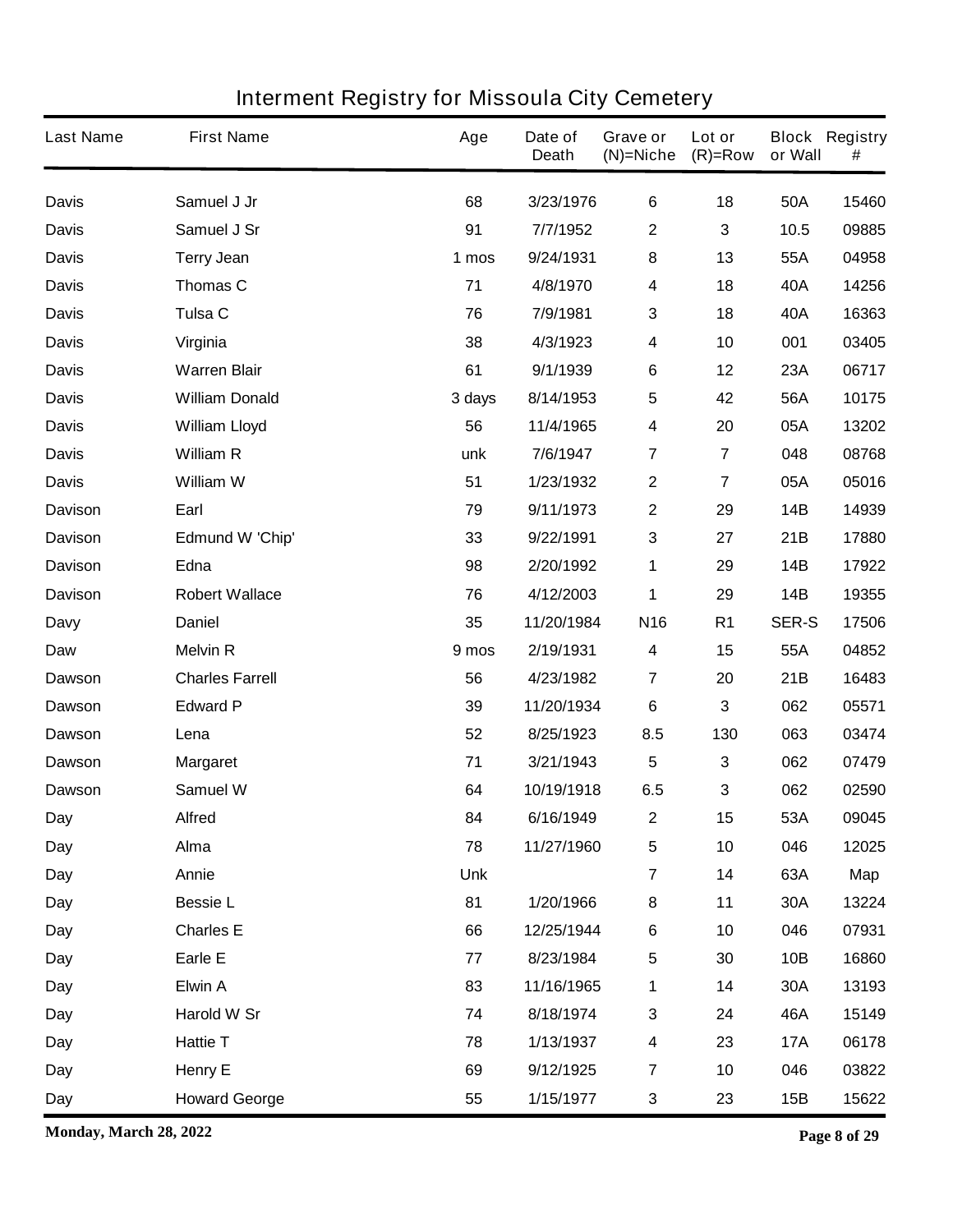| <b>Last Name</b>  | <b>First Name</b>       | Age   | Date of<br><b>Death</b> | <b>Grave or</b><br>$(N)$ =Niche | Lot or<br>$(R)=Row$     | or Wall    | <b>Block Registry</b><br># |
|-------------------|-------------------------|-------|-------------------------|---------------------------------|-------------------------|------------|----------------------------|
| Day               | Isola                   | 80    | 12/7/1953               | 7                               | 17                      | 58A        | 10258                      |
| Day               | <b>James Herbert R</b>  | unk   | 3/19/1901               | 1                               | 10                      | 046        | Ledger                     |
| Day               | <b>Jessie D</b>         | 61    | 12/28/1955              | $\overline{7}$                  | 17                      | 59A        | 10762                      |
| Day               | John L                  | 79    | 12/29/1967              | 8                               | 17                      | 59A        | 13737                      |
| Day               | John R                  | 72    | 3/27/1933               | 1                               | 6                       | 45A        | 05241                      |
| Day               | Kathryn Nina Leonard    | 67    | 6/19/1984               | 5                               | 30                      | 10B        | 16834                      |
| Day               | Louisa                  | 75    | 7/16/1932               | $\boldsymbol{2}$                | 10                      | 046        | 05120                      |
| Day               | <b>Mabel M</b>          | 87    | 5/29/1996               | $\overline{7}$                  | 11                      | 30A        | 18518                      |
| Day               | <b>Minnie A</b>         | 75    | 8/24/1936               | $\overline{7}$                  | 24                      | 46A        | 05980                      |
| Day               | <b>Myrtle</b>           | 89    | 3/19/1972               | $\bf 6$                         | 11                      | 50A        | 14624                      |
| Day               | <b>Odd Olin</b>         | 79    | 1/17/1937               | 5                               | 23                      | <b>17A</b> | 06188                      |
| Day               | OLena J                 | 66    | 4/27/1971               | 8                               | 24                      | 45A        | 14419                      |
| Day               | <b>Robert James</b>     | 90    | 3/7/1954                | 8                               | 17                      | 58A        | 10328                      |
| Day               | <b>Ruth Marian</b>      | 89    | 7/15/2012               | $\bf 6$                         | 14                      | 15B        | 20258                      |
| Day               | <b>Thomas E</b>         | 42    | 6/28/1932               | $5\phantom{.0}$                 | 19                      | 45A        | 05104                      |
| <b>Daykin</b>     | <b>No Name</b>          | unk   | 12/28/1900              | $\overline{7}$                  | 9                       | 029        | Ledger                     |
| <b>Deal</b>       | Elisha                  | 79    | 4/4/1923                | 5                               | 103                     | 063        | 03407                      |
| <b>Deal</b>       | Etta E                  | 62    | 9/13/1972               | 1                               | 6                       | 19B        | 14742                      |
| <b>Deal</b>       | Jean                    | 74    | 7/24/1991               | 5                               | 27                      | 21B        | 17861                      |
| <b>Deal</b>       | <b>Margaret T</b>       | 68    | 12/12/1945              | 3                               | $\overline{\mathbf{7}}$ | 54A        | 08168                      |
| <b>DeAlvarado</b> | <b>Rodrigo Soto</b>     | 36    | 4/12/2010               | 4                               | 27                      | 14B        | 20006                      |
| Dean              | <b>Charles</b>          | 67    | 3/30/1928               | 7                               | 8                       | 042        | 04276                      |
| Dean              | <b>Frank E</b>          | 85    | 2/1/1958                | $\boldsymbol{2}$                | 3                       | 57A        | 11324                      |
| Dean              | No name                 | 1 day | 5/5/1951                | 6                               | 24                      | 56A        | 09572                      |
| Dean              | <b>Robert C</b>         | 62    | 7/11/1967               | 8                               | 11                      | 40A        | 13564                      |
| Dean              | <b>Rose Ellen</b>       | 66    | 2/8/1948                | $\mathbf 2$                     | 3                       | 43A        | 08706                      |
| Dean              | <b>Virginia Dixon</b>   | 77    | 1/19/1974               | <b>1BT2</b>                     | $\mathbf 2$             | 036        | 15030                      |
| Deanim            | <b>Frank</b>            | 70    | 11/20/1918              | 5                               | 120                     | 063        | 02635                      |
| <b>DeBerge</b>    | Henry                   | 74    | 6/22/1934               | $\overline{7}$                  | 8                       | 04A        | 05482                      |
| <b>DeBirge</b>    | Amelia                  | 69    | 4/25/1922               | $\bf 6$                         | 101                     | 063        | 03221                      |
| Debruin           | <b>Bessie Kreigbaum</b> | 98    | 1/6/1994                | $\overline{\mathbf{5}}$         | 1                       | <b>12A</b> | 18212                      |
| Debruin           | <b>Cornelius 'Carl'</b> | 80    | 3/24/1965               | 8                               | 8                       | <b>11A</b> | 13057                      |
| <b>DeBruin</b>    | <b>Daniel</b>           | 67    | 12/13/2021              | $\overline{\mathbf{7}}$         | 28                      | 13B        | 20793                      |

**Monday, March 28, 2022 Page 9 of 29**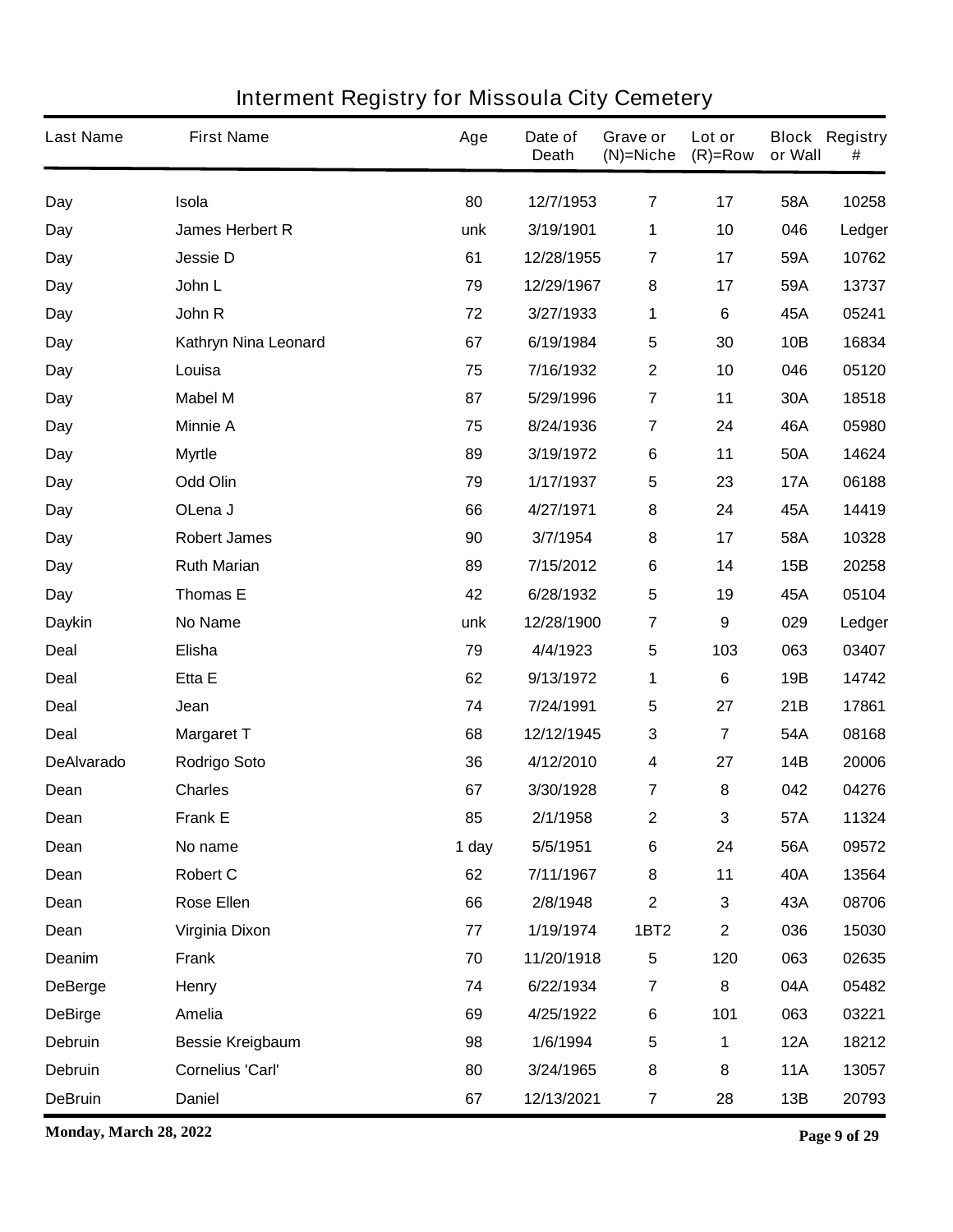| <b>Last Name</b>  | <b>First Name</b>          | Age   | Date of<br><b>Death</b> | Grave or<br>$(N)$ =Niche | Lot or<br>$(R)=Row$ | or Wall      | <b>Block Registry</b><br># |
|-------------------|----------------------------|-------|-------------------------|--------------------------|---------------------|--------------|----------------------------|
| <b>DeBruin</b>    | Darla Kaye                 | 18    | 12/8/1979               | $\overline{7}$           | 23                  | <b>14B</b>   | 16094                      |
| <b>Debruin</b>    | Ethel L                    | 69    | 8/9/1959                | 7                        | 8                   | <b>11A</b>   | 11681                      |
| <b>DeBruin</b>    | <b>Joanne Merritt</b>      | 84    | 8/14/2016               | $\overline{\mathbf{5}}$  | 24                  | 14B          | 20608                      |
| <b>DeBruin</b>    | <b>Jonathon Carl</b>       | 30    | 1/3/2013                | 7                        | 4                   | <b>14B</b>   | 20329                      |
| <b>DeBruin</b>    | <b>Lester C</b>            | 44    | 7/6/1973                | $\bf 6$                  | 24                  | <b>14B</b>   | 14931                      |
| <b>DeCamp</b>     | William                    | 33    | 6/22/1912               | 7                        | 44                  | 063          | 01601                      |
| <b>Decker</b>     | Henry O                    | 67    | 10/20/1952              | 1                        | 9                   | 48A          | 09964                      |
| <b>Decker</b>     | <b>Merl P</b>              | 77    | 3/5/1970                | 6                        | 16                  | 52A          | 14154                      |
| <b>Decker</b>     | <b>Michael</b>             | 70    | 11/21/2010              | 1                        | 21                  | 44A          | 20132                      |
| <b>Decker</b>     | <b>Rudolph</b>             | 67    | 12/17/1967              | 1                        | 19                  | 57A          | 13692                      |
| <b>Deckman</b>    | <b>Edward</b>              | 3 mos | 11/26/1907              | 7                        | 14                  | 007          | 00793                      |
| <b>Deckman</b>    | Freida                     | 3     | 9/10/1904               | 1                        | 5                   | 033          | 00393                      |
| <b>DeClair</b>    | Peter Joseph               | 61    | 5/1/1909                | $\mathbf{3}$             | 17                  | 063          | 01116                      |
| <b>DeCoste</b>    | <b>Stephen W</b>           | 70    | 5/7/1958                | 7                        | 22                  | 51A          | 11407                      |
| Deehan            | <b>Patrick</b>             | unk   | 11/13/1900              | 4                        | 4                   | 018          | Ledger                     |
| <b>DeGordin</b>   | <b>Plasid</b>              | 30    | 11/1/1902               | $\boldsymbol{4}$         | $\mathbf 2$         | 004          | 00183                      |
| Degroat           | Cora B                     | 59    | 4/17/1927               | 3                        | 11                  | <b>26A</b>   | 04121                      |
| Degroat           | <b>William B</b>           | 73    | 4/8/1931                | 4                        | 11                  | <b>26A</b>   | 04872                      |
| <b>DeJarnette</b> | <b>Evelyn M</b>            | 98    | 5/31/1968               | $\boldsymbol{4}$         | 21                  | <b>16A</b>   | 13791                      |
| <b>DeJarnette</b> | <b>Jack E Chambers</b>     | 81    | 8/11/1943               | 5                        | 21                  | <b>16A</b>   | 07579                      |
| <b>DeJarnette</b> | <b>James G</b>             | 19    | 4/26/1924               | 6                        | 21                  | <b>16A</b>   | 03594                      |
| <b>DeLand</b>     | <b>Mary Elizabeth Ford</b> | 102   | 3/25/2015               | 4                        | 25                  | 01B          | 20030                      |
| <b>Delaney</b>    | Anna E                     | 70    | 8/12/1951               | 7                        | 1                   | 24A          | 09646                      |
| <b>Delaney</b>    | <b>Charles E</b>           | 88    | 1/19/1986               | $\boldsymbol{2}$         | 20                  | <b>10A</b>   | 17075                      |
| <b>Delaney</b>    | <b>Charles R</b>           | 57    | 12/18/1932              | 8                        | 1                   | 24A          | 05198                      |
| <b>Delaney</b>    | Donald E                   | 69    | 4/2/1998                | N36                      | R <sub>1</sub>      | <b>TRA-E</b> | 18756                      |
| <b>Delaney</b>    | Dorris F 'Red'             | 57    | 12/7/1960               | 8                        | 20                  | <b>10A</b>   | 12027                      |
| <b>Delaney</b>    | Jane Hannah                | 81    | 6/23/2011               | N36                      | R <sub>1</sub>      | TRA-E        | 20162                      |
| <b>Delaney</b>    | June E Smith               | 60    | 3/29/1958               | 1                        | 20                  | <b>10A</b>   | 11362                      |
| <b>Delaney</b>    | <b>Lilly I Lindberg</b>    | 81    | 2/22/1981               | $\sqrt{5}$               | 1                   | 002          | 16307                      |
| <b>Delaney</b>    | <b>Lloyd D</b>             | 69    | 5/22/1969               | $\bf 6$                  | 1                   | 002          | 14013                      |
| <b>Delfino</b>    | <b>Angeles</b>             | 42    | 5/9/1909                | 82                       | <b>NP</b>           | 009          | 01127                      |
| Delien            | <b>Fleet</b>               | 34    | 3/28/1918               | 5                        | 93                  | 063          | 02510                      |

**Monday, March 28, 2022 Page 10 of 29**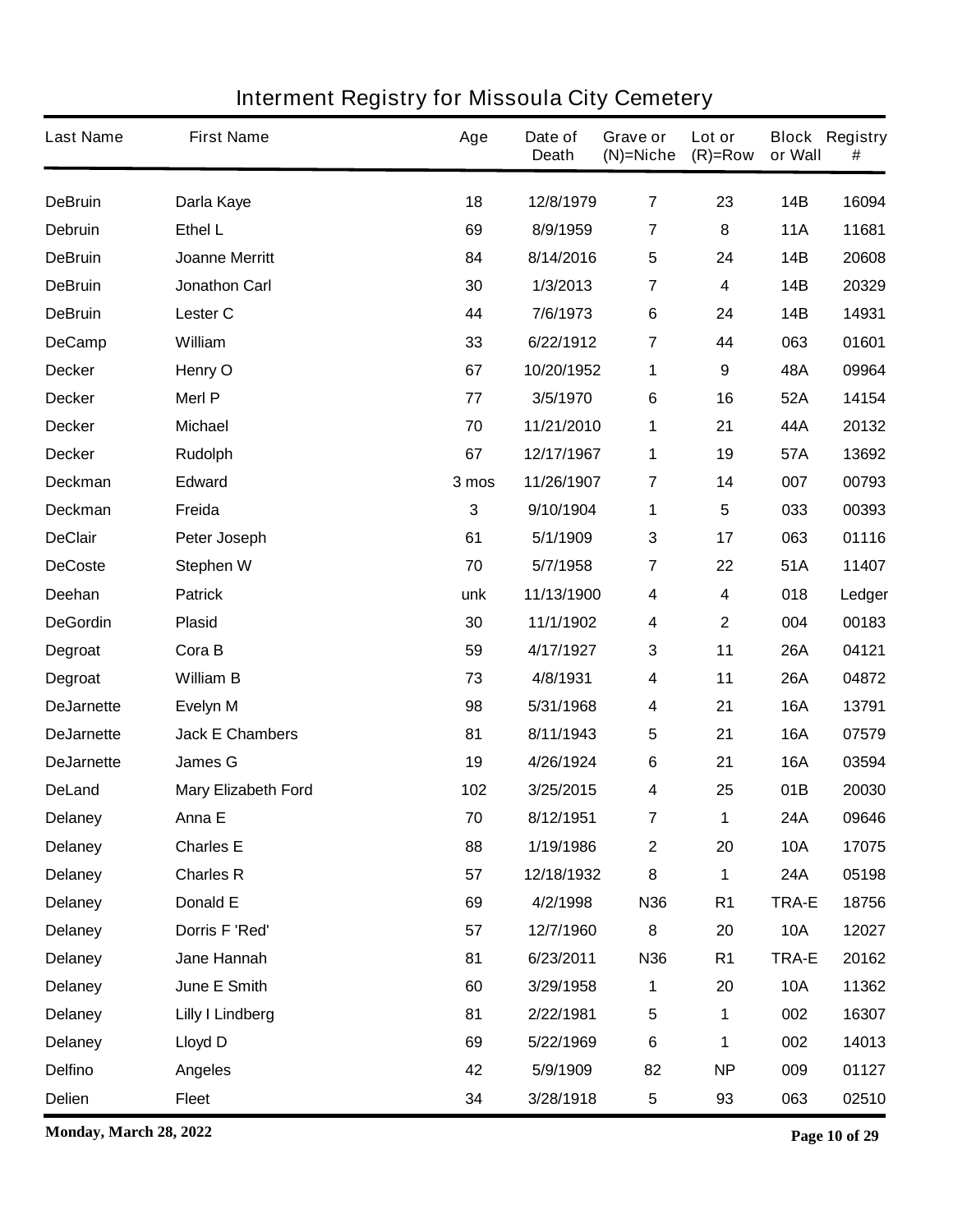| <b>Last Name</b>  | <b>First Name</b>        | Age   | Date of<br><b>Death</b> | Grave or<br>$(N)$ =Niche | Lot or<br>$(R)=Row$     | or Wall    | <b>Block Registry</b><br># |
|-------------------|--------------------------|-------|-------------------------|--------------------------|-------------------------|------------|----------------------------|
| <b>Dellinger</b>  | <b>Basil B</b>           | 53    | 5/21/1961               | 8                        | $\overline{\mathbf{7}}$ | 42A        | 12123                      |
| Delong            | Alexander                | 69    | 6/18/1899               | $\mathbf{3}$             | 7                       | 014        | Ledger                     |
| Delong            | <b>Elizabeth Matlock</b> | 66    | 12/4/1901               | $\overline{\mathbf{4}}$  | 7                       | 014        | 00078                      |
| Delong            | <b>Margaret</b>          | 83    | 1/10/1956               | 1                        | 7                       | <b>22A</b> | 10793                      |
| Delong            | <b>Margaret</b>          | unk   | 12/5/1901               | $\mathbf{3}$             | 6                       | 014        | Ledger                     |
| Delong            | <b>Rufus</b>             | 56    | 6/16/1914               | 4                        | 6                       | 014        | 01929                      |
| <b>Delyea</b>     | <b>Bertha</b>            | 70    | 7/16/1937               | 1                        | 6                       | 47A        | 06216                      |
| <b>Delyea</b>     | <b>Earnest</b>           | 59    | 4/23/1931               | 6                        | 21                      | 47A        | 04878                      |
| <b>DeMarois</b>   | <b>Laurie Caras</b>      | 50    | 7/2/2004                | $\boldsymbol{2}$         | 20                      | 06B        | 19480                      |
| <b>Demas</b>      | Alta Ann                 | 63    | 7/11/1968               | 1                        | 3                       | 028        | 13766                      |
| <b>Demas</b>      | George                   | 75    | 7/12/1968               | $\mathbf{2}$             | 3                       | 028        | 13765                      |
| <b>Demers</b>     | <b>Colleen Ruth Sol</b>  | 80    | 10/8/2008               | $\overline{7}$           | 1                       | 40A        | 19886                      |
| <b>DeMers</b>     | <b>Jay Neal</b>          | 64    | 12/4/1988               | $\overline{7}$           | 1                       | 40A        | 17563                      |
| <b>DeMers</b>     | Louis A                  | 86    | 5/24/1970               | ${\bf 8}$                | 12                      | 020        | 14202                      |
| <b>DeMers</b>     | <b>Margaret D</b>        | 23    | 4/4/1941                | 6                        | 12                      | 10.5       | 07058                      |
| <b>DeMers</b>     | <b>Mary H</b>            | 87    | 8/24/1975               | 7                        | 12                      | 020        | 15339                      |
| <b>DeMers</b>     | No name                  | 63    | 12/25/1948              | 4                        | 12                      | 10.5       | 08936                      |
| <b>DeMers</b>     | Robert J                 | 60    | 1/15/1942               | $\overline{\mathbf{5}}$  | 12                      | 10.5       | 07229                      |
| <b>Demistroff</b> | <b>Marvin</b>            | 55    | 12/13/1937              | 1                        | 1                       | <b>18A</b> | 06338                      |
| <b>Demmons</b>    | Aafje M                  | 86    | 12/2/1996               | 1                        | 23                      | 48A        | 18616                      |
| <b>Demmons</b>    | <b>Alberta K</b>         | 67    | 3/3/1971                | 8                        | 4                       | 09A        | 14381                      |
| <b>Demmons</b>    | Esther J                 | 74    | 5/18/1955               | 1                        | 3                       | <b>14A</b> | 10625                      |
| <b>Demmons</b>    | <b>George Gill</b>       | 73    | 5/26/1979               | 1                        | 9                       | 09A        | 15999                      |
| <b>Demmons</b>    | <b>Herbert Leslie</b>    | 66    | 6/22/1950               | 1                        | 23                      | 48A        | 09342                      |
| <b>Demmons</b>    | <b>Thomas Jefferson</b>  | 51    | 8/6/1916                | 1                        | 89                      | 063        | 02237                      |
| <b>Demmons</b>    | <b>W</b> Gilbert         | 61    | 10/9/1933               | $\boldsymbol{2}$         | 3                       | <b>14A</b> | 05350                      |
| <b>Demons</b>     | No name                  | 6 mos | 9/19/1903               | $\overline{\mathbf{4}}$  | $\mathbf 2$             | 006        | 00284                      |
| <b>DeMott</b>     | Roy                      | 81    | 7/12/1987               | $\mathbf{3}$             | 4                       | <b>50A</b> | 17308                      |
| <b>DeMott</b>     | Viola H                  | 84    | 11/24/2001              | $\boldsymbol{4}$         | 4                       | <b>50A</b> | 19210                      |
| <b>Dempsay</b>    | <b>Dorothy Sayler</b>    | 78    | 8/16/1997               | $\overline{\mathbf{5}}$  | 10                      | <b>50A</b> | 18669                      |
| <b>Dempsey</b>    | Dorothy E Cowan          | 95    | 4/30/1995               | $\sqrt{5}$               | 19                      | 14B        | 18361                      |
| <b>Dempsey</b>    | <b>Walter H</b>          | 78    | 12/28/1974              | $\bf 6$                  | 19                      | 14B        | 15219                      |
| <b>Denayer</b>    | <b>Margaretta Barnes</b> | 50    | 9/1/1891                | 4                        | 8                       | 63A        | Ledger                     |

**Monday, March 28, 2022 Page 11 of 29**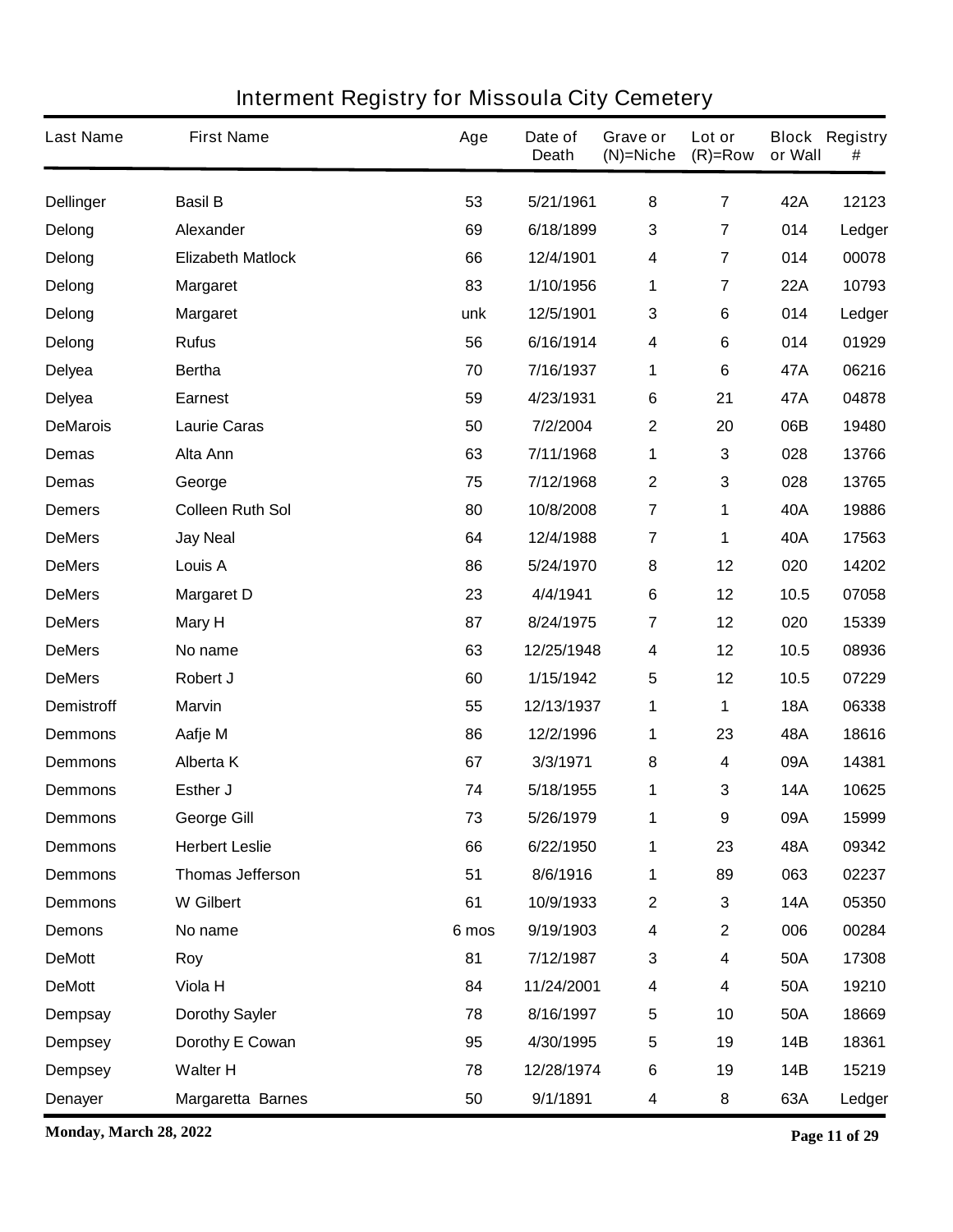| <b>Last Name</b> | <b>First Name</b>            | Age       | Date of<br><b>Death</b> | Grave or<br>$(N)$ =Niche | Lot or<br>$(R)=Row$     | or Wall    | <b>Block Registry</b><br># |
|------------------|------------------------------|-----------|-------------------------|--------------------------|-------------------------|------------|----------------------------|
| Deneen           | Ida                          | 43        | 6/7/1907                | $\overline{\mathbf{4}}$  | 8                       | 007        | 00733                      |
| <b>Deney</b>     | <b>Orville Guy</b>           | 4         | 8/22/1934               | 7                        | 10                      | 47A        | 05517                      |
| <b>Deney</b>     | <b>Thelma Arlene</b>         | 13        | 9/19/1934               | $\boldsymbol{2}$         | 10                      | 47A        | 05535                      |
| Denig            | <b>Frank G</b>               | 55        | 9/27/1905               | 8                        | $\overline{\mathbf{7}}$ | 006        | 00504                      |
| <b>Denius</b>    | Emma                         | 67        | 2/25/1978               | $\overline{\mathbf{5}}$  | 9                       | <b>14B</b> | 15808                      |
| <b>Denius</b>    | <b>Roney F</b>               | 77        | 3/1/1981                | 6                        | 9                       | <b>14B</b> | 16310                      |
| Denkenberger     | No name                      | <b>SB</b> | 5/10/1937               | FT7                      | 10                      | 068        | 06063                      |
| Denning          | David M                      | 54        | 1/16/1971               | $6\phantom{1}6$          | 22                      | 50A        | 14355                      |
| Denning          | <b>Margaret E VanDorsten</b> | 71        | 7/18/1988               | $\overline{\mathbf{5}}$  | 22                      | 50A        | 17448                      |
| <b>Dennis</b>    | Clara M                      | 61        | 5/9/1935                | 5                        | 3                       | <b>15A</b> | 05674                      |
| <b>Dennis</b>    | <b>Cora May Alford</b>       | 68        | 11/10/1966              | 1                        | 1                       | 21A        | 13453                      |
| <b>Dennis</b>    | George L                     | 50        | 10/30/1924              | $\boldsymbol{4}$         | 3                       | <b>15A</b> | 03676                      |
| <b>Dennis</b>    | <b>Harold Martin</b>         | 3         | 2/13/1911               | $\mathbf{2}$             | 34                      | 063        | 01406                      |
| <b>Dennis</b>    | <b>Henry H</b>               | 81        | 2/9/1968                | $\sqrt{5}$               | 15                      | 02A        | 13738                      |
| <b>Dennis</b>    | <b>Ina Gertrude Harris</b>   | 86        | 11/14/1980              | 1                        | 13                      | <b>11A</b> | 16258                      |
| <b>Dennis</b>    | <b>Margaret L</b>            | 75        | 10/3/1965               | $\boldsymbol{4}$         | 15                      | 02A        | 13176                      |
| <b>Dennis</b>    | <b>Milton Luther</b>         | 69        | 1/14/1938               | 6                        | 3                       | <b>15A</b> | 06363                      |
| <b>Dennis</b>    | <b>William Earl</b>          | 88        | 2/12/1984               | $\boldsymbol{2}$         | 1                       | 21A        | 16785                      |
| <b>Dennison</b>  | <b>Ethel Long</b>            | 30        | 11/12/1911              | 5                        | 9                       | 067        | 01511                      |
| <b>Denniston</b> | J Lyle                       | 58        | 12/10/1966              | 8                        | 5                       | 46A        | 13497                      |
| <b>Denniston</b> | <b>Myrtle Jane</b>           | 53        | 8/25/1970               | $\overline{\mathbf{r}}$  | 5                       | 46A        | 14251                      |
| <b>Denny</b>     | Harry A                      | 62        | 4/5/1964                | 4                        | 12                      | 60A        | 12849                      |
| <b>Denny</b>     | <b>Herrick C</b>             | 88        | 2/4/1959                | 5                        | 11                      | 51A        | 11558                      |
| <b>Denny</b>     | <b>Hilda Lund</b>            | 87        | 12/19/1980              | $\mathbf 3$              | 12                      | 60A        | 16275                      |
| <b>Denser</b>    | Jennie A                     | 40        | 12/13/1914              | $\bf 6$                  | 70                      | 063        | 01976                      |
| <b>Densley</b>   | <b>Leland R</b>              | 70        | 9/20/1969               | $\overline{\mathbf{r}}$  | 24                      | 22B        | 14048                      |
| Dent             | Andrew                       | 52        | 7/31/1924               | $\overline{7}$           | 132                     | 063        | 03643                      |
| Dent             | <b>Charles P</b>             | unk       |                         | $\sqrt{5}$               | 11                      | 026        | Ledger                     |
| Dent             | JR                           | unk       |                         | $6\phantom{1}6$          | 22                      | 025        | Ledger                     |
| Denton           | <b>Elmer D</b>               | unk       | 11/10/1893              | 8                        | 8                       | 018        | Ledger                     |
| Denton           | Harvey                       | unk       | 11/29/1893              | 1                        | 8                       | 018        | Ledger                     |
| Denton           | <b>Theresa</b>               | 87        | 2/5/1944                | HD7                      | 8                       | 018        | 08061                      |
| Denzer           | John P                       | 71        | 5/29/1942               | $\overline{7}$           | 17                      | 8.5        | 07309                      |

**Monday, March 28, 2022 Page 12 of 29**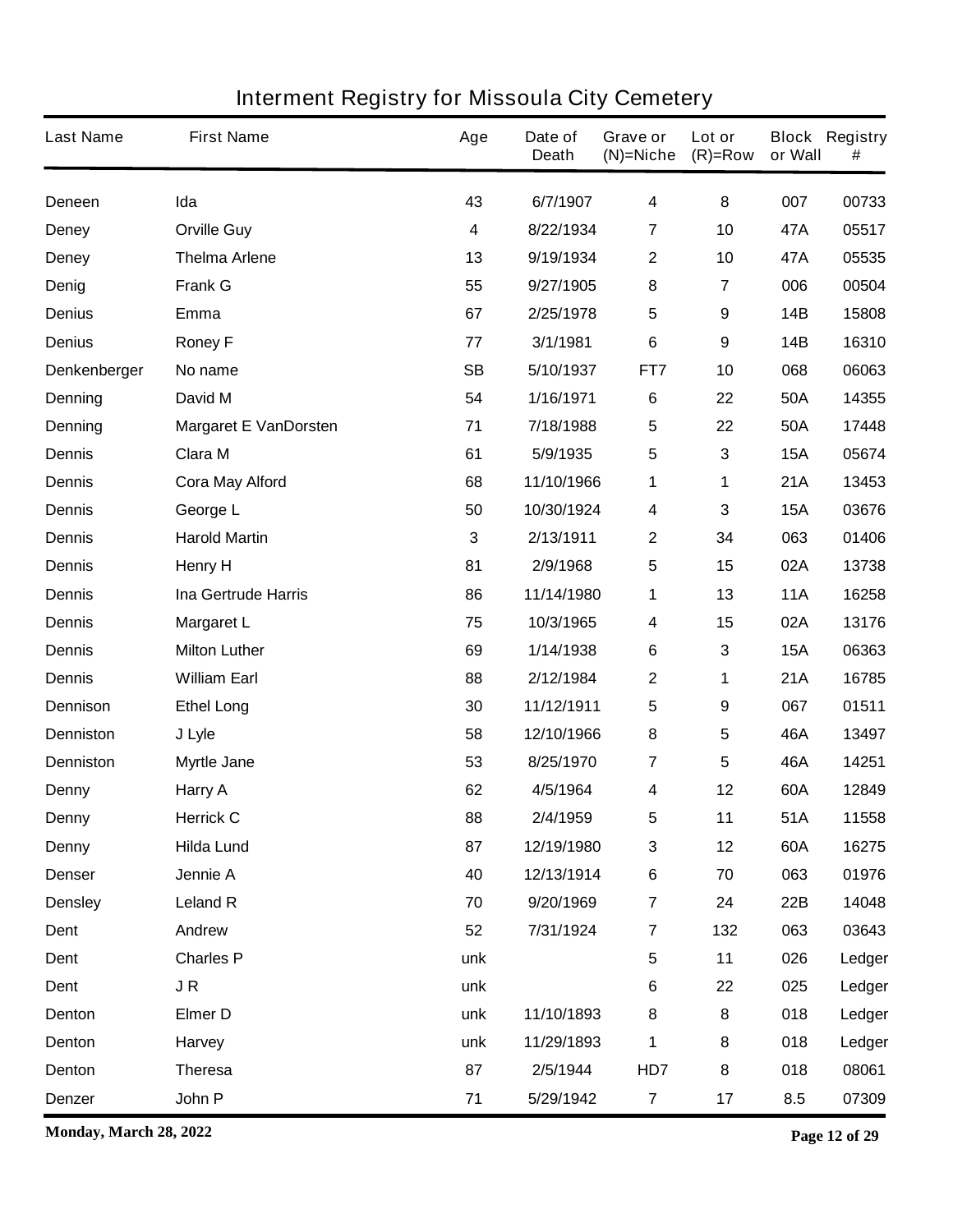| <b>Last Name</b>  | <b>First Name</b>       | Age           | Date of<br><b>Death</b> | Grave or<br>$(N)$ =Niche | Lot or<br>$(R)=Row$ | or Wall    | <b>Block Registry</b><br># |
|-------------------|-------------------------|---------------|-------------------------|--------------------------|---------------------|------------|----------------------------|
| <b>Denzer</b>     | Laura Maybell           | 60            | 5/24/1937               | $\overline{\mathbf{5}}$  | 11                  | 064        | 06077                      |
| <b>DePalma</b>    | <b>Albert John</b>      | 73            | 10/25/2003              | 6                        | $\mathbf 2$         | 02B        | 21095                      |
| <b>Derby</b>      | <b>Alexander Thomas</b> | 69            | 12/13/1924              | $\boldsymbol{2}$         | 4                   | 05A        | 03690                      |
| <b>Derby</b>      | <b>Leonard L</b>        | 49            | 8/19/1954               | $\overline{\mathbf{4}}$  | 20                  | 52A        | 10444                      |
| <b>Derby</b>      | Lepha M                 | 39            | 10/28/1918              | $\boldsymbol{4}$         | 119                 | 063        | 02598                      |
| <b>Derby</b>      | <b>Martha E</b>         | 73            | 4/29/1930               | 1                        | 4                   | 05A        | 04708                      |
| <b>Derby</b>      | <b>Weymouth V</b>       | 53            | 2/28/1978               | 1                        | 20                  | 22B        | 15810                      |
| <b>Deremer</b>    | <b>Dorothy Elsie</b>    | 79            | 11/18/1993              | $\mathbf 3$              | 3                   | 42A        | 18121                      |
| <b>Deremer</b>    | <b>Floyd E</b>          | 69            | 9/26/1970               | $\boldsymbol{4}$         | 3                   | 42A        | 14363                      |
| <b>Derge</b>      | No name                 | <b>90 min</b> | 1/11/1911               | 8                        | 31                  | 063        | 01395                      |
| <b>Derheim</b>    | <b>Emma Mae</b>         | 1 day         | 5/12/2007               | 8                        | 6                   | 41A        | 19750                      |
| Deroche           | <b>Albert</b>           | 82            | 9/29/1948               | 1                        | 8                   | 03A        | 08876                      |
| <b>Deroche</b>    | <b>Jessie E</b>         | 73            | 1/17/1936               | $\mathbf{3}$             | 6                   | 060        | 05845                      |
| Derr              | Emma                    | 77            | 1/24/1941               | $\mathbf 3$              | 22                  | 8.5        | 07009                      |
| Derr              | <b>John Martin</b>      | 79            | 12/22/1931              | $\mathbf 3$              | 17                  | 45A        | 04998                      |
| Derr              | <b>Robert M</b>         | 77            | 9/21/1972               | $\boldsymbol{2}$         | 31                  | 008        | 14714                      |
| <b>Derrickson</b> | No name                 | <b>SB</b>     | 4/8/1957                | $\mathbf{3}$             | 45                  | 56A        | 11121                      |
| <b>Derry</b>      | <b>Chester Edward</b>   | 31            | 4/20/1947               | $\overline{7}$           | 3                   | 33A        | 08523                      |
| <b>DeRuig</b>     | <b>Lyndol Mae</b>       | $\mathbf 2$   | 6/22/1934               | 5                        | 4                   | 35A        | 05484                      |
| <b>DeRyke</b>     | <b>Edward</b>           | 94            | 2/20/1953               | $\mathbf{3}$             | 1                   | <b>13A</b> | 10062                      |
| <b>Desarmo</b>    | <b>Eugene</b>           | 63            | 5/10/1941               | $\boldsymbol{2}$         | 18                  | 8.5        | 07084                      |
| <b>Desarmo</b>    | <b>Grace C</b>          | 86            | 9/14/1964               | 1                        | 18                  | 8.5        | 13048                      |
| <b>Desarmo</b>    | <b>Philip Cady</b>      | 78            | 9/21/1993               | 1                        | 17                  | 16A        | 18170                      |
| Desarmo           | <b>Ruth Beebe</b>       | 89            | 12/2/1985               | 1                        | 17                  | <b>16A</b> | 17108                      |
| <b>Deschamps</b>  | <b>Bessie C</b>         | 66            | 10/6/1946               | $\sqrt{5}$               | 6                   | <b>15A</b> | 08394                      |
| <b>Deschamps</b>  | Eva Billington          | 91            | 2/23/1993               | $\mathbf 3$              | 4                   | 28A        | 18070                      |
| <b>Deschamps</b>  | Joseph A                | 60            | 7/31/1941               | $\bf 6$                  | 6                   | <b>15A</b> | 07129                      |
| <b>Deschamps</b>  | Nora Grace              | 23            | 3/22/1924               | $\mathbf{3}$             | 6                   | <b>15A</b> | 03574                      |
| <b>Deshaw</b>     | <b>Martha</b>           | 77            | 9/28/1966               | $\overline{7}$           | 17                  | 57A        | 14436                      |
| <b>DeShazer</b>   | Sandra L Heavner        | 44            | 4/16/2006               | 4                        | 24                  | 01B        | 20238                      |
| <b>Desjarlais</b> | Julies 'Jimmy Joe'      | 26            | 7/20/1980               | $\bf 6$                  | 5                   | 21B        | 16194                      |
| <b>Detienne</b>   | <b>Harry Charles</b>    | 57            | 1/30/1945               | 8                        | 16                  | <b>28A</b> | 07955                      |
| <b>Devasher</b>   | Ida Paulina             | 52            | 9/13/1925               | $\mathbf 2$              | 5                   | 021        | 03817                      |

**Monday, March 28, 2022 Page 13 of 29**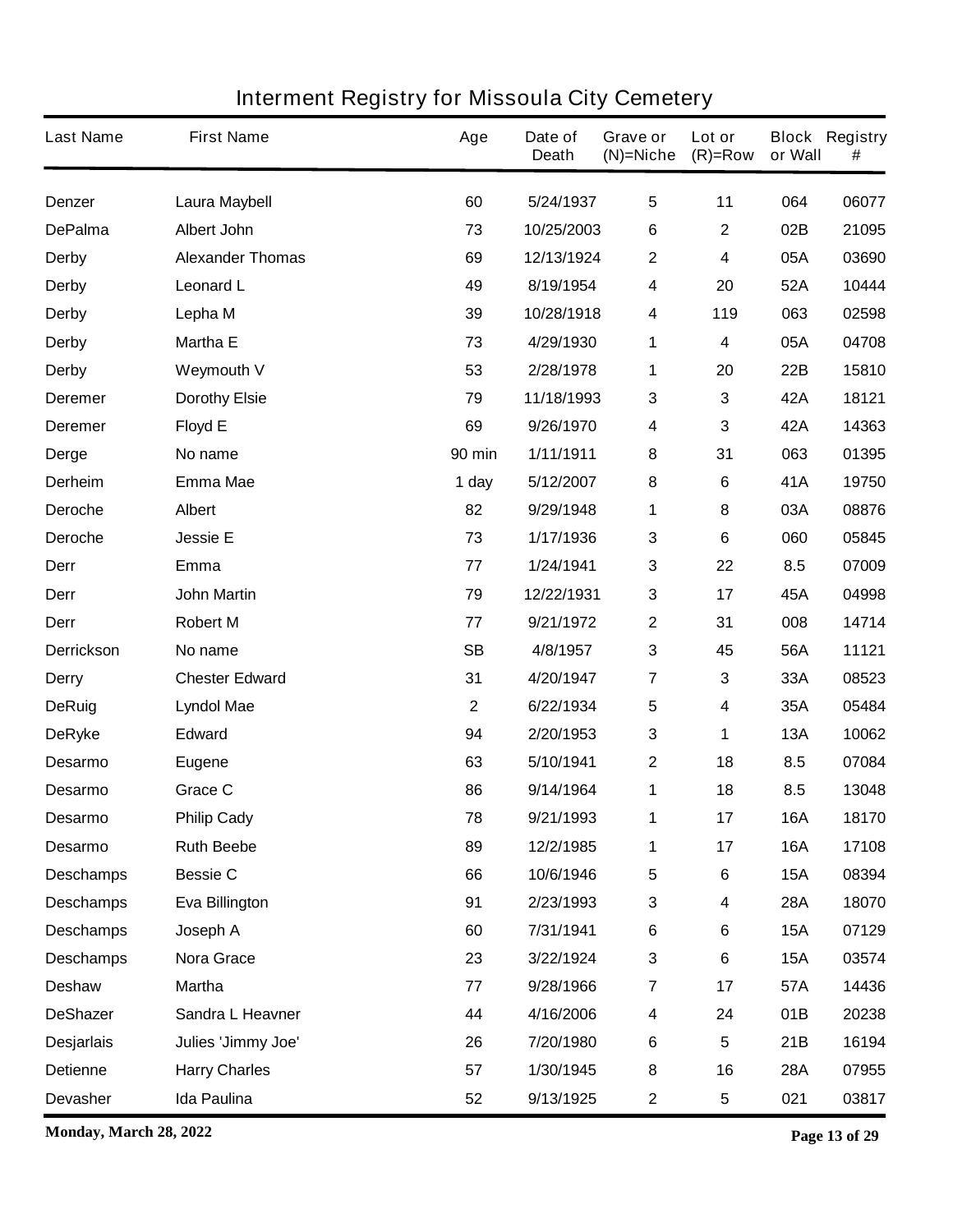| <b>Last Name</b> | <b>First Name</b>            | Age | Date of<br><b>Death</b> | Grave or<br>$(N)$ =Niche | Lot or<br>$(R)=Row$ | or Wall      | <b>Block Registry</b><br># |
|------------------|------------------------------|-----|-------------------------|--------------------------|---------------------|--------------|----------------------------|
| <b>DeVaul</b>    | Jerrold C                    | 83  | 12/14/1999              | $\bf 6$                  | 8                   | 060          | 19043                      |
| <b>Deveber</b>   | Alleyn Woodbridge            | 53  | 2/6/1921                | $\overline{\mathbf{5}}$  | 6                   | 060          | 03017                      |
| <b>Deveber</b>   | <b>Bessie Elvira</b>         | 70  | 3/12/1950               | 4                        | 6                   | 060          | 09246                      |
| <b>Devine</b>    | Annie                        | 24  | 7/2/1889                | 8                        | 5                   | 015          | 04815                      |
| <b>DeVine</b>    | <b>Daniel</b>                | 84  | 2/12/1947               | $\boldsymbol{2}$         | 17                  | 54A          | 08478                      |
| <b>Devine</b>    | John E                       | 52  | 7/26/1960               | 4                        | 12                  | 005          | 11931                      |
| <b>DeVine</b>    | <b>Laughlin Patrick</b>      | 61  | 3/14/1941               | $\boldsymbol{4}$         | 15                  | 022          | 07049                      |
| <b>DeVine</b>    | <b>Lucille Crutchfield P</b> | 52  | 3/13/1948               | 3                        | 15                  | 022          | 08737                      |
| <b>Devlin</b>    | <b>Barbara Ann Schmidt</b>   | 58  | 6/11/1995               | 6                        | 17                  | 06B          | 18378                      |
| <b>DeVoe</b>     | <b>Charles</b>               | unk | 10/26/1949              | 6                        | 13                  | 29A          | 09153                      |
| <b>Dewald</b>    | <b>Leland A</b>              | 59  | 9/29/1961               | $\overline{\mathbf{r}}$  | 14                  | <b>10A</b>   | 12258                      |
| <b>DeWald</b>    | <b>Marion Milligan</b>       | 94  | 10/6/1999               | $\boldsymbol{2}$         | 14                  | <b>10A</b>   | 18952                      |
| <b>DeWald</b>    | Stephen L                    | 3   | 4/16/1956               | 8                        | 14                  | <b>10A</b>   | 10867                      |
| <b>Dewing</b>    | <b>Alma P Sitton</b>         | 30  | 7/9/1928                | $\mathbf{2}$             | 24                  | 45A          | 04379                      |
| <b>DeWit</b>     | Cornelius 'Corny'            | 87  | 3/15/2003               | <b>N13</b>               | R <sub>3</sub>      | <b>SER-S</b> | 19337                      |
| <b>DeWit</b>     | <b>Cornelius R</b>           | 54  | 4/22/1933               | 4                        | 7                   | 45A          | 05253                      |
| <b>DeWit</b>     | <b>Ethel Edna Brunson</b>    | 86  | 4/28/1994               | <b>N15</b>               | R <sub>3</sub>      | <b>SER-S</b> | 18259                      |
| <b>DeWit</b>     | <b>Peter Cornelius Sr</b>    | 83  | 8/19/1990               | <b>N14</b>               | R <sub>3</sub>      | <b>SER-S</b> | 17721                      |
| <b>Dewitt</b>    | <b>Johanna Katherine</b>     | 44  | 12/26/1922              | 4                        | 128                 | 063          | 03340                      |
| <b>Dexter</b>    | Dick C                       | 60  | 10/7/1926               | 6                        | 15                  | 36A          | 04005                      |
| <b>Dexter</b>    | Jack A                       | 17  | 3/23/1939               | $\sqrt{5}$               | 18                  | 03A          | 06623                      |
| <b>Dexter</b>    | <b>Lillie Mae Pratt</b>      | 82  | 7/3/1966                | 1                        | 5                   | 21A          | 13386                      |
| <b>Dexter</b>    | <b>Marion S</b>              | 80  | 10/7/1966               | $\mathbf{z}$             | 5                   | 21A          | 13434                      |
| <b>Diamond</b>   | Seth Jon                     | 34  | 7/26/1996               | $\boldsymbol{2}$         | 13                  | 07B          | 18535                      |
| <b>Dibble</b>    | <b>Ryan David</b>            | 34  | 5/17/2014               | $\overline{\mathbf{4}}$  | 50                  | 03D          | 20426                      |
| <b>Dick</b>      | Eula                         | 85  | 3/8/1991                | 10                       | 1C                  | 001          | 17789                      |
| <b>Dickerman</b> | C E 'Roy'                    | 88  | 8/21/1973               | $\sqrt{5}$               | 10                  | 030          | 14929                      |
| <b>Dickerman</b> | <b>Jesse</b>                 | 60  | 8/2/1986                | $\bf 6$                  | 40                  | 01D          | 17165                      |
| <b>Dickerman</b> | <b>Jessie Fremont</b>        | 69  | 1/6/1929                | $\bf 6$                  | 22                  | 07A          | 04452                      |
| <b>Dickerman</b> | Lucy                         | 91  | 6/21/1952               | $\sqrt{5}$               | 22                  | 07A          | 09870                      |
| <b>Dickerman</b> | <b>Marguerite</b>            | 50  | 6/29/1934               | $\bf 6$                  | 1                   | 030          | 05487                      |
| <b>Dickerson</b> | <b>Elsie Ann</b>             | 63  | 6/24/1978               | 8                        | 15                  | 07B          | 15858                      |
| <b>Dickey</b>    | <b>Marguerite L</b>          | 80  | 7/20/1973               | $\bf 6$                  | 16                  | 31A          | 14899                      |

**Monday, March 28, 2022 Page 14 of 29**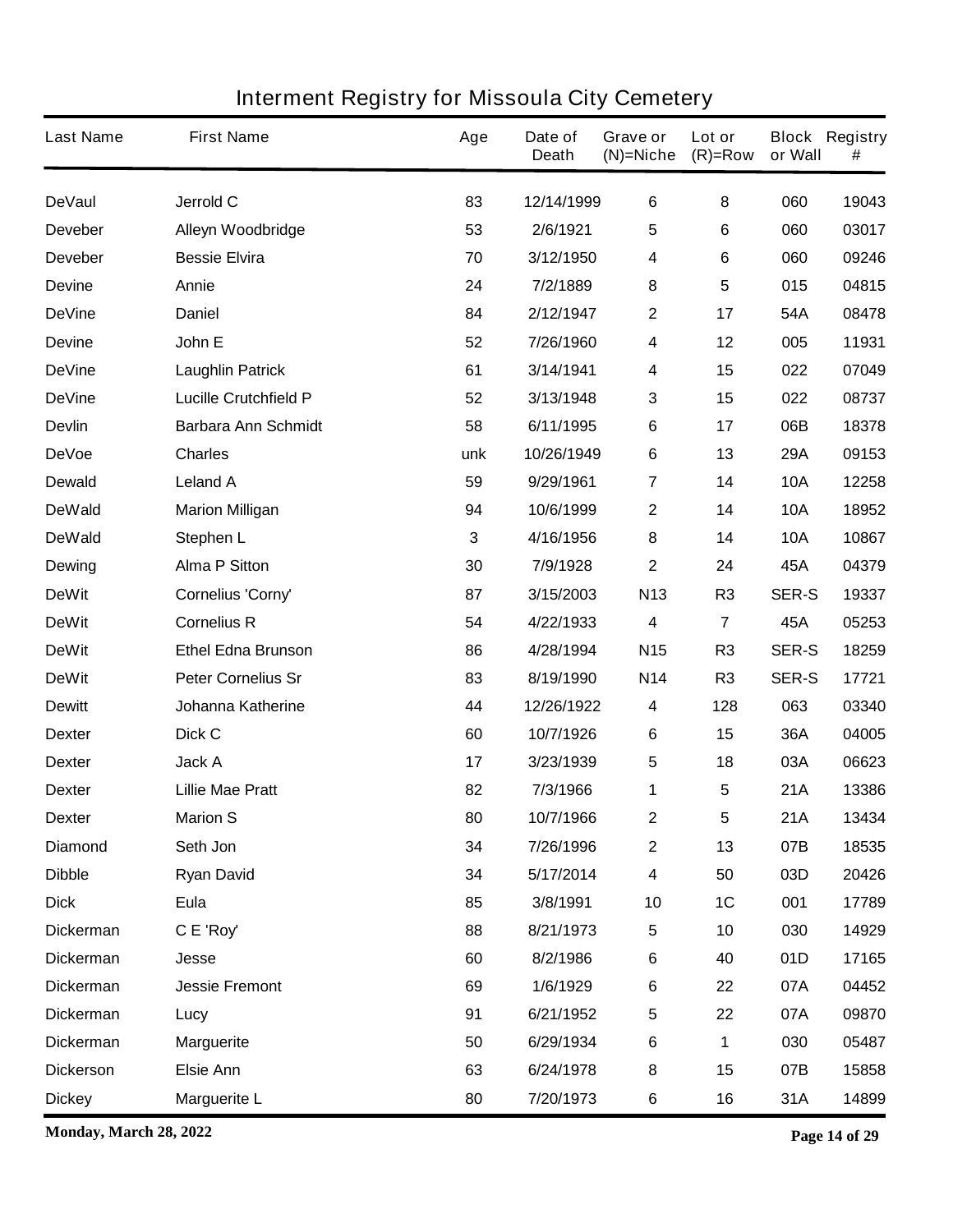| <b>Last Name</b> | <b>First Name</b>          | Age             | Date of<br><b>Death</b> | Grave or<br>$(N)$ =Niche | Lot or<br>$(R)=Row$ | or Wall | <b>Block Registry</b><br># |
|------------------|----------------------------|-----------------|-------------------------|--------------------------|---------------------|---------|----------------------------|
| <b>Dickinson</b> | <b>Avery M</b>             | 82              | 11/20/1964              | $\overline{\mathbf{5}}$  | $\mathbf{3}$        | 027     | 12958                      |
| <b>Dickinson</b> | <b>Emma E Slack</b>        | 88              | 1/1/1927                | 7                        | 3                   | 027     | 04068                      |
| <b>Dickinson</b> | <b>Flora</b>               | 78              | 9/23/1929               | $\mathbf{3}$             | 4                   | 067     | 04599                      |
| <b>Dickinson</b> | George W                   | 75              | 10/20/1911              | 4                        | 4                   | 067     | 01504                      |
| <b>Dickinson</b> | <b>Isobel</b>              | 84              | 9/14/1993               | 4                        | 3                   | 027     | 18162                      |
| <b>Dickinson</b> | Juliet H                   | 7 mos           | 8/12/1874               | $\mathbf{2}$             | 3                   | 027     | 05881                      |
| <b>Dickinson</b> | Lamar <sub>F</sub>         | $5\phantom{.0}$ | 2/19/1878               | 1                        | 3                   | 027     | 06030                      |
| <b>Dickinson</b> | No name                    | unk             |                         | 4                        | 3                   | 037     | 05716                      |
| <b>Dickinson</b> | <b>William A</b>           | 61              | 9/3/1995                | 8                        | 5                   | 027     | 18414                      |
| <b>Dickinson</b> | William H H                | 70              | 9/4/1910                | 8                        | 3                   | 027     | 01341                      |
| <b>Dickinson</b> | <b>William L</b>           | 84              | 1/5/1993                | 4                        | 3                   | 027     | 18161                      |
| <b>Dickinson</b> | <b>William O</b>           | 79              | 4/27/1962               | 6                        | 3                   | 027     | 12346                      |
| <b>Dickinson</b> | <b>William Shannon</b>     | 3 mos           | 9/25/1959               | $\mathbf{3}$             | 3                   | 027     | 11787                      |
| <b>Dickman</b>   | Augusta K                  | 79              | 7/1/1959                | $\boldsymbol{2}$         | 5                   | 033     | 11691                      |
| <b>Dickman</b>   | <b>Frieda A Raess</b>      | 83              | 10/12/1999              | $\pmb{8}$                | 5                   | 033     | 18956                      |
| <b>Dickman</b>   | <b>Martha</b>              | 96              | 8/21/1999               | $\boldsymbol{2}$         | 5                   | 033     | 18943                      |
| <b>Dickman</b>   | <b>Matilda</b>             | 91              | 3/24/1991               | 7                        | 5                   | 033     | 17790                      |
| <b>Dickman</b>   | Paul C Jr                  | 47              | 6/27/1958               | 8                        | 5                   | 033     | 11425                      |
| <b>Dickman</b>   | Paul C Sr                  | 91              | 10/14/1959              | 7                        | 5                   | 033     | 11733                      |
| <b>Dickson</b>   | Ella Boyd                  | 75              | 11/18/1963              | 5                        | $\mathbf 2$         | 33A     | 12727                      |
| <b>Dickson</b>   | Henrietta                  | 87              | 12/21/1964              | 7                        | 14                  | 59A     | 12980                      |
| <b>Dickson</b>   | Ira G                      | 79              | 2/21/1966               | 8                        | 24                  | 19B     | 13267                      |
| <b>Dickson</b>   | William John               | 83              | 4/29/1956               | 8                        | 14                  | 59A     | 10884                      |
| <b>Diedrich</b>  | <b>Gladys C</b>            | 74              | 6/29/1990               | $\overline{7}$           | 30                  | 10B     | 17708                      |
| <b>Diedrich</b>  | <b>Oscar Dee</b>           | 74              | 5/22/1986               | ${\bf 8}$                | 30                  | 10B     | 17123                      |
| <b>Diekman</b>   | <b>Albert O</b>            | 27              | 7/13/1901               | $\boldsymbol{4}$         | 15                  | 002     | 00029                      |
| <b>Diekman</b>   | Leopold H                  | unk             | 7/22/1891               | $\mathbf 3$              | 15                  | 002     | Ledger                     |
| <b>Dierman</b>   | <b>Frank</b>               | 69              | 7/2/1912                | $\boldsymbol{4}$         | 6                   | 016     | 01606                      |
| <b>Dierman</b>   | Mary Jane 'Minnie'         | 43              | 9/15/1908               | $\mathbf 3$              | 6                   | 016     | 00988                      |
| <b>Dieseth</b>   | <b>Jacob</b>               | 33              | 12/11/1907              | $\mathbf 3$              | 14                  | 007     | 00807                      |
| <b>Diess</b>     | <b>Albert F</b>            | 68              | 5/26/1968               | $\overline{7}$           | 8                   | 57A     | 13782                      |
| <b>Diess</b>     | <b>Goldie R C Sharbono</b> | 68              | 1/10/1966               | $\mathbf{2}$             | 8                   | 57A     | 13221                      |
| <b>Diettert</b>  | <b>Eldon E</b>             | 18              | 8/5/1949                | $\overline{\mathbf{4}}$  | 8                   | 43A     | 09087                      |

**Monday, March 28, 2022 Page 15 of 29**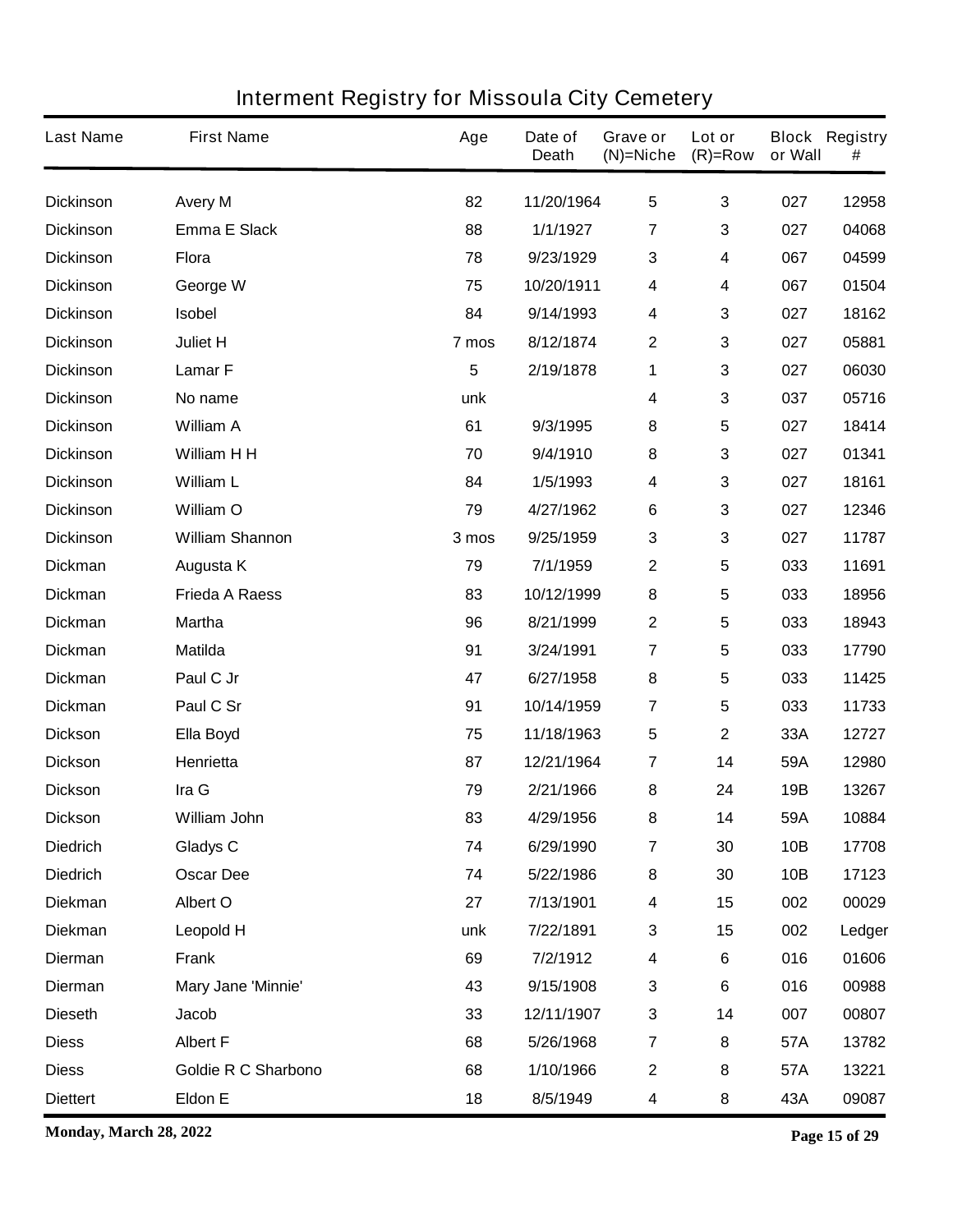| <b>Last Name</b>  | <b>First Name</b>     | Age                     | Date of<br><b>Death</b> | Grave or<br>$(N)$ =Niche | Lot or<br>$(R)=Row$ | or Wall    | <b>Block Registry</b><br># |
|-------------------|-----------------------|-------------------------|-------------------------|--------------------------|---------------------|------------|----------------------------|
| <b>Dietz</b>      | Irene June            | $\mathbf{2}$            | 2/1/1938                | HD <sub>8</sub>          | $\pmb{0}$           | 54A        | 06373                      |
| <b>Dietz</b>      | <b>Jerry D</b>        | 64                      | 9/5/1999                | ${\bf 8}$                | 17                  | 15B        | 18946                      |
| <b>Dietz</b>      | Naomi                 | 76                      | 3/14/1979               | 1                        | 26                  | 067        | 15962                      |
| <b>Dietz</b>      | <b>Rudolph</b>        | 30                      | 4/19/1938               | 5                        | 6                   | 064        | 06417                      |
| <b>Dietz</b>      | William               | 60                      | 2/11/1998               | ${\bf 8}$                | 17                  | 15B        | 18740                      |
| <b>Dieziger</b>   | Rebecca               | 84                      | 2/5/1973                | $\overline{\mathbf{5}}$  | 10                  | 008        | 14813                      |
| <b>Difort</b>     | Yriy                  | <b>SB</b>               | 10/25/1996              | $\boldsymbol{9}$         | 25                  | 41A        | 18560                      |
| <b>Dike</b>       | Anna M                | 81                      | 8/17/1951               | $\overline{\mathbf{5}}$  | 18                  | 09A        | 09650                      |
| <b>Dildine</b>    | <b>Maude Marie</b>    | 10                      | 1/7/1905                | $\overline{\mathbf{7}}$  | 1                   | 053        | 00427                      |
| <b>Dildine</b>    | Sarah Ruth            | $\mathbf{2}$            | 4/3/1902                | 8                        | 1                   | 053        | 00104                      |
| <b>Dilger</b>     | <b>Lucille Rishel</b> | 82                      | 3/16/2006               | $\mathbf 3$              | 26                  | 18B        | 19656                      |
| <b>Dillabaugh</b> | <b>Henry</b>          | 81                      | 1/4/1930                | 4                        | 8                   | <b>14A</b> | 04645                      |
| <b>Dillingham</b> | WH                    | 73                      | 12/21/1912              | $\overline{7}$           | 15                  | 069        | 01668                      |
| <b>Dillon</b>     | George                | 80                      | 5/13/1960               | $\mathbf 2$              | 9                   | 43A        | 11884                      |
| <b>Dillon</b>     | <b>Janet G</b>        | 75                      | 12/9/1948               | 1                        | 9                   | 43A        | 08927                      |
| <b>Dillon</b>     | No name               | <b>SB</b>               | 6/2/1909                | 1                        | 21                  | 063        | 01140                      |
| <b>Dilly</b>      | Joseph Pearl Ora      | 34                      | 7/30/1944               | 5                        | 43                  | 063        | 07831                      |
| <b>Dilts</b>      | <b>Annie Tucker</b>   | 86                      | 4/26/1962               | $\mathbf 3$              | 6                   | 023        | 12340                      |
| <b>Diltz</b>      | <b>Oliver W</b>       | 32                      | 11/24/1925              | 1                        | 12                  | 36A        | 03857                      |
| <b>Diltz</b>      | <b>Willis</b>         | 69                      | 8/26/1934               | 7                        | 16                  | 35A        | 05519                      |
| <b>Dimmick</b>    | <b>Charles S</b>      | 66                      | 8/31/1952               | 6                        | 18                  | 39A        | 09919                      |
| <b>Dimmick</b>    | Elijah G              | 82                      | 12/21/1901              | 4                        | 13                  | 027        | 00082                      |
| <b>Dimmick</b>    | Helen                 | 81                      | 1/18/2002               | 6                        | 18                  | 39A        | 19226                      |
| <b>Dimmick</b>    | Marcia A              | 72                      | 7/1/1920                | 3                        | 13                  | 027        | 02948                      |
| <b>Dimmick</b>    | <b>Margaret Lyle</b>  | 98                      | 7/1/1988                | $\overline{\mathbf{5}}$  | 18                  | 39A        | 17438                      |
| <b>Dimple</b>     | John                  | 49                      | 10/4/1926               | 5                        | 9                   | 005        | 04004                      |
| <b>Dinsmore</b>   | <b>Allen Edgar</b>    | $\overline{\mathbf{4}}$ | 5/23/1915               | 8                        | 5                   | 050        | 02054                      |
| <b>Dinsmore</b>   | <b>Charles H</b>      | 42                      | 3/21/1913               | 8                        | 4                   | 018        | 01719                      |
| <b>Dinsmore</b>   | Lulu M                | 34                      | 1/5/1918                | $\overline{\mathbf{4}}$  | 5                   | 050        | 02466                      |
| <b>Dinsmore</b>   | <b>William E</b>      | 50                      | 10/21/1908              | $\bf 6$                  | 5                   | 050        | 01013                      |
| <b>Dishman</b>    | <b>Albert</b>         | 88                      | 3/11/1998               | $\mathbf 2$              | 15                  | 022        | 18757                      |
| <b>Dishman</b>    | <b>Albert F</b>       | 29                      | 1/16/1907               | 8                        | 17                  | 022        | 00666                      |
| <b>Dishman</b>    | Erma L Garrin         | 85                      | 4/12/1992               | 8                        | 19                  | 40A        | 17941                      |

**Monday, March 28, 2022 Page 16 of 29**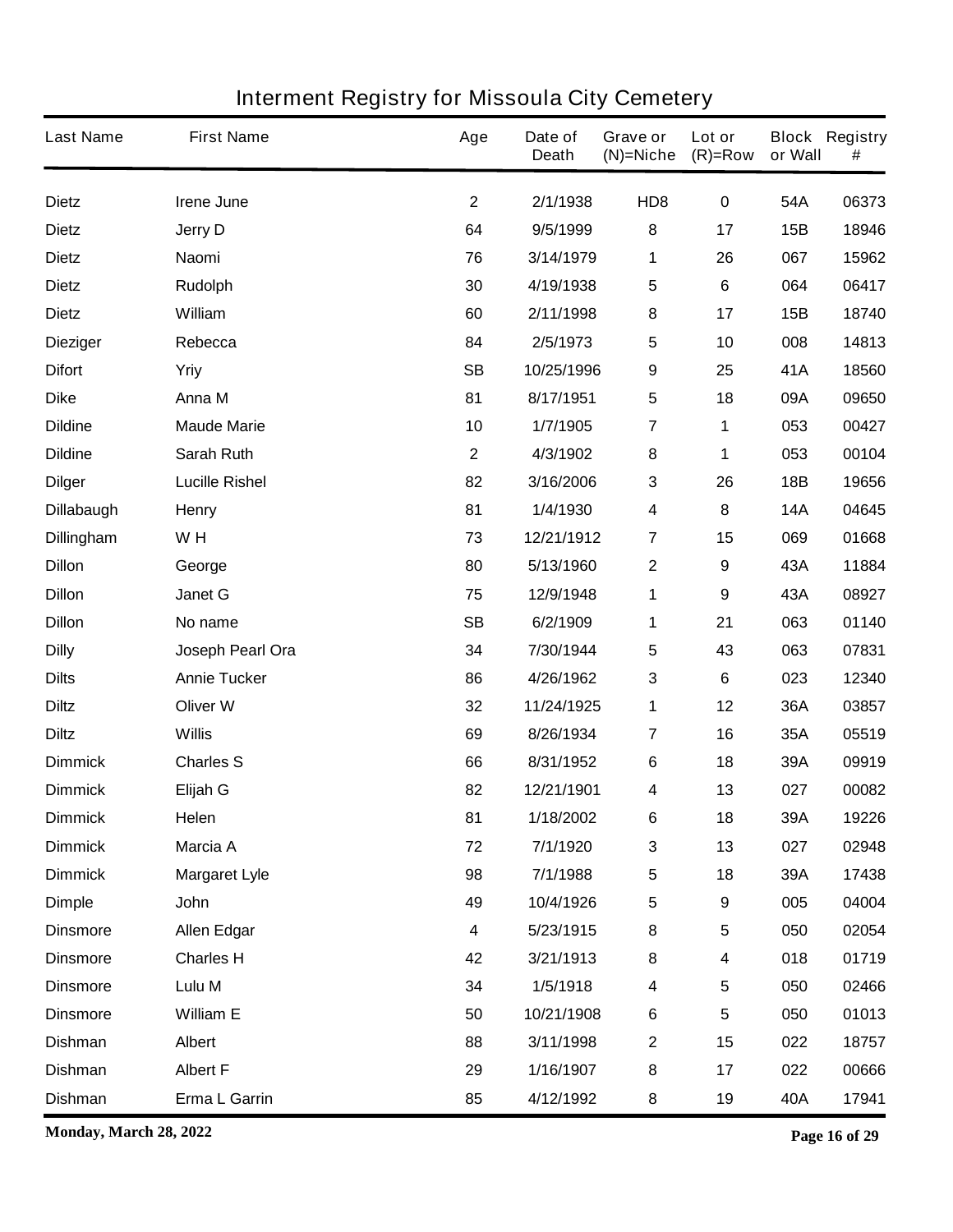| <b>Last Name</b> | <b>First Name</b>      | Age            | Date of<br><b>Death</b> | Grave or<br>$(N)$ =Niche | Lot or<br>$(R)=Row$     | or Wall    | <b>Block Registry</b><br># |
|------------------|------------------------|----------------|-------------------------|--------------------------|-------------------------|------------|----------------------------|
| <b>Dishman</b>   | <b>Ethel Mary</b>      | 57             | 10/16/1957              | $\overline{\mathbf{5}}$  | 13                      | 01A        | 11234                      |
| <b>Dishman</b>   | <b>Gladys Hope</b>     | $6\phantom{1}$ | 3/16/1933               | 1                        | 16                      | 022        | 05238                      |
| <b>Dishman</b>   | Goebel S               | 79             | 5/5/1980                | $\bf 6$                  | 13                      | 01A        | 16165                      |
| <b>Dishman</b>   | Jack O                 | $\overline{7}$ | 5/14/1937               | $\boldsymbol{4}$         | 10                      | <b>13A</b> | 06069                      |
| <b>Dishman</b>   | <b>Margaret Zoe</b>    | 62             | 2/5/1968                | $\overline{\mathbf{5}}$  | 10                      | 40A        | 13715                      |
| <b>Dishman</b>   | <b>Mildred Mae</b>     | 97             | 4/21/2004               | 6                        | 14                      | 022        | 19444                      |
| <b>Dishman</b>   | <b>Myrtle E</b>        | 81             | 4/6/1976                | $\overline{\mathbf{5}}$  | 10                      | <b>13A</b> | 15473                      |
| <b>Dishman</b>   | Ora L                  | 89             | 7/15/1997               | $\sqrt{5}$               | 14                      | 022        | 18650                      |
| <b>Dishman</b>   | Ora P                  | 72             | 10/4/1958               | $\boldsymbol{2}$         | 16                      | 022        | 11477                      |
| <b>Dishman</b>   | Orin I                 | 58             | 5/16/1951               | 6                        | 10                      | <b>13A</b> | 09583                      |
| <b>Dishman</b>   | <b>Ruben A</b>         | 78             | 4/6/1966                | $\bf 6$                  | 11                      | <b>11A</b> | 13324                      |
| <b>Dishman</b>   | <b>William Elmer</b>   | 62             | 1/22/1959               | $\boldsymbol{4}$         | 11                      | <b>11A</b> | 11551                      |
| <b>Dissmore</b>  | <b>Alice Terry</b>     | 88             | 2/27/1953               | 1                        | 4                       | 34A        | 10072                      |
| <b>DitImeier</b> | <b>Emeline Blanche</b> | 95             | 9/9/1987                | $\boldsymbol{2}$         | 3                       | <b>11A</b> | 17330                      |
| <b>DitImeier</b> | Evelyn A               | 51             | 5/27/1970               | 1                        | 3                       | <b>11A</b> | 14210                      |
| <b>DitImeier</b> | <b>Herman Louie</b>    | 79             | 6/23/1962               | 7                        | 3                       | <b>11A</b> | 12403                      |
| <b>Dittes</b>    | <b>Raymond Charles</b> | 57             | 7/16/1950               | $\mathbf{3}$             | 10                      | 48A        | 09364                      |
| <b>Divers</b>    | <b>Delia</b>           | 4              | 8/30/1908               | $\mathbf{3}$             | 8                       | 063        | 00972                      |
| <b>Divers</b>    | Perry G                | 38             | 4/20/1920               | 6.5                      | 123                     | 063        | 02921                      |
| <b>Dix</b>       | <b>Ella Mae</b>        | 62             | 11/23/1964              | 8                        | 18                      | 60A        | 12974                      |
| <b>Dix</b>       | <b>John</b>            | 53             | 11/14/1937              | 1                        | 6                       | 042        | 06313                      |
| <b>Dixon</b>     | Alta M                 | 93             | 2/1/1972                | 4                        | 12                      | <b>19A</b> | 14586                      |
| <b>Dixon</b>     | <b>Augusta N</b>       | 67             | 7/23/1949               | 5                        | 16                      | 43A        | 09078                      |
| <b>Dixon</b>     | <b>Betty</b>           | 89             | 1/28/2002               | $\sqrt{5}$               | 1                       | <b>19A</b> | 19229                      |
| <b>Dixon</b>     | <b>Caroline Worden</b> | 74             | 4/7/1946                | 1                        | $\mathbf 2$             | 036        | 08254                      |
| <b>Dixon</b>     | Charles J H            | 48             | 4/23/1927               | $\sqrt{5}$               | $\overline{\mathbf{7}}$ | 36A        | 04127                      |
| <b>Dixon</b>     | Frank Worden           | 3 days         | 2/24/1912               | ${\bf 8}$                | 4                       | 036        | 01554                      |
| <b>Dixon</b>     | Joseph Moore           | 66             | 5/22/1934               | $\mathbf{2}$             | $\mathbf 2$             | 036        | 05463                      |
| <b>Dixon</b>     | Lois Rhea              | 91             | 2/20/2001               | $\mathbf{3}$             | 12                      | <b>19A</b> | 19122                      |
| <b>Dixon</b>     | <b>Wiley</b>           | 35             | 7/4/1911                | 8                        | 36                      | 063        | 01459                      |
| <b>Dixon</b>     | <b>William N</b>       | 82             | 10/4/1961               | $\sqrt{5}$               | 12                      | <b>19A</b> | 12213                      |
| <b>Dixon</b>     | William N Jr           | 64             | 2/12/1975               | $\bf 6$                  | 1                       | <b>19A</b> | 15234                      |
| <b>Dobbins</b>   | <b>Robert Blake</b>    | 51             | 9/6/2004                | 8                        | 13                      | 14B        | 19498                      |

**Monday, March 28, 2022 Page 17 of 29**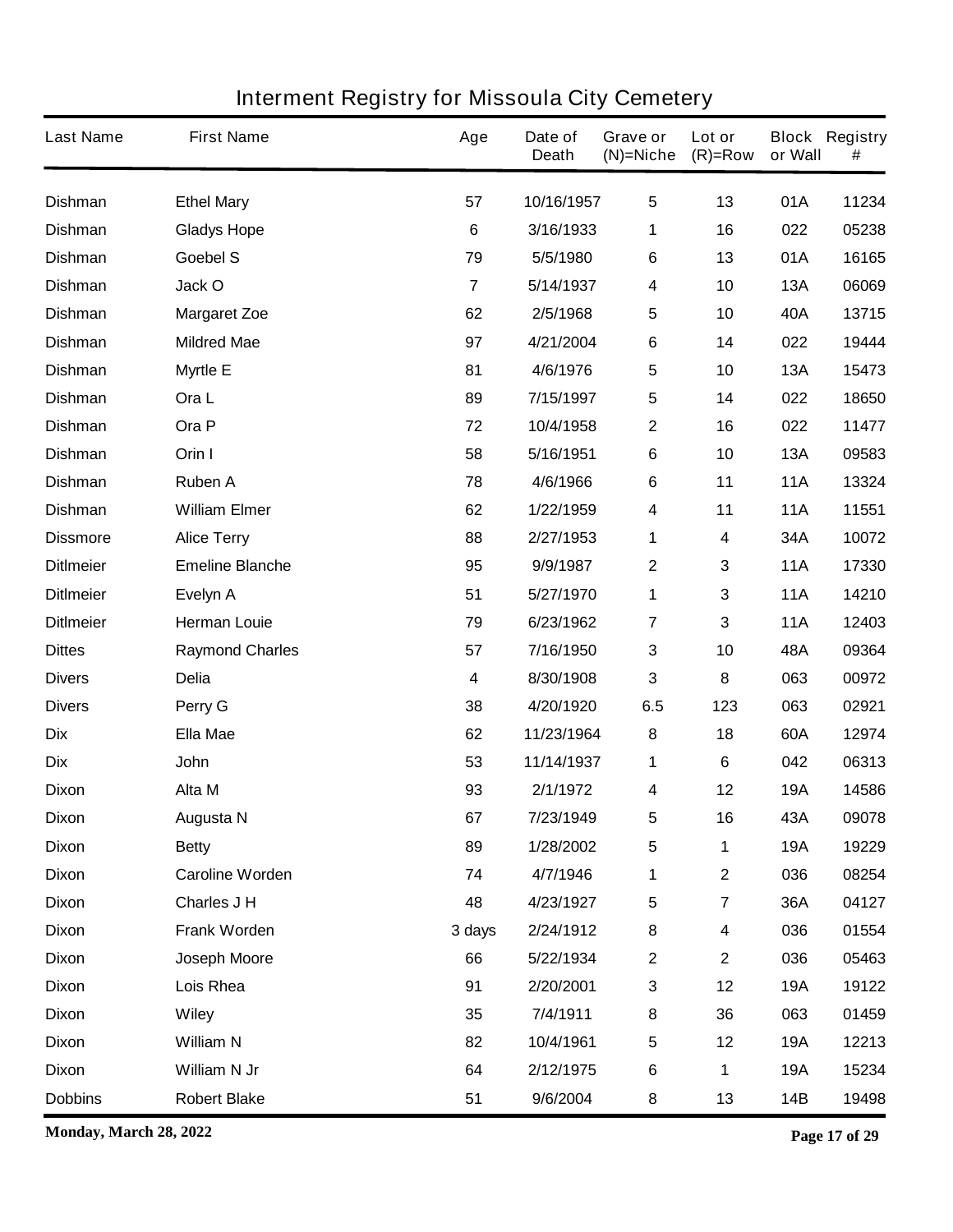| <b>Last Name</b>  | <b>First Name</b>             | Age       | Date of<br><b>Death</b> | Grave or<br>$(N)$ =Niche | Lot or<br>$(R)=Row$     | or Wall    | <b>Block Registry</b><br># |
|-------------------|-------------------------------|-----------|-------------------------|--------------------------|-------------------------|------------|----------------------------|
| <b>Dobrinz</b>    | No name                       | <b>SB</b> | 9/5/1935                | FT4                      | 12                      | 34A        | 05751                      |
| Dobrovolny        | <b>Henry</b>                  | 84        | 3/17/1983               | $\boldsymbol{2}$         | 17                      | 36A        | 16694                      |
| <b>Dobrovolny</b> | <b>Kenneth D</b>              | 3         | 2/26/1926               | $\boldsymbol{2}$         | 17                      | 36A        | 03901                      |
| <b>Dobrovolny</b> | <b>Tillie Barbara</b>         | 90        | 8/9/1986                | 1                        | 12                      | 008        | 17297                      |
| <b>Dobsloff</b>   | <b>William Blake Patrick</b>  | 18        | 11/4/1936               | $\boldsymbol{2}$         | 1                       | <b>13A</b> | 06136                      |
| <b>Dochow</b>     | <b>Charles W</b>              | 78        | 10/26/1948              | $\boldsymbol{2}$         | 12                      | 064        | 08894                      |
| <b>Dochow</b>     | Dora                          | 56        | 1/4/1940                | 1                        | 12                      | 064        | 06780                      |
| <b>Dodd</b>       | <b>Harry</b>                  | 50        | 9/4/1929                | 4                        | 19                      | <b>14A</b> | 04590                      |
| <b>Dodd</b>       | <b>Minnie Fisher</b>          | 63        | 6/3/1947                | 1                        | 11                      | 63A        | 08544                      |
| <b>Dodds</b>      | Annie                         | 82        | 8/2/1958                | $\mathbf{3}$             | 19                      | <b>14A</b> | 11457                      |
| <b>Dodds</b>      | <b>Charles</b>                | 1 mos     | 12/3/1915               | 6                        | 8                       | 030        | 02141                      |
| <b>Dodds</b>      | <b>Ellen Branson</b>          | 71        | 11/8/1932               | $\overline{7}$           | 8                       | 030        | 02277                      |
| <b>Dodds</b>      | <b>Raymond Bronson</b>        | 61        | 2/23/1943               | HD7                      | 8                       | 030        | 07505                      |
| <b>Dodds</b>      | <b>Wesley Charles</b>         | 62        | 8/13/1915               | 8                        | 8                       | 030        | 02089                      |
| <b>Dodge</b>      | Ann L                         | 73        | 8/1/1980                | $\boldsymbol{2}$         | 7                       | 53A        | 16203                      |
| <b>Dodge</b>      | <b>Charles E</b>              | 60        | 11/15/1935              | 1                        | 3                       | 37A        | 05799                      |
| <b>Dodge</b>      | <b>Charles Henry</b>          | 80        | 6/13/1926               | 4                        | 3                       | 056        | 03956                      |
| <b>Dodge</b>      | <b>Doris Irene</b>            | 42        | 12/18/1955              | $\overline{\mathbf{5}}$  | 11                      | 22A        | 10784                      |
| <b>Dodge</b>      | <b>Florence</b>               | 65        | 3/25/1951               | 4                        | 84                      | 063        | 09559                      |
| <b>Dodge</b>      | <b>Gertrude Loretta Piche</b> | 92        | 12/28/1993              | $\mathbf 3$              | 5                       | 022        | 18209                      |
| <b>Dodge</b>      | <b>Glenn Ward</b>             | 66        | 12/28/1986              | 8                        | 18                      | 11B        | 17227                      |
| Dodge             | <b>Hazel R Clemo</b>          | 87        | 5/8/1981                | 7                        | 8                       | <b>22A</b> | 16340                      |
| <b>Dodge</b>      | <b>Marvin C</b>               | 19        | 6/9/1950                | 1                        | 7                       | 53A        | 09333                      |
| <b>Dodge</b>      | <b>Marvin O</b>               | 66        | 2/3/1968                | $\overline{\mathbf{7}}$  | $\overline{\mathbf{7}}$ | 53A        | 13708                      |
| Dodge             | <b>Mary Josephine</b>         | 77        | 3/12/1923               | $\mathbf 3$              | 3                       | 056        | 03396                      |
| Dodge             | No name                       | <b>SB</b> | 12/29/1945              | 1                        | 4                       | 56A        | 08184                      |
| Dodge             | No name                       | 6 hrs     | 6/23/1948               | 1                        | 31                      | 56A        | 08799                      |
| <b>Dodge</b>      | <b>Robert Fred</b>            | 3         | 1/25/1916               | 4                        | 84                      | 063        | 02170                      |
| Dodge             | <b>William Fred</b>           | 76        | 7/7/1958                | 4                        | 84                      | 063        | 11429                      |
| Dodge             | Yoshiko                       | 79        | 7/18/2004               | $\overline{7}$           | 18                      | 11B        | 19571                      |
| Dodson            | Celia L                       | 50        | 12/10/1932              | $\bf 6$                  | 6                       | 24A        | 05195                      |
| Dodson            | <b>Shawn Patrick</b>          | 15        | 3/13/1986               | $\sqrt{5}$               | 43                      | 01D        | 17099                      |
| <b>Doering</b>    | <b>Alvina Elizabeth</b>       | 33        | 6/2/1925                | 8                        | $\overline{\mathbf{7}}$ | <b>16A</b> | 03779                      |

**Monday, March 28, 2022 Page 18 of 29**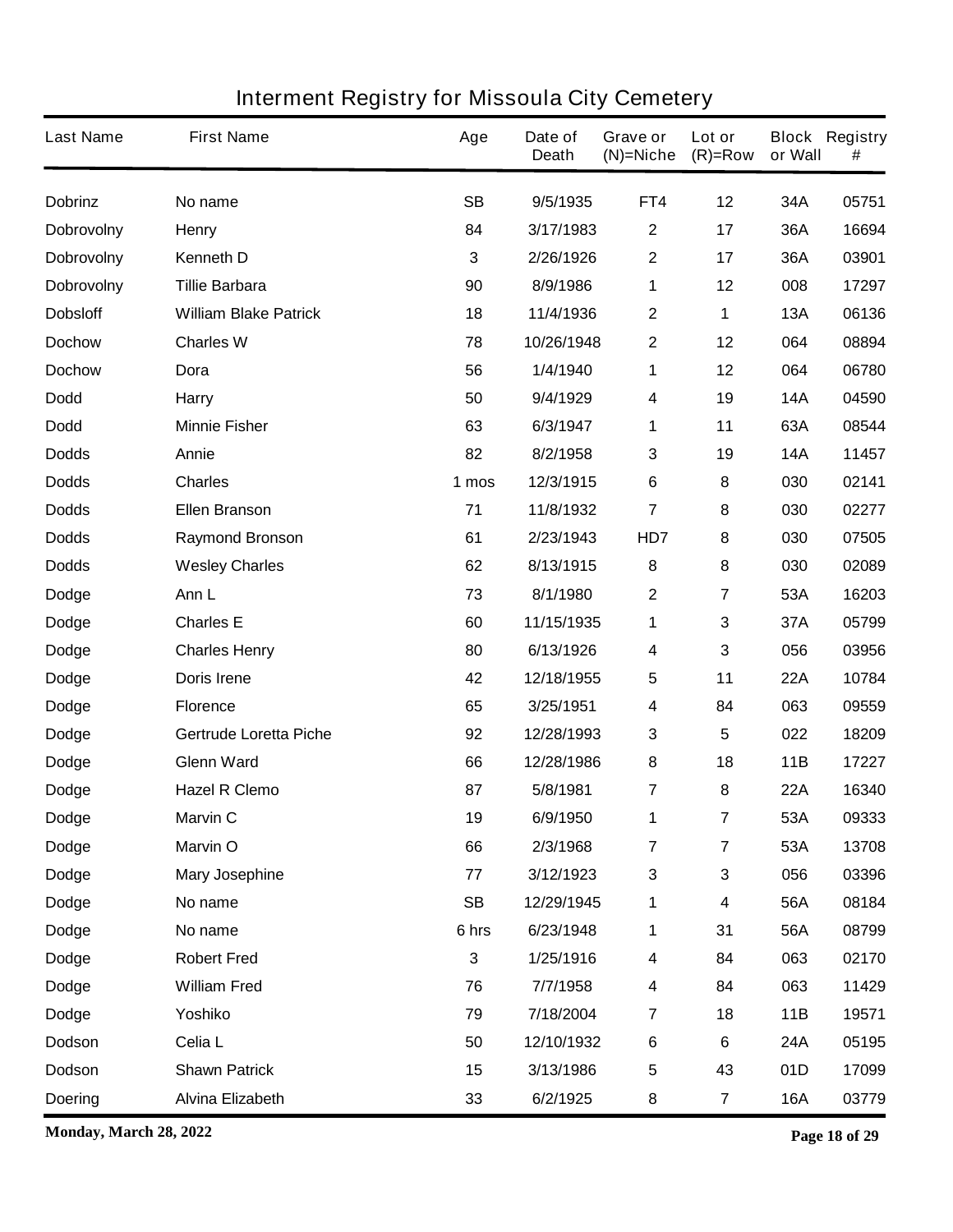| <b>Last Name</b> | <b>First Name</b>        | Age              | Date of<br><b>Death</b> | Grave or<br>$(N)$ =Niche | Lot or<br>$(R)=Row$     | or Wall    | <b>Block Registry</b><br># |
|------------------|--------------------------|------------------|-------------------------|--------------------------|-------------------------|------------|----------------------------|
| <b>Doering</b>   | Caroline                 | 75               | 5/5/1935                | $\overline{\mathbf{r}}$  | 18                      | <b>17A</b> | 05670                      |
| <b>Doering</b>   | Fern                     | 3 days           | 6/7/1917                | 6.5                      | 53                      | 063        | 02373                      |
| <b>Doering</b>   | John                     | 58               | 3/8/1942                | $\overline{7}$           | $\overline{7}$          | <b>16A</b> | 07266                      |
| <b>Doering</b>   | <b>Katherine</b>         | 87               | 12/3/1919               | $\overline{\mathbf{4}}$  | 122                     | 063        | 02849                      |
| <b>Doering</b>   | <b>Lois Caroline</b>     | $\boldsymbol{9}$ | 11/8/1931               | 6                        | 53                      | 063        | 04975                      |
| <b>Doering</b>   | <b>R</b> Ernest          | 25               | 3/2/1941                | FT <sub>1</sub>          | 74                      | 063        | 07038                      |
| <b>Doering</b>   | <b>Theresa</b>           | 58               | 11/19/1946              | $\sqrt{5}$               | $\overline{\mathbf{7}}$ | <b>16A</b> | 08417                      |
| <b>Doering</b>   | <b>Valentine</b>         | 78               | 9/4/1931                | 8                        | 18                      | <b>17A</b> | 04948                      |
| <b>Dofelmier</b> | <b>Lillie E</b>          | 16               | 10/31/1935              | 1                        | 10                      | 34A        | 05787                      |
| <b>Dofelmier</b> | <b>Marguerite M</b>      | 62               | 8/20/1942               | $\mathbf 2$              | 10                      | 34A        | 07356                      |
| Doi              | Κ                        | 26               | 12/2/1904               | 23                       | <b>NP</b>               | 009        | 00413                      |
| <b>Dokken</b>    | <b>Christian T</b>       | 79               | 2/2/1973                | 8                        | 3                       | 30A        | 14814                      |
| <b>Dokken</b>    | <b>Hazel</b>             | 94               | 12/30/1996              | 8                        | 3                       | 30A        | 18636                      |
| <b>Dokter</b>    | <b>Garrett G</b>         | 45               | 1/30/1939               | 8                        | $\overline{\mathbf{7}}$ | <b>18A</b> | 06586                      |
| <b>Dokter</b>    | N Marie                  | 68               | 1/1/1962                | $\overline{7}$           | $\overline{\mathbf{7}}$ | <b>18A</b> | 12534                      |
| <b>Dolf</b>      | Ida B                    | 47               | 5/2/1937                | $\mathbf{3}$             | 1                       | 054        | 06056                      |
| <b>Doll</b>      | <b>Charles L</b>         | 72               | 8/5/1938                | ${\bf 8}$                | 22                      | 44A        | 06478                      |
| <b>Doll</b>      | Cora                     | 90               | 6/30/1968               | $\overline{7}$           | 16                      | 024        | 13816                      |
| <b>Doll</b>      | <b>Jennie May</b>        | $\overline{2}$   | 3/10/1904               | 1                        | 16                      | 024        | 00333                      |
| <b>Doll</b>      | John                     | 99               | 10/18/1962              | $\boldsymbol{2}$         | 16                      | 024        | 12477                      |
| <b>Dolson</b>    | John J                   | 91               | 11/25/1977              | 6                        | 25                      | 15B        | 15762                      |
| <b>Dolum</b>     | Anton O                  | 98               | 4/4/1974                | 4                        | 3                       | 21A        | 15068                      |
| <b>Dolum</b>     | Christiana D             | 90               | 12/6/1966               | 3                        | 3                       | 21A        | 13468                      |
| Donahue          | <b>David Michael</b>     | 49               | 8/7/1992                | 8                        | 57                      | 01D        | 18002                      |
| Donahue          | <b>Edward</b>            | 33               | 3/11/1911               | ${\bf 8}$                | 8                       | 067        | 01421                      |
| <b>Donahue</b>   | Howard L                 | 70               | 8/9/1965                | 1                        | 3                       | 067        | 13113                      |
| <b>Donaldson</b> | <b>Clarence Walter</b>   | 60               | 9/27/1952               | $\overline{\mathbf{4}}$  | 11                      | 58A        | 09945                      |
| <b>Donaldson</b> | <b>Eunice F</b>          | 70               | 9/22/1967               | $\mathbf 3$              | 11                      | 58A        | 13610                      |
| <b>Donaldson</b> | <b>Hazel M Colvin</b>    | 82               | 12/24/1981              | $\sqrt{5}$               | 6                       | <b>24A</b> | 16434                      |
| <b>Donaldson</b> | Kenneth                  | 64               | 9/26/1964               | $\sqrt{5}$               | 6                       | <b>24A</b> | 12946                      |
| <b>Donally</b>   | <b>Benjamin Franklin</b> | 78               | 4/4/1940                | $\bf 6$                  | 32                      | 10.5       | 06821                      |
| <b>Donally</b>   | Cordelia May Wagar       | 90               | 5/25/1996               | $\mathbf{3}$             | 13                      | <b>17A</b> | 18516                      |
| <b>Donally</b>   | <b>Frank Wilson</b>      | 86               | 12/24/1985              | $\overline{\mathbf{4}}$  | 13                      | <b>17A</b> | 17064                      |

**Monday, March 28, 2022 Page 19 of 29**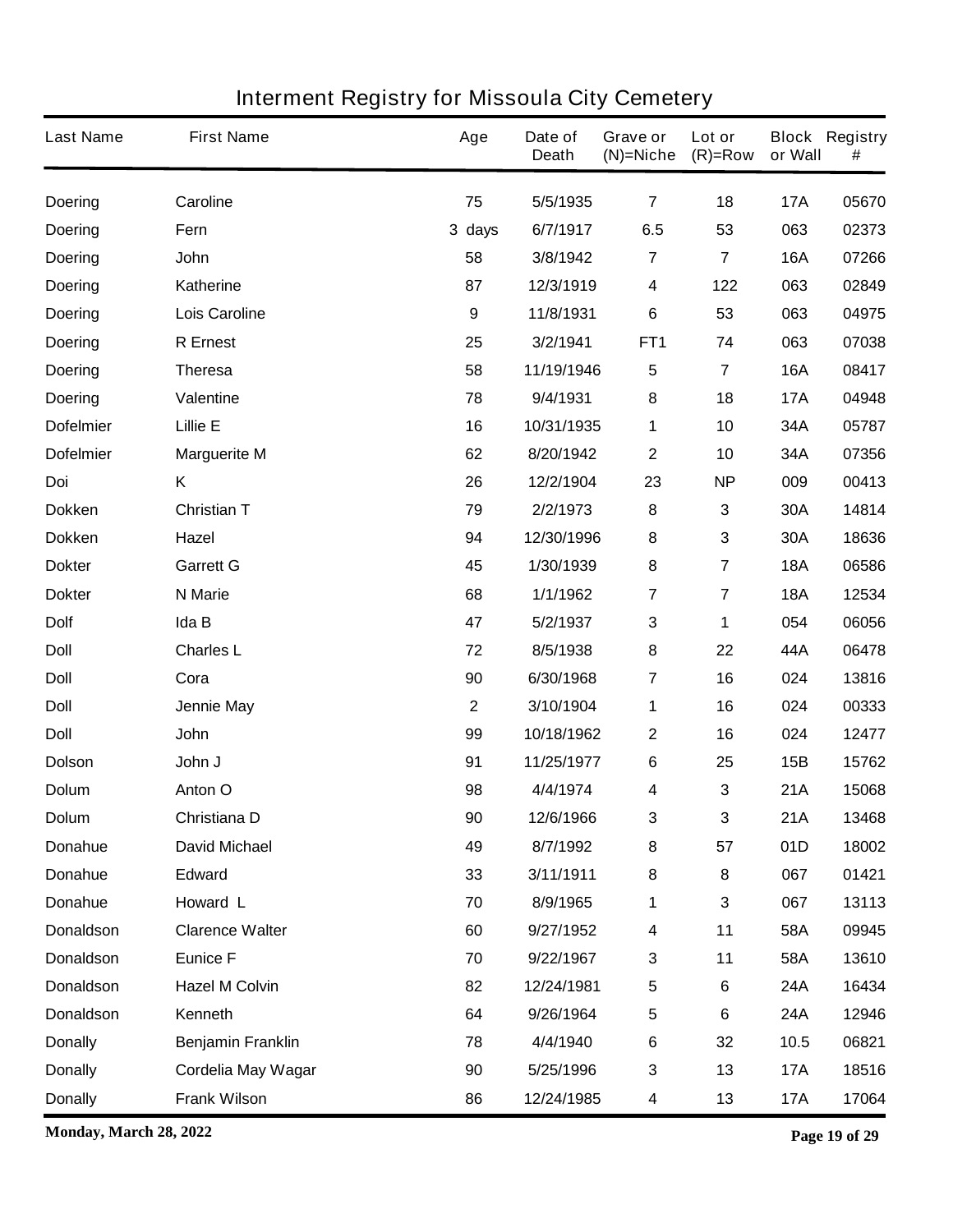| <b>Last Name</b> | <b>First Name</b>           | Age                     | Date of<br><b>Death</b> | Grave or<br>$(N)$ =Niche | Lot or<br>$(R)=Row$ | or Wall    | <b>Block Registry</b><br># |
|------------------|-----------------------------|-------------------------|-------------------------|--------------------------|---------------------|------------|----------------------------|
| <b>Donally</b>   | <b>Lucy M</b>               | 69                      | 6/18/1940               | $\overline{\mathbf{5}}$  | 32                  | 10.5       | 06867                      |
| Donegan          | Warda                       | 91                      | 12/15/2000              | 1                        | 22                  | 11B        | 19102                      |
| <b>Doney</b>     | Angus L                     | 71                      | 1/6/1969                | 6                        | 27                  | 10.5       | 13888                      |
| <b>Doney</b>     | <b>Bernice Elizabeth</b>    | 36                      | 5/24/1940               | $\sqrt{5}$               | 27                  | 10.5       | 06856                      |
| <b>Doney</b>     | <b>Christine M</b>          | 71                      | 12/26/1983              | $\mathbf{3}$             | 21                  | 02B        | 16767                      |
| <b>Doney</b>     | Elva A                      | 47                      | 11/11/1945              | $\sqrt{5}$               | 13                  | 34A        | 08153                      |
| <b>Doney</b>     | <b>Eva Mae Chaffin</b>      | 96                      | 2/1/2001                | $\boldsymbol{4}$         | 13                  | <b>13A</b> | 19112                      |
| <b>Doney</b>     | Fred                        | 89                      | 5/21/1983               | 4                        | 11                  | 058        | 16671                      |
| <b>Doney</b>     | George N                    | 78                      | 6/29/1974               | $\boldsymbol{4}$         | 13                  | 34A        | 15122                      |
| <b>Doney</b>     | <b>Jabez F</b>              | 55                      | 1/28/1921               | $\overline{\mathbf{5}}$  | 11                  | 058        | 03010                      |
| <b>Doney</b>     | <b>Martha Jane</b>          | 92                      | 9/23/1951               | $\boldsymbol{4}$         | 10                  | 10.5       | 09680                      |
| <b>Doney</b>     | <b>Melvon K</b>             | 90                      | 12/15/1999              | $\boldsymbol{4}$         | 21                  | 02B        | 18978                      |
| <b>Doney</b>     | <b>Nadine Elva</b>          | 13                      | 12/7/1935               | 6                        | 13                  | 34A        | 05821                      |
| <b>Doney</b>     | Ray V                       | 35                      | 11/16/1936              | $\mathbf{3}$             | 13                  | <b>13A</b> | 06142                      |
| <b>Doney</b>     | Rosella Fern                | 61                      | 4/30/1960               | 4                        | 9                   | 058        | 11872                      |
| <b>Doney</b>     | <b>Stella</b>               | 84                      | 3/4/1960                | 6                        | 11                  | 058        | 11826                      |
| <b>Donkin</b>    | Paulina                     | 93                      | 1/2/1919                | 8                        | 95                  | 063        | 02694                      |
| <b>Donley</b>    | <b>Noah Barton</b>          | unk                     |                         | 5                        | 5                   | 002        | Ledger                     |
| <b>Donlon</b>    | <b>John</b>                 | 70                      | 6/27/1915               | 1                        | 6                   | 045        | 02075                      |
| <b>Donnelly</b>  | Harry A                     | 32                      | 12/30/1915              | 4                        | 83                  | 063        | 02157                      |
| <b>Donnelly</b>  | <b>Lester K</b>             | 66                      | 11/8/1961               | 4                        | 13                  | <b>11A</b> | 12275                      |
| Donoho           | <b>Clinton D</b>            | 63                      | 10/2/1987               | 1                        | 9                   | 21B        | 17337                      |
| Donohue          | Helen B                     | 17                      | 9/9/1929                | 7                        | 8                   | 35A        | 04593                      |
| <b>Dontigny</b>  | Alphonse                    | 85                      | 9/17/1977               | $\sqrt{5}$               | 14                  | 15B        | 15725                      |
| <b>DonTigny</b>  | <b>Delores Maxine</b>       | 71                      | 12/26/2000              | $\mathbf 3$              | 14                  | 15B        | 19105                      |
| <b>Dontigny</b>  | Evelyn R Hanson             | 97                      | 12/3/1997               | $\boldsymbol{4}$         | 14                  | 15B        | 18707                      |
| <b>Dontigny</b>  | <b>Shannon Rae</b>          | $\overline{\mathbf{4}}$ | 4/8/1968                | 1                        | 11                  | 013        | 13723                      |
| <b>Dool</b>      | <b>Charles Alfred</b>       | 53                      | 11/19/1940              | $\overline{7}$           | $\mathbf 2$         | 23A        | 06963                      |
| <b>Dool</b>      | <b>Charlotte A</b>          | 86                      | 4/19/1972               | $\overline{7}$           | $\mathbf 2$         | 23A        | 14755                      |
| <b>Doolittle</b> | <b>Alfred Frederick</b>     | 86                      | 11/11/1912              | $\overline{\mathbf{r}}$  | 46                  | 063        | 01648                      |
| <b>Doolittle</b> | <b>Frank L</b>              | 86                      | 7/14/1963               | $\mathbf 3$              | 14                  | 028        | 12638                      |
| <b>Doolittle</b> | <b>Marian Grace Willson</b> | 17                      | 4/27/1903               | $\sqrt{5}$               | 6                   | 028        | 00246                      |
| <b>Doores</b>    | James R                     | 48                      | 12/9/1944               | $\mathbf{3}$             | 6                   | 26A        | 07916                      |

**Monday, March 28, 2022 Page 20 of 29**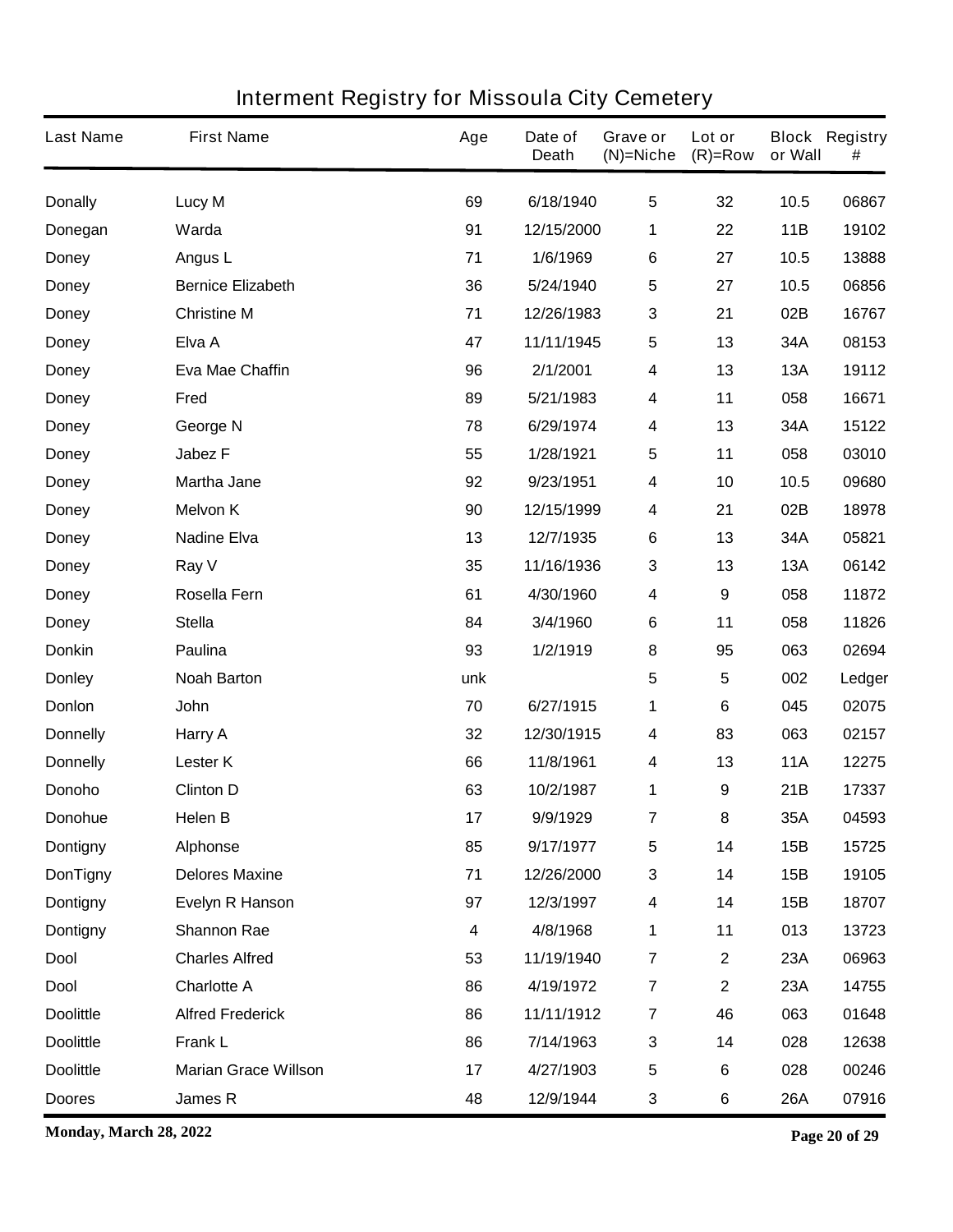| <b>Last Name</b> | <b>First Name</b>              | Age        | Date of<br><b>Death</b> | Grave or<br>$(N)$ =Niche | Lot or<br>$(R)=Row$ | or Wall      | <b>Block Registry</b><br># |
|------------------|--------------------------------|------------|-------------------------|--------------------------|---------------------|--------------|----------------------------|
| <b>Dopfer</b>    | <b>Emma Edith</b>              | 78         | 11/6/1948               | 3                        | 14                  | <b>14A</b>   | 08907                      |
| <b>Dopfer</b>    | <b>Henry</b>                   | 62         | 4/12/1930               | 4                        | 14                  | <b>14A</b>   | 04700                      |
| <b>Dorchak</b>   | <b>Emily Mae</b>               | 44         | 7/15/1951               | $\mathbf 2$              | 8                   | 48A          | 09626                      |
| <b>Dore</b>      | <b>Alice Emma Waddington</b>   | 61         | 7/24/1930               | 1                        | 10                  | 07A          | 04758                      |
| Dore             | <b>Bernice Estes</b>           | unk        | 9/23/1916               | 3                        | 88                  | 063          | 02248                      |
| Dore             | Harry R                        | 69         | 10/7/1958               | $\bf 6$                  | $\mathbf 2$         | 32A          | 11490                      |
| Dore             | <b>Hazel G</b>                 | 62         | 11/20/1955              | 5                        | $\mathbf 2$         | 32A          | 10742                      |
| Dore             | Lee F                          | 33         | 11/25/1928              | 8                        | 16                  | 07A          | 04415                      |
| Dore             | <b>Lewis James</b>             | 5          | 8/11/1926               | 8                        | 15                  | 36A          | 03977                      |
| Dore             | <b>Marguerite Roebuck Alff</b> | 77         | 12/22/1970              | 5                        | 11                  | 09A          | 14316                      |
| Dore             | No name                        | 1 day      | 10/7/1936               | HD7                      | 16                  | 07A          | 06108                      |
| Dore             | <b>No Name</b>                 | <b>Unk</b> |                         | $\mathbf{3}$             | 88                  | 063          | Map                        |
| Dore             | <b>Richard C</b>               | 16         | 8/9/1934                | $\mathbf 2$              | 7                   | 04A          | 05509                      |
| Dore             | <b>Richard J</b>               | 58         | 7/17/1921               | $\mathbf 2$              | 10                  | 07A          | 03097                      |
| <b>Dorendorf</b> | Jeannette C                    | 48         | 11/8/1966               | 8                        | 6                   | 42A          | 13438                      |
| Dorman           | <b>Fenwick Gilbert</b>         | 38         | 7/1/1928                | 5                        | 10                  | 027          | 04328                      |
| Dorman           | <b>Gladys Mae</b>              | unk        | 2/3/1893                | $\bf 6$                  | 10                  | 027          | Ledger                     |
| Dorman           | Randy Joe 'Ole'                | 37         | 2/22/1998               | 7                        | 8                   | 01B          | 18739                      |
| <b>Dorothy</b>   | <b>Claude L</b>                | 33         | 11/16/1933              | 4                        | 19                  | 04A          | 05369                      |
| <b>Dorsey</b>    | Jamsie                         | 72         | 11/26/1942              | 3                        | 6                   | <b>13A</b>   | 07403                      |
| <b>Dorsey</b>    | John G                         | 47         | 2/1/1966                | $\overline{\mathbf{7}}$  | 4                   | 036          | 18558                      |
| <b>Dorsey</b>    | <b>Solomon Thomas</b>          | 69         | 5/4/1937                | 4                        | 6                   | <b>13A</b>   | 06054                      |
| <b>Dorst</b>     | No name                        | SB         | 10/12/1906              | 3                        | 6                   | 006          | 00633                      |
| <b>Doss</b>      | K                              | unk        |                         | 3                        | 20                  | 025          | Ledger                     |
| <b>Dotson</b>    | James W                        | 45         | 12/13/1948              | $\boldsymbol{2}$         | 23                  | 53A          | 08929                      |
| Dotson           | Joseph Lewis                   | 88         | 8/22/1960               | $\bf 6$                  | $\mathbf 2$         | 60A          | 11949                      |
| <b>Doty</b>      | <b>Ethel Marie</b>             | 40         | 6/5/1951                | $\overline{7}$           | 7                   | 09A          | 09599                      |
| <b>Doty</b>      | <b>Robert Eugene</b>           | 67         | 12/18/1995              | 4                        | 22                  | 01D          | 18456                      |
| <b>Doty</b>      | <b>Virgil G</b>                | 69         | 8/11/1976               | 8                        | $\overline{7}$      | 09A          | 15545                      |
| <b>Doucette</b>  | Andrew 'Duke'                  | 84         | 3/22/1993               | N <sub>2</sub>           | R <sub>3</sub>      | <b>DEV-E</b> | 18085                      |
| <b>Doucette</b>  | Donald L                       | 69         | 7/4/2011                | 4                        | 30                  | 01B          | 20165                      |
| <b>Doucette</b>  | Ellen Anna Marie Johnson       | 97         | 2/9/2008                | N3                       | R <sub>3</sub>      | <b>DEV-E</b> | 19822                      |
| <b>Doucette</b>  | <b>Ronald Gene</b>             | 64         | 8/22/2003               | $\mathbf 2$              | 25                  | 04B          | 19386                      |

**Monday, March 28, 2022 Page 21 of 29**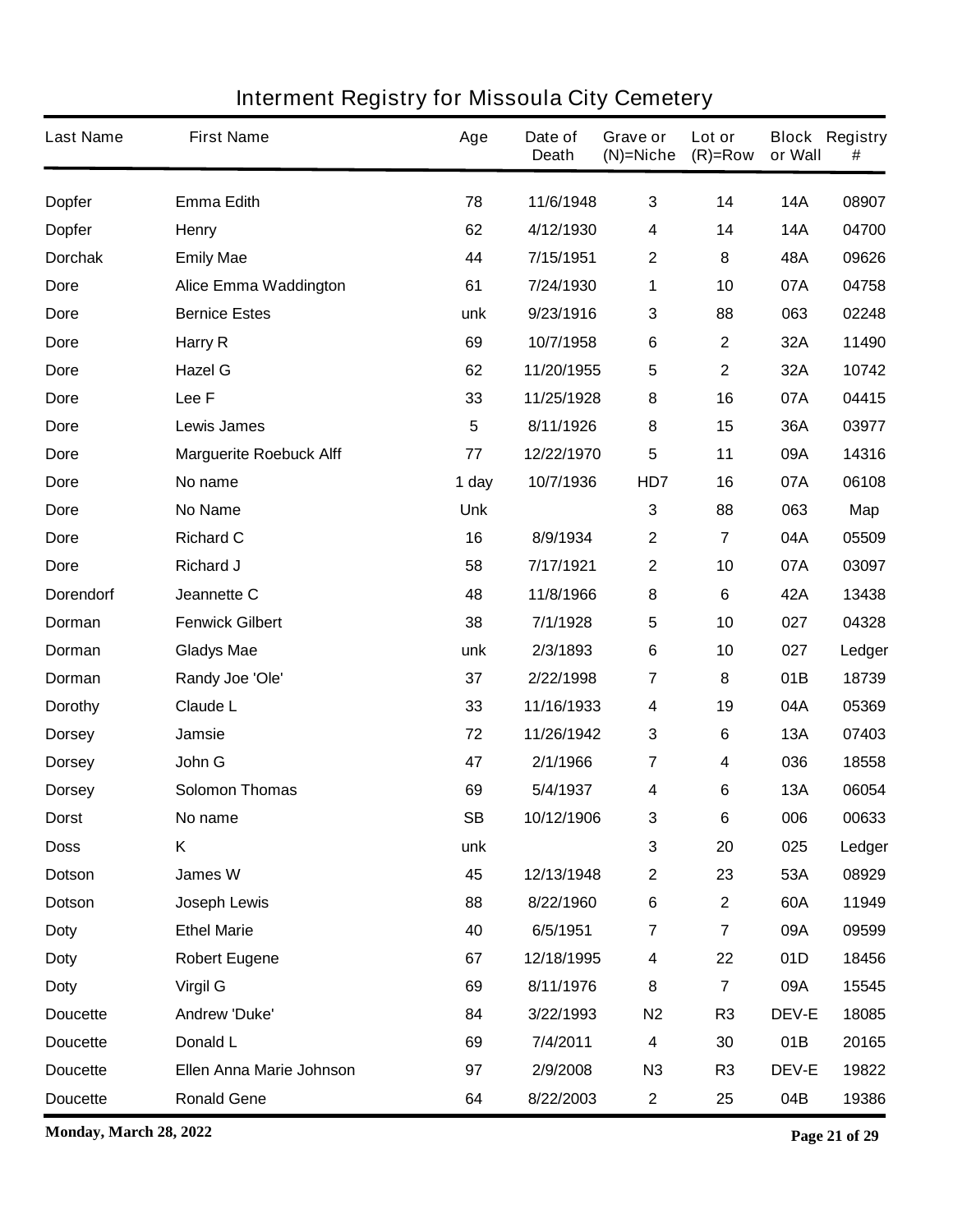| <b>Last Name</b> | <b>First Name</b>            | Age        | Date of<br><b>Death</b> | <b>Grave or</b><br>$(N)$ =Niche | Lot or<br>$(R)=Row$ | or Wall    | <b>Block Registry</b><br># |
|------------------|------------------------------|------------|-------------------------|---------------------------------|---------------------|------------|----------------------------|
| <b>Douglas</b>   | c s                          | <b>Unk</b> |                         | $\overline{7}$                  | 25                  | 63A        | Map                        |
| <b>Douglas</b>   | <b>Grace L</b>               | 55         | 5/22/1915               | 8                               | 66                  | 063        | 02055                      |
| <b>Douglass</b>  | Mary T                       | 60         | 3/31/1917               | 1                               | 81.5                | 063        | 02326                      |
| Dourte           | <b>Myron Jasper Sr</b>       | unk        | 6/7/1966                | $\mathbf 2$                     | 1                   | 09A        | 13485                      |
| <b>Dow</b>       | Adella C                     | 54         | 9/27/1977               | $\mathbf 3$                     | 24                  | 11B        | 15737                      |
| <b>Dow</b>       | <b>Charles E</b>             | 66         | 5/5/1988                | 4                               | 24                  | 11B        | 17419                      |
| <b>Dow</b>       | <b>Nellie (REMOVED)</b>      | unk        | 12/10/1899              | $\mathbf 2$                     | $\mathbf 2$         | 053        | Ledger                     |
| <b>Dowd</b>      | Alta                         | 69         | 9/10/1992               | 1                               | 11                  | <b>14B</b> | 18011                      |
| <b>Dowd</b>      | John H                       | 62         | 2/28/1962               | 8                               | 16                  | 60A        | 12314                      |
| <b>Dowd</b>      | No name                      | <b>SB</b>  | 9/9/1945                | 3                               | 21                  | 56A        | 08107                      |
| <b>Dowell</b>    | Adeline J Thompson           | 66         | 2/27/1975               | $\overline{7}$                  | 6                   | 03A        | 15243                      |
| <b>Dowell</b>    | John A                       | 83         | 3/15/1963               | 8                               | 22                  | 42A        | 12565                      |
| <b>Dowell</b>    | Lizzie                       | 68         | 4/4/1955                | $\overline{7}$                  | 22                  | 42A        | 10593                      |
| <b>Dowell</b>    | Samuel T                     | 76         | 7/30/1973               | 8                               | 6                   | 03A        | 14909                      |
| <b>Dowling</b>   | John J                       | 51         | 3/1/1911                | 1                               | 6                   | 069        | 01416                      |
| <b>Downey</b>    | <b>Gabriel Mathew Smiley</b> | <b>SB</b>  | 4/15/1991               | 3                               | 17                  | 41A        | 17800                      |
| <b>Downey</b>    | John H                       | 52         | 9/28/1917               | 3                               | 12                  | 065        | 02436                      |
| <b>Downey</b>    | Rose                         | 69         | 5/23/1939               | 4                               | 12                  | 065        | 06654                      |
| Downhour         | John J                       | 75         | 8/6/1905                | 3                               | 1                   | 042        | 00474                      |
| <b>Downing</b>   | <b>Minnie A</b>              | 67         | 6/6/1950                | 8                               | 5                   | 53A        | 09329                      |
| <b>Downing</b>   | Ralph                        | 86         | 4/17/1959               | 1                               | 8                   | 53A        | 11604                      |
| <b>Downs</b>     | <b>Frank Roy</b>             | 62         | 4/27/1945               | 3                               | 17                  | 067        | 08027                      |
| <b>Doyle</b>     | <b>Alice Marie</b>           | 75         | 9/2/2013                | $\mathbf 2$                     | 9                   | 58A        | 20385                      |
| <b>Doyle</b>     | <b>Beverly Joan Henne</b>    | 87         | 11/12/2019              | $\overline{\mathbf{5}}$         | 8                   | 13A        | 19592                      |
| <b>Doyle</b>     | Edith M                      | 84         | 3/24/1961               | 8                               | 8                   | 58A        | 12100                      |
| <b>Doyle</b>     | Edna O                       | 78         | 1/12/1962               | $\overline{7}$                  | 16                  | <b>20A</b> | 12271                      |
| <b>Doyle</b>     | <b>Francis Arthur</b>        | 52         | 7/31/1953               | 8                               | 9                   | 58A        | 10163                      |
| <b>Doyle</b>     | George T                     | 81         | 10/22/1962              | 8                               | 16                  | <b>20A</b> | 12511                      |
| <b>Doyle</b>     | James F                      | 78         | 1/6/1946                | $\bf 6$                         | 3                   | <b>26A</b> | 08198                      |
| <b>Doyle</b>     | <b>Mabel Margaret</b>        | 86         | 9/10/2010               | $\bf 6$                         | 8                   | <b>13A</b> | 20072                      |
| <b>Doyle</b>     | <b>Merle Max</b>             | 13         | 8/7/1937                | $\bf 6$                         | 8                   | 13A        | 06235                      |
| <b>Doyle</b>     | <b>Pauline Marie Breiner</b> | 91         | 4/22/1992               | $\overline{7}$                  | 9                   | 58A        | 17950                      |
| <b>Doyle</b>     | <b>Richard Norman</b>        | 92         | 12/17/2019              | $\sqrt{5}$                      | 8                   | 13A        | 19591                      |

**Monday, March 28, 2022 Page 22 of 29**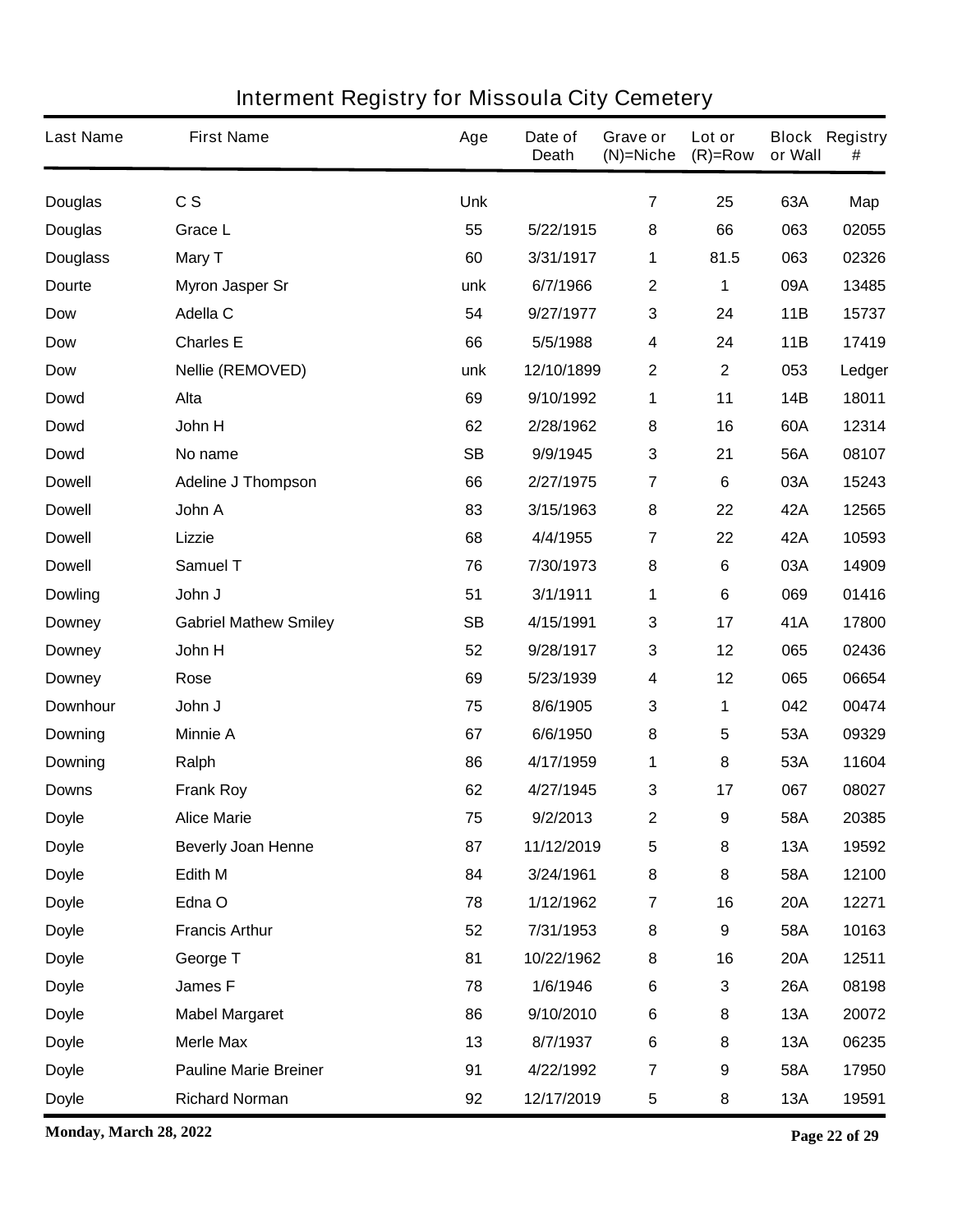| <b>Last Name</b> | <b>First Name</b>         | Age | Date of<br><b>Death</b> | Grave or<br>$(N)$ =Niche | Lot or<br>$(R)$ =Row | or Wall    | <b>Block Registry</b><br># |
|------------------|---------------------------|-----|-------------------------|--------------------------|----------------------|------------|----------------------------|
| <b>Doyle</b>     | Robert J                  | 64  | 5/17/1931               | $\overline{\mathbf{4}}$  | 15                   | 04A        | 04890                      |
| <b>Doyle</b>     | <b>Ruby B Schofield</b>   | 69  | 10/16/1966              | 7                        | 18                   | <b>22A</b> | 13430                      |
| <b>Doyle</b>     | <b>Susan Mary</b>         | 76  | 8/11/1938               | 4                        | 6                    | 26A        | 06480                      |
| <b>Doyle</b>     | Thomas J                  | 82  | 4/14/1971               | 8                        | 18                   | <b>22A</b> | 14397                      |
| <b>Doyle</b>     | <b>William E</b>          | 51  | 5/1/1946                | 4                        | 13                   | 46A        | 08282                      |
| <b>Dozier</b>    | James L                   | 48  | 4/11/1971               | 8                        | 28                   | 22B        | 14412                      |
| <b>Drader</b>    | <b>Evelyn Louise</b>      | 51  | 10/12/1969              | $\boldsymbol{4}$         | 3                    | 10.5       | 14053                      |
| <b>Dragstedt</b> | Carl                      | 91  | 10/29/1991              | $\overline{\mathbf{r}}$  | 15                   | 38A        | 17885                      |
| <b>Dragstedt</b> | <b>Charles R</b>          | 76  | 3/28/1950               | $\mathbf{2}$             | 16                   | 38A        | 09268                      |
| <b>Dragstedt</b> | <b>Elinor R</b>           | unk | 9/25/1984               | 3                        | 16                   | 38A        | 16872                      |
| <b>Dragstedt</b> | <b>Elmer S</b>            | 77  | 4/17/1984               | 4                        | 16                   | 38A        | 16807                      |
| <b>Dragstedt</b> | Emma                      | 88  | 3/29/1964               | 1                        | 16                   | 38A        | 12818                      |
| <b>Dragstedt</b> | <b>Evelyn Jane Gibson</b> | 95  | 6/10/1997               | 7                        | 15                   | 38A        | 18632                      |
| <b>Dragstedt</b> | <b>Robert H</b>           | 44  | 5/16/1947               | 8                        | 15                   | 38A        | 08535                      |
| <b>Drake</b>     | <b>Francis J</b>          | 57  | 11/21/1922              | $\boldsymbol{4}$         | 10                   | 067        | 03324                      |
| <b>Draper</b>    | <b>Artemitia</b>          | 79  | 6/25/1938               | 2                        | 15                   | 37A        | 06456                      |
| <b>Draper</b>    | <b>Charles</b>            | 25  | 4/4/1901                | 1                        | 4                    | 065        | 00001                      |
| <b>Draper</b>    | <b>Jack</b>               | 28  | 6/27/1934               | 4                        | 17                   | 47A        | 05486                      |
| <b>Draper</b>    | Joseph                    | 81  | 8/22/1927               | 3                        | 6                    | 36A        | 04181                      |
| <b>Draper</b>    | Laura Augusta             | 70  | 12/25/1933              | 8                        | 2                    | <b>16A</b> | 05396                      |
| <b>Draper</b>    | <b>Sutton H</b>           | 85  | 7/7/1944                | $\overline{7}$           | $\mathbf 2$          | <b>16A</b> | 07807                      |
| <b>Drew</b>      | <b>Arthur Edgar</b>       | 59  | 1/21/1952               | 3                        | 5                    | 035        | 09755                      |
| <b>Drew</b>      | <b>Kenneth G</b>          | 68  | 5/27/1975               | 7                        | 2                    | 60A        | 15296                      |
| <b>Drew</b>      | Leona Belle               | 53  | 11/16/1946              | 1                        | 5                    | 035        | 08414                      |
| <b>Drew</b>      | <b>Nellie</b>             | 49  | 8/22/1960               | $\boldsymbol{2}$         | $\mathbf 2$          | 60A        | 11969                      |
| <b>Drew</b>      | <b>Robert Forbis</b>      | 18  | 11/8/1937               | 8                        | $\mathbf 2$          | 035        | 06308                      |
| <b>Drew</b>      | <b>Samuel Salmon</b>      | 96  | 6/25/1977               | $\boldsymbol{2}$         | 20                   | 22B        | 15684                      |
| <b>Dreyer</b>    | Harold                    | 70  | 9/22/1941               | $\sqrt{5}$               | $\mathbf 2$          | 070        | 07161                      |
| <b>Dreyer</b>    | <b>Harold R</b>           | 84  | 7/24/1988               | $\bf 6$                  | $\mathbf 2$          | 070        | 17449                      |
| <b>Dreyer</b>    | L Fred                    | 59  | 1/5/1928                | $\bf 6$                  | 8                    | 042        | 04233                      |
| <b>Dreyer</b>    | <b>Marvin Gruber</b>      | 52  | 10/16/1962              | $\bf 6$                  | $\mathbf 2$          | 070        | 12489                      |
| <b>Dreyer</b>    | <b>Maud E</b>             | 67  | 11/30/1940              | $\mathbf 3$              | 2.5                  | 043        | 06970                      |
| <b>Dreyer</b>    | <b>Ruby Mae Hosking</b>   | 72  | 2/20/1954               | 4                        | $\mathbf 2$          | 070        | 10315                      |

**Monday, March 28, 2022 Page 23 of 29**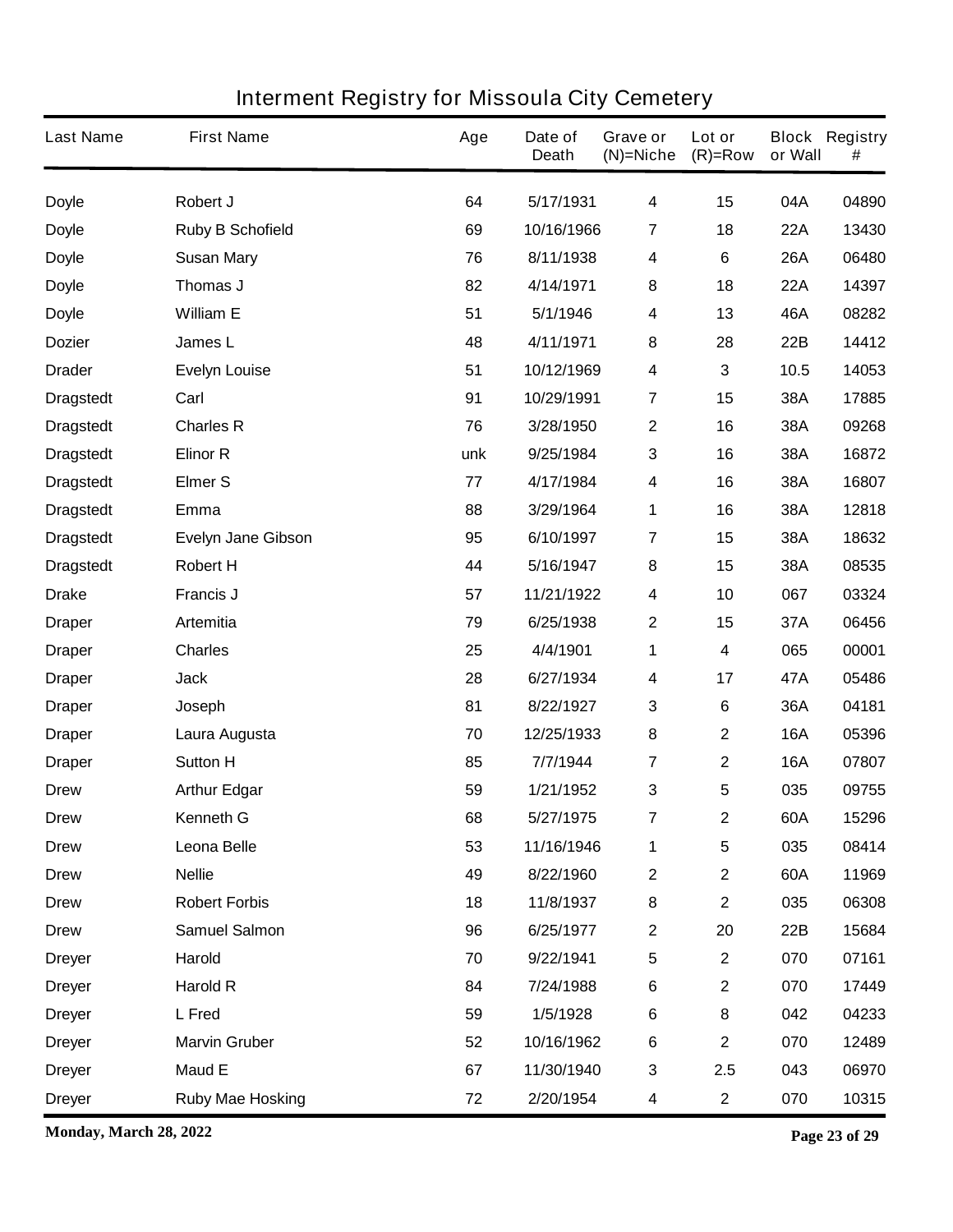| <b>Last Name</b>  | <b>First Name</b>                 | Age            | Date of<br><b>Death</b> | Grave or<br>$(N)$ =Niche | Lot or<br>$(R)=Row$     | or Wall      | <b>Block Registry</b><br># |
|-------------------|-----------------------------------|----------------|-------------------------|--------------------------|-------------------------|--------------|----------------------------|
| <b>Dreyer</b>     | <b>William Proctor</b>            | 85             | 2/19/1986               | $\overline{\mathbf{5}}$  | $\mathbf{2}$            | 070          | 17086                      |
| <b>Dries</b>      | Frank                             | 54             | 2/25/1918               | 4                        | 13                      | 065          | 02493                      |
| <b>Drinville</b>  | <b>Katrina Marie</b>              | 2 days         | 2/8/1986                | 8                        | 8                       | <b>20A</b>   | 17079                      |
| <b>Drogitis</b>   | Maria J 'Marika' Veloudaki        | 77             | 8/19/1998               | 7                        | 18                      | 15B          | 18819                      |
| <b>Drogitis</b>   | Petros D 'Peter'                  | 90             | 9/14/1980               | 8                        | 18                      | 15B          | 16232                      |
| <b>Drost</b>      | <b>Aurelia Ellen</b>              | 72             | 9/10/1952               | 7                        | 3                       | 070          | 09928                      |
| <b>Drost</b>      | <b>William Charles</b>            | 77             | 10/15/1953              | 8                        | 3                       | 070          | 10221                      |
| <b>Drouillard</b> | <b>Evelyn Shepard Cox</b>         | 90             | 2/23/1998               | 5                        | 8                       | <b>12A</b>   | 18737                      |
| <b>Drummond</b>   | John                              | 73             | 4/23/1932               | $\mathbf{2}$             | 15                      | 47A          | 05070                      |
| <b>Drury</b>      | <b>Ada Lou Kolokotrones</b>       | 71             | 2/15/1989               | <b>N5</b>                | R <sub>1</sub>          | <b>DEV-E</b> | 17581                      |
| Drury             | <b>Frank W</b>                    | 88             | 4/1/1961                | $\overline{7}$           | 11                      | <b>22A</b>   | 12104                      |
| <b>Drury</b>      | <b>Mary Eliza</b>                 | 71             | 5/31/1951               | 8                        | 11                      | <b>22A</b>   | 09595                      |
| Drury             | Vida E                            | $\overline{7}$ | 2/20/1911               | $\mathbf{2}$             | $\mathbf 2$             | 069          | 01409                      |
| <b>Dryden</b>     | <b>Dorothy</b>                    | 94             | 10/17/2021              | $\mathbf{2}$             | 32                      | 01D          | 20782                      |
| <b>Dryden</b>     | <b>Robert James</b>               | 85             | 6/24/2005               | $\overline{7}$           | 32                      | 01D          | 19537                      |
| Duba              | <b>Jay Carstens</b>               | 66             | 2/4/1989                | N14                      | R <sub>2</sub>          | <b>SER-S</b> | 17527                      |
| <b>Dubois</b>     | John Joseph                       | 51             | 7/28/1918               | 1                        | 119                     | 063          | 02565                      |
| <b>Duboise</b>    | Peter                             | 60             | 1/10/1930               | 4                        | 12                      | 47A          | 04652                      |
| <b>Dubpernell</b> | No name                           | <b>SB</b>      | 9/13/1914               | 1                        | 72                      | 063          | 01933                      |
| <b>Ducharme</b>   | Lisa Dandrea                      | 65             | 10/17/2021              | N48                      | R4                      | <b>TRA-E</b> | 20785                      |
| <b>Duchemin</b>   | Emma                              | 67             | 1/1/1925                | 8                        | 6                       | 014          | 03705                      |
| <b>Duchemin</b>   | Joseph                            | 66             | 4/4/1903                | 7                        | 6                       | 014          | 00235                      |
| <b>Duchemin</b>   | <b>Mary Louise</b>                | 58             | 9/7/1957                | 1                        | 17                      | 014          | 11202                      |
| <b>Duchemin</b>   | <b>Roy Joseph</b>                 | 76             | 5/13/1963               | $\mathbf 2$              | 17                      | 014          | 12622                      |
| <b>Dudley</b>     | David D                           | 10             | 8/18/1950               | 1                        | 19                      | 53A          | 09380                      |
| <b>Dudley</b>     | <b>Nelson D</b>                   | 63             | 1/14/1950               | 8                        | 13                      | 48A          | 09214                      |
| <b>Dudley</b>     | Robert                            | 45             | 2/25/1903               | $\overline{7}$           | 19                      | 065          | 00215                      |
| <b>Duell</b>      | <b>Vivian Lucille Woods Piche</b> | 99             | 10/6/2008               | $\mathbf 1$              | 20                      | 52A          | 19885                      |
| <b>Duff</b>       | <b>Sarah Oliva</b>                | 83             | 12/11/1954              | 8                        | 22                      | 52A          | 10502                      |
| <b>Duffell</b>    | Leonard                           | 65             | 7/6/1935                | $\sqrt{5}$               | $\mathbf{2}$            | 47A          | 05714                      |
| <b>Duffield</b>   | <b>Frank M</b>                    | 56             | 6/21/1927               | 3                        | $\overline{\mathbf{7}}$ | 36A          | 04158                      |
| <b>Duffield</b>   | Kathryn 'Kay'                     | 73             | 6/9/2021                | N <sub>5</sub>           | R <sub>1</sub> A        | <b>IRIS</b>  | 20397                      |
| <b>Duffield</b>   | Susannah E                        | 70             | 3/10/1944               | 8                        | 17                      | 37A          | 07721                      |

**Monday, March 28, 2022 Page 24 of 29**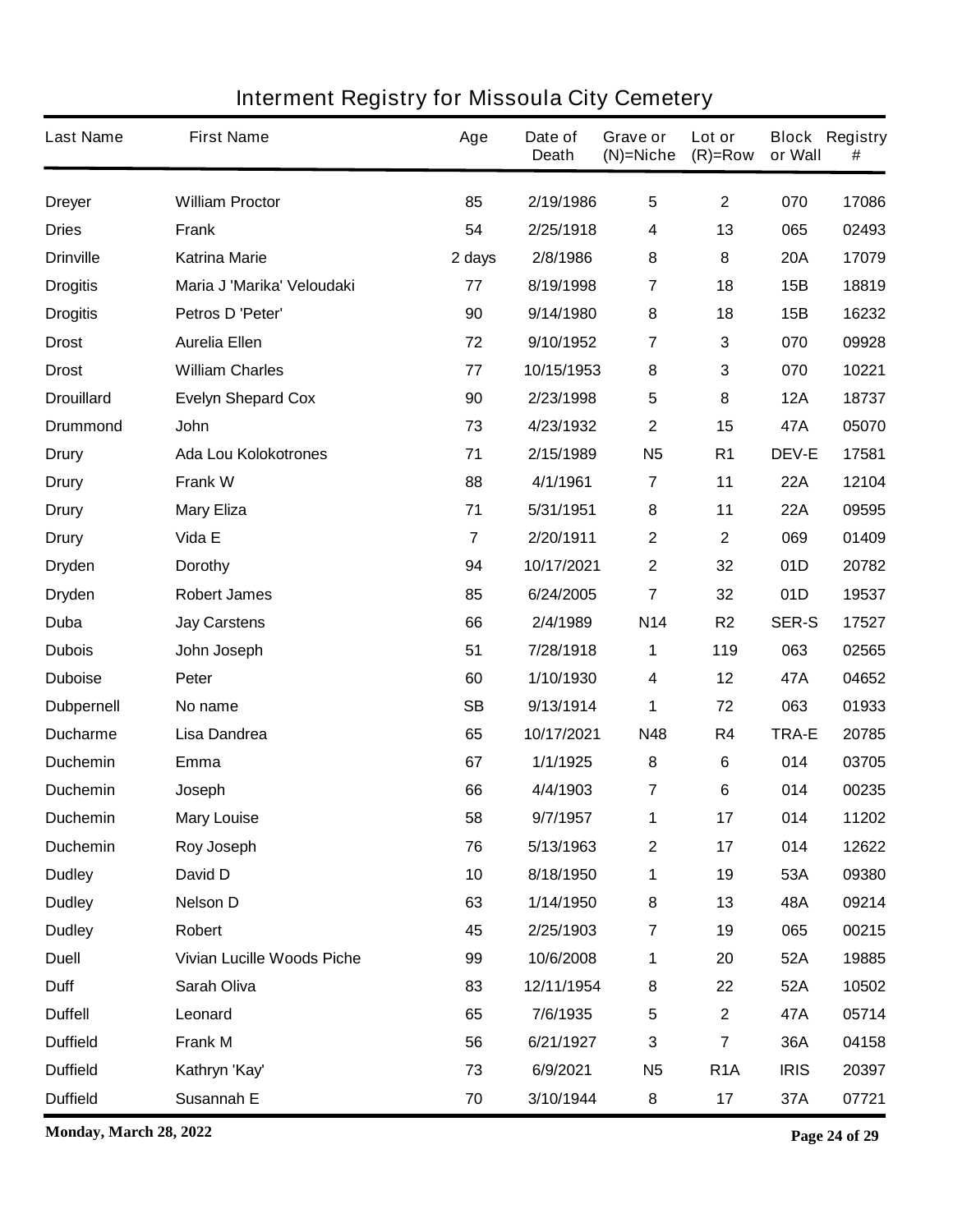| <b>Last Name</b> | <b>First Name</b>          | Age   | Date of<br><b>Death</b> | Grave or<br>$(N)$ =Niche | Lot or<br>$(R)=Row$ | or Wall    | <b>Block Registry</b><br># |
|------------------|----------------------------|-------|-------------------------|--------------------------|---------------------|------------|----------------------------|
| <b>Duffin</b>    | Ervan L Sr                 | 62    | 1/30/1958               | 8                        | 16                  | <b>10A</b> | 11313                      |
| <b>Duffin</b>    | Ireta B Peterson           | 87    | 6/7/1991                | $\overline{7}$           | 16                  | <b>10A</b> | 17822                      |
| <b>Duffy</b>     | <b>Betty Gene</b>          | 30    | 2/3/1959                | $\sqrt{5}$               | 21                  | <b>10A</b> | 11570                      |
| <b>Duffy</b>     | <b>Edward</b>              | 74    | 10/19/1952              | $\overline{7}$           | $\mathbf 2$         | <b>27A</b> | 09961                      |
| <b>Duffy</b>     | Joseph P                   | 48    | 11/28/2002              | $\mathbf{2}$             | 4                   | 21B        | 19310                      |
| <b>Duffy</b>     | <b>Minnie</b>              | 56    | 1/28/1935               | 1                        | 12                  | <b>27A</b> | 05608                      |
| <b>Duffy</b>     | No name                    | 49    | 12/30/1930              | $\sqrt{5}$               | 19                  | 46A        | 04827                      |
| <b>Duffy</b>     | <b>Patricia Adele</b>      | 40    | 3/1/1992                | $\overline{7}$           | 4                   | 21B        | 17943                      |
| <b>Duffy</b>     | <b>Samuel</b>              | 59    | 6/20/1933               | $\overline{7}$           | 19                  | 46A        | 05298                      |
| <b>Dufresne</b>  | <b>Goldie Cole</b>         | 92    | 11/9/1997               | $\boldsymbol{2}$         | 10                  | 39A        | 18701                      |
| <b>Dufresne</b>  | Julian J                   | 91    | 8/16/1993               | 1                        | 10                  | 39A        | 18150                      |
| Dugan            | James - AKA                | 61    | 9/3/1935                | 3                        | $\mathbf 2$         | 37A        | 05749                      |
| <b>Dukes</b>     | <b>Josephine Pelkey</b>    | 68    | 4/7/1903                | $\mathbf{3}$             | 10                  | 033        | 00239                      |
| <b>Dukes</b>     | <b>Nettie</b>              | 90    | 8/9/1918                | 3                        | 4                   | 062        | Ledger                     |
| <b>Dukes</b>     | <b>Stephen</b>             | 85    | 3/21/1932               | 3                        | 14                  | 47A        | 05054                      |
| <b>Duley</b>     | <b>Albert Eugene</b>       | 62    | 6/13/1949               | 1                        | 3                   | 53A        | 09043                      |
| Dumm             | Lester                     | 89    | 5/6/1991                | $\overline{\mathbf{4}}$  | 1                   | 23A        | 17812                      |
| Dumm             | <b>Nellie Myrtle Flint</b> | 75    | 11/5/1982               | $\sqrt{5}$               | 1                   | 23A        | 16565                      |
| <b>DuMontier</b> | Lulu                       | 44    | 4/13/1924               | 1                        | 131                 | 063        | 03587                      |
| <b>DuMontier</b> | <b>Wilbur A</b>            | 36    | 1/13/1964               | 4                        | 4                   | 60A        | 12761                      |
| <b>Dumphy</b>    | <b>Harriett</b>            | 62    | 12/1/1925               | 6                        | 6                   | <b>16A</b> | 03859                      |
| Dunbar           | <b>Sidney W</b>            | 19    | 10/18/1918              | 1                        | 94                  | 063        | 02586                      |
| Dunbar           | William                    | 63    | 6/20/1927               | $\boldsymbol{2}$         | 16                  | <b>15A</b> | 04157                      |
| Duncan           | <b>Amos Byron</b>          | 89    | 6/14/1987               | 4                        | 13                  | 02B        | 17298                      |
| Duncan           | Asa L                      | 79    | 7/9/1937                | $\overline{7}$           | 8                   | 020        | 06214                      |
| Duncan           | Asa L Jr                   | 19    | 7/5/1922                | $\mathbf 2$              | 8                   | 020        | 03267                      |
| Duncan           | <b>Frances Feehan</b>      | 81    | 3/20/1987               | $\overline{7}$           | 20                  | 006        | 17264                      |
| Duncan           | George R                   | 74    | 5/10/1932               | $\sqrt{5}$               | 3                   | 034        | 05079                      |
| <b>Duncan</b>    | George Wylie               | 57    | 2/19/1945               | $\mathbf 2$              | 3                   | 034        | 07974                      |
| Duncan           | <b>Gertrude Hatheway</b>   | 87    | 4/21/1961               | $\bf 8$                  | 8                   | 020        | 12107                      |
| Duncan           | Ida E Duncan               | 100   | 9/8/1972                | $\sqrt{5}$               | 13                  | 44A        | 14707                      |
| Duncan           | James - AKA                | 61    | 9/3/1935                | $\mathbf{3}$             | $\mathbf 2$         | 37A        | 05749                      |
| Duncan           | John Draffen               | 2 mos | 5/14/1909               | 1                        | 8                   | 020        | 01138                      |

**Monday, March 28, 2022 Page 25 of 29**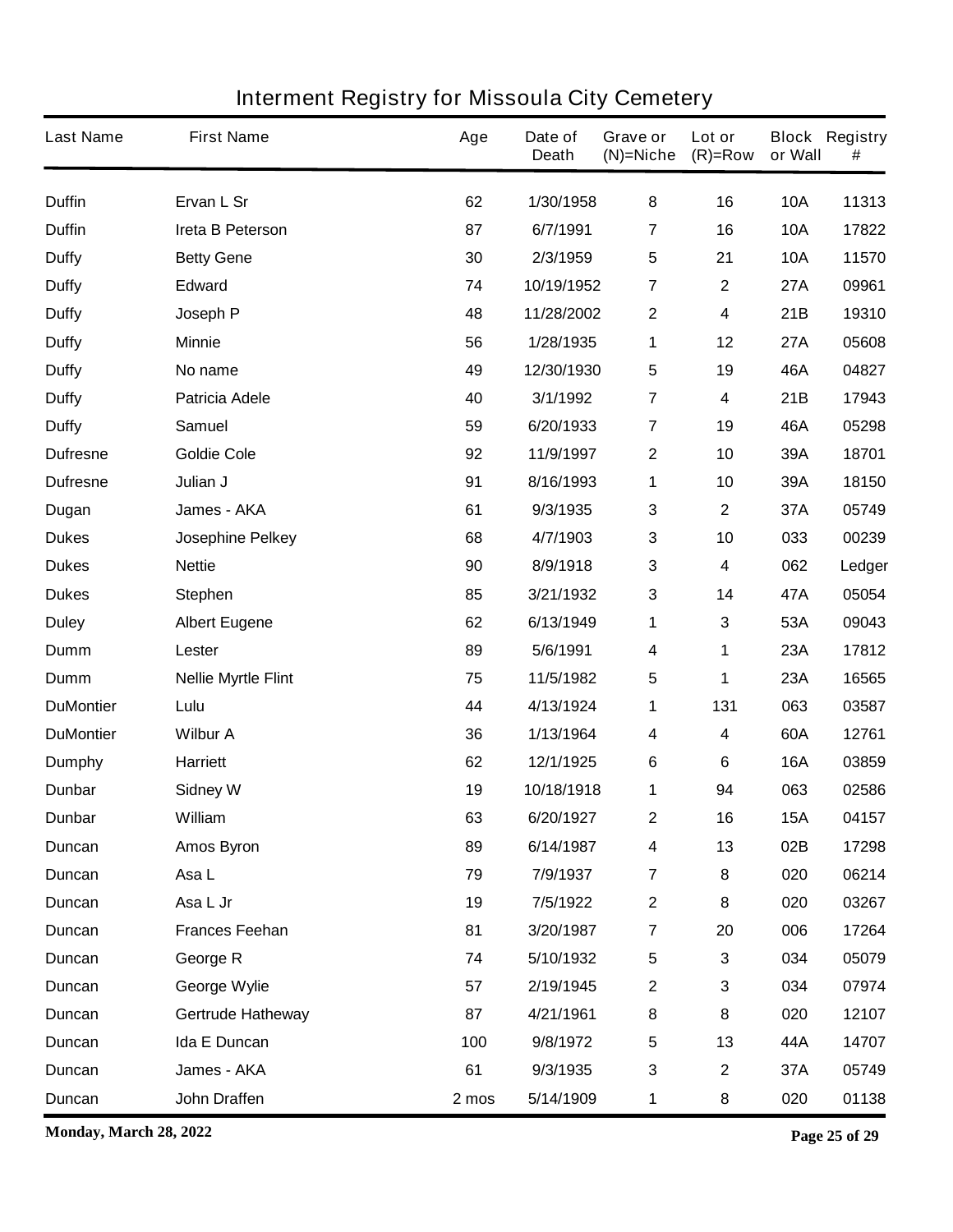| <b>Last Name</b> | <b>First Name</b>               | Age                     | Date of<br><b>Death</b> | Grave or<br>$(N)$ =Niche | Lot or<br>$(R)=Row$ | or Wall    | <b>Block Registry</b><br># |
|------------------|---------------------------------|-------------------------|-------------------------|--------------------------|---------------------|------------|----------------------------|
| <b>Duncan</b>    | Laura Jane                      | 27                      | 12/24/1928              | $\mathbf 1$              | 24                  | 07A        | 04447                      |
| Duncan           | <b>Malinda Maier Hochhalter</b> | 85                      | 4/2/1999                | $\overline{7}$           | 13                  | 22B        | 18888                      |
| Duncan           | <b>Margaret</b>                 | 47                      | 5/26/1914               | 4                        | 3                   | 034        | 01883                      |
| Duncan           | <b>Robert M</b>                 | 68                      | 1/4/1938                | 4                        | 13                  | 44A        | 06355                      |
| Duncan           | <b>Thomas William</b>           | 74                      | 3/31/1976               | 8                        | 20                  | 006        | 15468                      |
| Duncan           | Velma Irene                     | $\overline{\mathbf{r}}$ | 4/7/1929                | $\overline{7}$           | 13                  | 07A        | 04499                      |
| <b>Duncheon</b>  | <b>Henry</b>                    | 74                      | 6/25/1900               | $\bf 6$                  | 3                   | 029        | 00520                      |
| <b>Duncheon</b>  | May                             | unk                     |                         | $\mathbf{3}$             | 9                   | 018        | 00566                      |
| <b>Dundas</b>    | <b>Robert Lee</b>               | 45                      | 5/3/1970                | 4                        | 3                   | 40A        | 14237                      |
| Dungan           | D                               | <b>Unk</b>              |                         | 8                        | 25                  | 63A        | Map                        |
| Dungan           | Donna Elaine Hagen              | 47                      | 8/11/1980               | $\overline{7}$           | 5                   | 18B        | 16211                      |
| Dungan           | <b>Florence E</b>               | 46                      | 1/24/1911               | $\mathbf 2$              | 11                  | 069        | 01397                      |
| Dungan           | <b>Gladys</b>                   | $\boldsymbol{9}$        | 6/28/1902               | 5                        | 8                   | 003        | 00133                      |
| Dungan           | <b>Harold P</b>                 | 9                       | 3/23/1908               | $\bf 6$                  | 8                   | 003        | 00883                      |
| Dungan           | John Wesley 'Jack'              | 56                      | 10/24/1981              | 8                        | 5                   | 18B        | 16413                      |
| Dunham           | <b>Arthur H</b>                 | 64                      | 3/14/1989               | $\bf 6$                  | 20                  | 02B        | 17522                      |
| Dunham           | <b>Charles K</b>                | 69                      | 7/15/1945               | 1                        | 18                  | 070        | 08082                      |
| Dunham           | <b>Dorothy Hagen</b>            | 51                      | 3/18/1966               | 3                        | 19                  | 40A        | 13292                      |
| Dunham           | Ellen S                         | 78                      | 12/22/1910              | 3                        | 31                  | 063        | 01385                      |
| Dunham           | George                          | 72                      | 12/30/1937              | 7                        | 5                   | 13A        | 06351                      |
| Dunham           | <b>Harry Cooper</b>             | 61                      | 6/1/1967                | 4                        | 19                  | 40A        | 13566                      |
| Dunham           | <b>James H</b>                  | 64                      | 1/31/1957               | 4                        | 2                   | 043        | 11110                      |
| Dunham           | Joseph S                        | 53                      | 3/2/1957                | 3                        | 2                   | 043        | 11126                      |
| Dunham           | Joyce F                         | 58                      | 6/14/1966               | 3                        | $\mathbf{2}$        | 043        | 13374                      |
| Dunham           | Robert                          | 78                      | 5/28/1937               | $\mathbf 2$              | 5                   | <b>13A</b> | 06081                      |
| Dunham           | Sadie May                       | 89                      | 3/6/1956                | $\overline{\mathbf{5}}$  | $\mathbf 2$         | 043        | 10841                      |
| Dunham           | <b>Slemens Lisle</b>            | 89                      | 10/30/1948              | $\bf 6$                  | $\mathbf 2$         | 043        | 08901                      |
| <b>Dunlap</b>    | <b>Bernice</b>                  | 21                      | 6/21/1928               | $\mathbf{3}$             | 10                  | 35A        | 04319                      |
| <b>Dunlap</b>    | Joseph A                        | 80                      | 1/24/1968               | $\overline{\mathbf{5}}$  | 10                  | 35A        | 13690                      |
| <b>Dunlap</b>    | <b>Mary Jo Shipley</b>          | <b>SB</b>               | 2/11/1983               | $\mathbf 2$              | 3                   | 41A        | 16612                      |
| <b>Dunlap</b>    | <b>Nellie Sue</b>               | 93                      | 1/24/1980               | 4                        | 10                  | 35A        | 16117                      |
| <b>Dunlap</b>    | T Elno                          | 35                      | 7/7/1938                | 8                        | 6                   | 042        | 06467                      |
| <b>Dunlap</b>    | <b>Walter Raymond</b>           | 72                      | 9/3/1986                | 6                        | 10                  | 35A        | 17181                      |

**Monday, March 28, 2022 Page 26 of 29**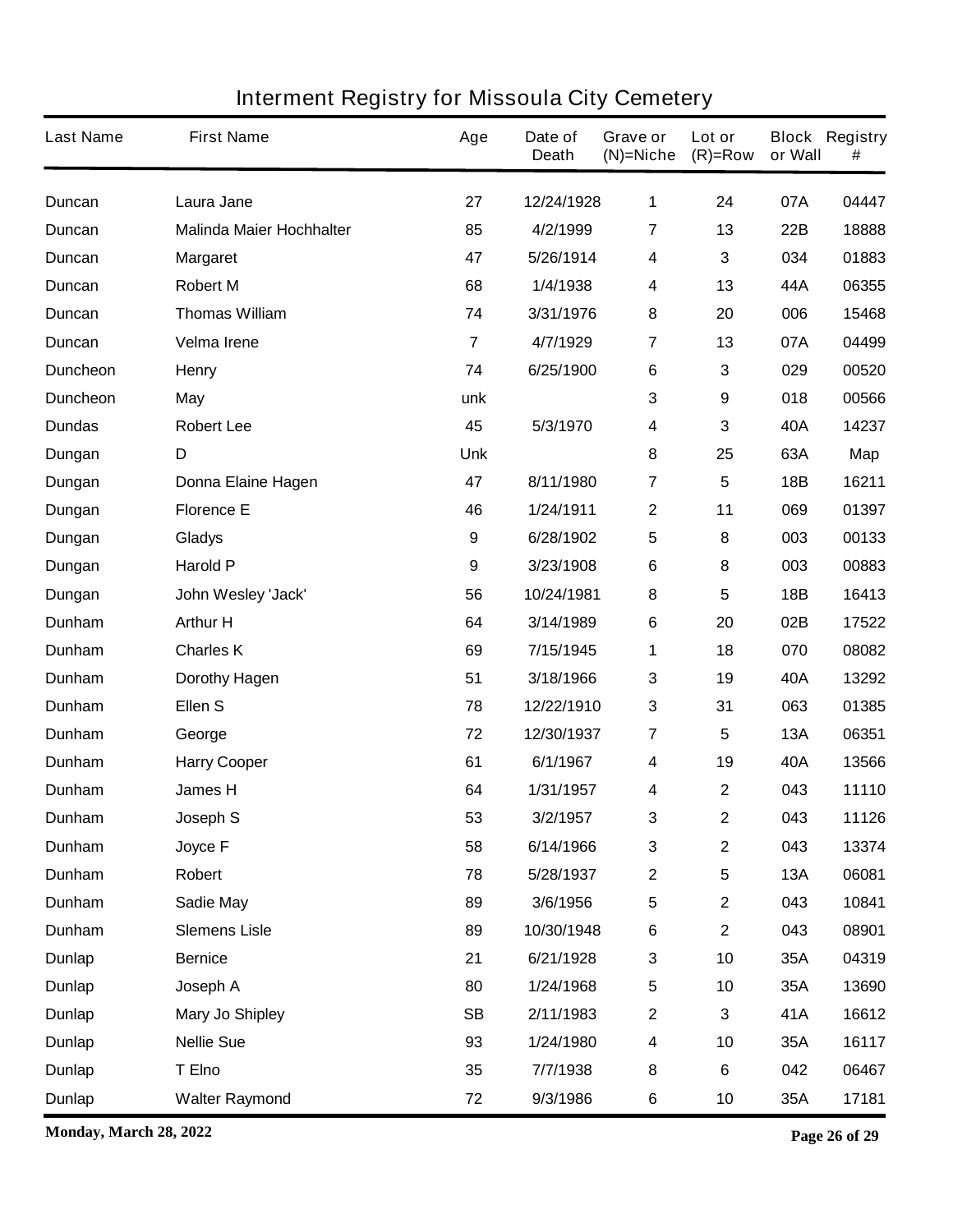| <b>Last Name</b> | <b>First Name</b>      | Age            | Date of<br><b>Death</b> | Grave or<br>$(N)$ =Niche | Lot or<br>$(R)=Row$ | or Wall    | <b>Block Registry</b><br># |
|------------------|------------------------|----------------|-------------------------|--------------------------|---------------------|------------|----------------------------|
| Dunn             | <b>Arthur Harold</b>   | 67             | 11/10/1989              | $\bf 6$                  | 12                  | 53A        | 17613                      |
| Dunn             | <b>Bernard E</b>       | 42             | 8/11/1947               | 3                        | 1                   | 63A        | 08583                      |
| Dunn             | <b>Bernard S</b>       | 88             | 3/7/1971                | $\overline{7}$           | 14                  | 53A        | 14410                      |
| Dunn             | Daniel H               | 70             | 2/4/1916                | 132                      | <b>NP</b>           | 009        | 02175                      |
| Dunn             | <b>David Hamilton</b>  | 23             | 7/15/1969               | $\mathbf{3}$             | 5                   | <b>20A</b> | 14028                      |
| Dunn             | <b>Dorothy</b>         | 82             | 7/25/1984               | 1                        | 14                  | 53A        | 16848                      |
| Dunn             | Helen                  | 66             | 11/18/1910              | $\mathbf 2$              | 13                  | 069        | 01378                      |
| Dunn             | Jack A                 | 50             | 1/15/1962               | 6                        | 1                   | <b>20A</b> | 12270                      |
| Dunn             | <b>James Edward</b>    | $\overline{7}$ | 7/12/1948               | $\mathbf 2$              | 14                  | 53A        | 08816                      |
| Dunn             | John E                 | 64             | 11/25/1935              | 1                        | 17                  | <b>17A</b> | 05806                      |
| Dunn             | John Walter 'Bud'      | 54             | 1/2/1961                | 5                        | 5                   | <b>18A</b> | 12041                      |
| Dunn             | <b>Joyce Catherine</b> | 59             | 11/6/1985               | 5                        | 12                  | 53A        | 17044                      |
| Dunn             | <b>Lawrence Ralph</b>  | 23             | 8/17/1947               | 3                        | 13                  | 53A        | 08589                      |
| Dunn             | <b>Marion Rusk</b>     | 89             | 10/26/2003              | $\overline{\mathbf{5}}$  | 1                   | <b>20A</b> | 19392                      |
| Dunne            | <b>Alice S Sloan</b>   | 85             | 11/1/1986               | 7                        | 24                  | 15B        | 17209                      |
| Dunne            | <b>Charles E</b>       | 78             | 3/14/1976               | 8                        | 24                  | 15B        | 15453                      |
| Dunnigan         | <b>William R</b>       | 54             | 4/30/1925               | 3                        | 19                  | 05A        | 03764                      |
| <b>Dunstan</b>   | <b>Alice Lorrene</b>   | 54             | 3/7/1974                | 3                        | 27                  | 18B        | 15056                      |
| Dunstan          | Helen C                | 84             | 5/24/1976               | $\overline{7}$           | 3                   | 028        | 15507                      |
| Dunstan          | Joyce                  | 92             | 6/7/2020                | $\overline{7}$           | 3                   | 028        | 19841                      |
| Dunstan          | Laura I                | 67             | 3/20/1932               | 5                        | 17                  | <b>17A</b> | 05055                      |
| <b>Dunstan</b>   | <b>Thomas H</b>        | 66             | 3/28/1932               | 6                        | 17                  | <b>17A</b> | 05061                      |
| <b>Dunstan</b>   | <b>Thomas H</b>        | 83             | 4/13/1975               | 8                        | 3                   | 028        | 15272                      |
| Dunstan          | <b>Thomas Henry</b>    | 82             | 4/20/2007               | 8                        | 3                   | 028        | 19830                      |
| <b>Dunstan</b>   | <b>William Edwin</b>   | 71             | 9/1/1975                | $\overline{\mathbf{4}}$  | 27                  | 18B        | 15341                      |
| <b>Duntley</b>   | <b>Arthur S</b>        | 70             | 3/2/1960                | 1                        | 4                   | 034        | 11825                      |
| <b>Duntley</b>   | Josephine Elizabeth    | 73             | 6/25/1959               | 8                        | 3                   | 034        | 11649                      |
| Dunton           | Anna P                 | 65             | 5/24/1933               | $\mathbf 3$              | 5                   | 35A        | 05278                      |
| Dunton           | <b>Clare M</b>         | 70             | 9/14/1981               | $\bf 6$                  | 5                   | 35A        | 16400                      |
| Dunton           | Levi H                 | 85             | 12/21/1953              | $\overline{\mathbf{4}}$  | 5                   | 35A        | 10273                      |
| Dunton           | <b>Richard A</b>       | 86             | 12/8/1994               | $\bf 6$                  | 5                   | 35A        | 18325                      |
| Dunton           | <b>Robert L</b>        | 43             | 12/4/1949               | $5\phantom{.0}$          | 5                   | 35A        | 09183                      |
| <b>Duquette</b>  | <b>Christine</b>       | 55             | 4/13/1936               | 6                        | 4                   | 04A        | 05903                      |

**Monday, March 28, 2022 Page 27 of 29**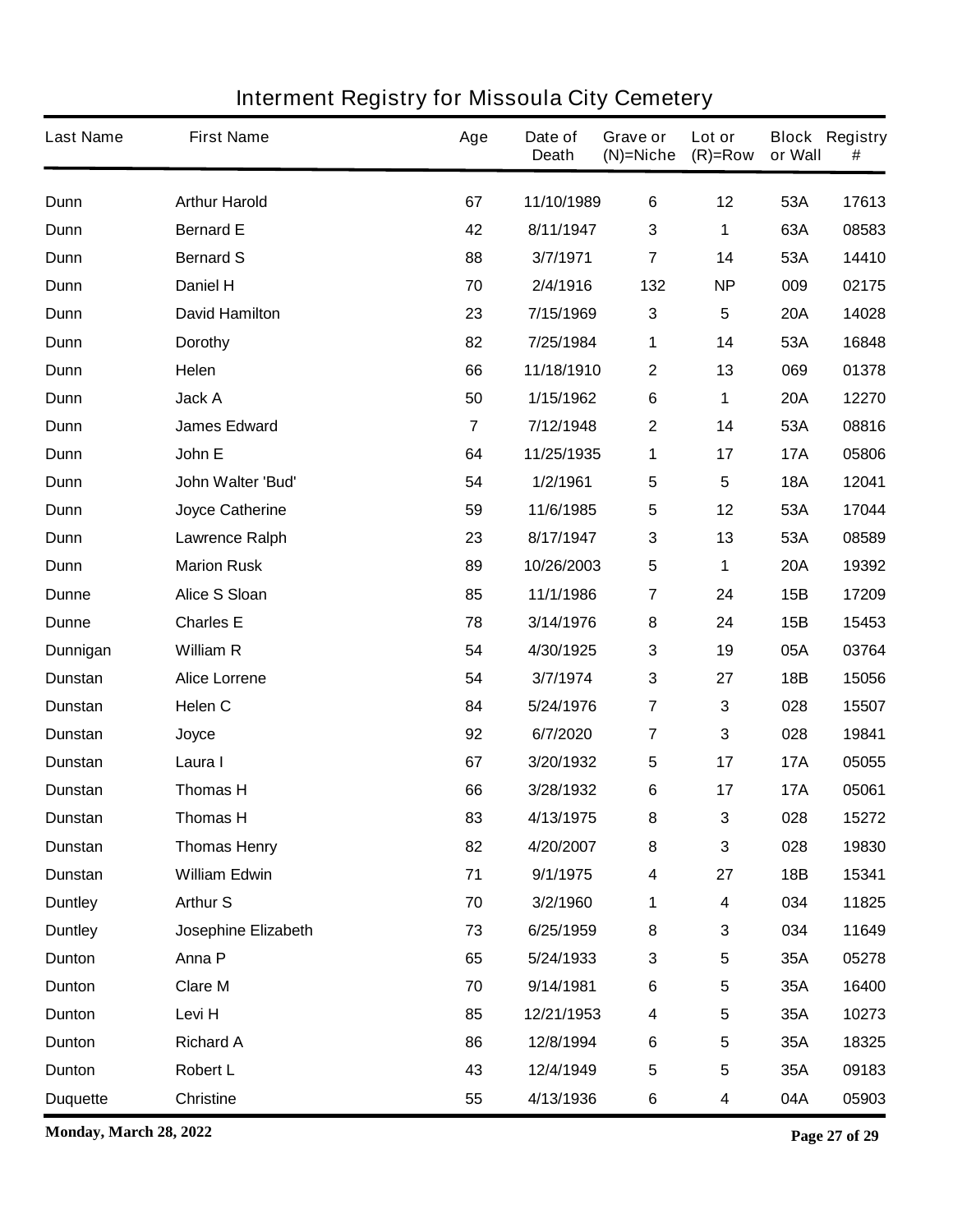| <b>Last Name</b> | <b>First Name</b>      | Age       | Date of<br><b>Death</b> | Grave or<br>$(N)$ =Niche | Lot or<br>$(R)=Row$     | or Wall    | <b>Block Registry</b><br># |
|------------------|------------------------|-----------|-------------------------|--------------------------|-------------------------|------------|----------------------------|
| <b>Duquette</b>  | <b>Walter</b>          | 68        | 1/7/1935                | 8                        | $\mathbf{3}$            | 04A        | 05592                      |
| <b>Durall</b>    | <b>Charles Marion</b>  | 54        | 4/25/1943               | 6                        | 15                      | 44A        | 07512                      |
| <b>Durall</b>    | Dan H                  | 59        | 9/13/1984               | $\mathbf{2}$             | 33                      | 01D        | 16865                      |
| <b>Durall</b>    | Luella                 | 69        | 11/9/1955               | $\sqrt{5}$               | 15                      | 44A        | 10746                      |
| <b>Durant</b>    | <b>Kyla Renee</b>      | 25 min    | 9/11/1993               | $\mathbf{2}$             | 16                      | 41A        | 18159                      |
| <b>Durant</b>    | <b>Laverne May</b>     | 22 mos    | 3/17/1929               | 4                        | 18                      | 55A        | 04488                      |
| <b>Durepo</b>    | Gerry                  | 80        | 5/15/1949               | $\mathbf{3}$             | 10                      | 08A        | 09021                      |
| <b>Durfee</b>    | <b>May</b>             | unk       | 5/15/1890               | 4                        | 5                       | 054        | Ledger                     |
| Durham           | Oakley H               | 65        | 1/15/1942               | 4                        | 7                       | 010        | 07228                      |
| Durham           | <b>William C</b>       | 77        | 12/12/1926              | 8                        | 9                       | 36A        | 04047                      |
| <b>Durkee</b>    | Alice Jean             | 76        | 12/14/1995              | $\sqrt{5}$               | 3                       | 09A        | 18551                      |
| <b>Durkee</b>    | <b>Louis Leland</b>    | 49        | 4/29/1953               | 6                        | 3                       | 09A        | 10085                      |
| Durnin           | No name                | <b>SB</b> | 7/6/1937                | $\overline{\mathbf{4}}$  | 5                       | 55A        | 06209                      |
| <b>Durrant</b>   | Mary E                 | 74        | 3/24/1981               | $\mathbf 3$              | 21                      | 11B        | 16319                      |
| <b>Durrant</b>   | Myrtle J               | 76        | 4/20/1953               | $\mathbf 3$              | 24                      | 63A        | 10100                      |
| <b>Durrant</b>   | <b>Russell D</b>       | 80        | 9/2/1985                | 4                        | 21                      | 11B        | 17014                      |
| <b>Durrant</b>   | Sanford H              | 62        | 6/22/1973               | 6                        | 12                      | 008        | 14892                      |
| <b>Durrant</b>   | <b>Walter Perry</b>    | 66        | 4/2/1966                | 1                        | 54                      | 063        | 13280                      |
| <b>Durrant</b>   | <b>William Noble</b>   | 75        | 12/21/1946              | 4                        | 24                      | 63A        | 08441                      |
| Dursma           | <b>Ashley Danielle</b> | 2 days    | 8/20/1985               | $\boldsymbol{2}$         | 30                      | 10B        | 17011                      |
| <b>DuSapin</b>   | Jean E                 | 62        | 3/26/1990               | $\mathbf{3}$             | 19                      | 024        | 17664                      |
| <b>Dusek</b>     | Cyril Joseph           | 79        | 11/26/1987              | 1                        | 6                       | <b>20A</b> | 17359                      |
| <b>Dutch</b>     | WR                     | 67        | 11/2/1921               | 5                        | 108                     | 063        | 03149                      |
| <b>Dutcher</b>   | <b>Charles</b>         | 72        | 9/5/1935                | 4                        | $\overline{\mathbf{2}}$ | 37A        | 05754                      |
| <b>Dutrow</b>    | <b>Herschel C</b>      | 80        | 7/30/1986               | 8                        | 4                       | 42A        | 17164                      |
| <b>Dutrow</b>    | <b>Margaret</b>        | 89        | 3/26/1960               | $\overline{7}$           | 4                       | 42A        | 11854                      |
| <b>DuVall</b>    | <b>Bruce</b>           | 53        | 7/11/1974               | $\overline{7}$           | 36                      | 8.5        | 15130                      |
| <b>DuVall</b>    | George F               | 68        | 2/11/1958               | $\boldsymbol{2}$         | 6                       | 01A        | 11389                      |
| <b>DuVall</b>    | <b>Mabel</b>           | 98        | 10/6/1986               | 1                        | 6                       | 01A        | 17193                      |
| <b>DuVall</b>    | Pearl L                | 64        | 2/18/1962               | $\overline{7}$           | 31                      | 8.5        | 12658                      |
| <b>Dvorak</b>    | <b>Bessie R</b>        | 83        | 2/12/1960               | 1                        | 9                       | 05A        | 11831                      |
| <b>Dvorak</b>    | <b>Edward J</b>        | 54        | 10/16/1930              | 1                        | 9                       | 05A        | 04799                      |
| <b>Dwight</b>    | <b>Isabelle</b>        | 49        | 12/11/1944              | $\overline{7}$           | 14                      | 28A        | 07919                      |

**Monday, March 28, 2022 Page 28 of 29**